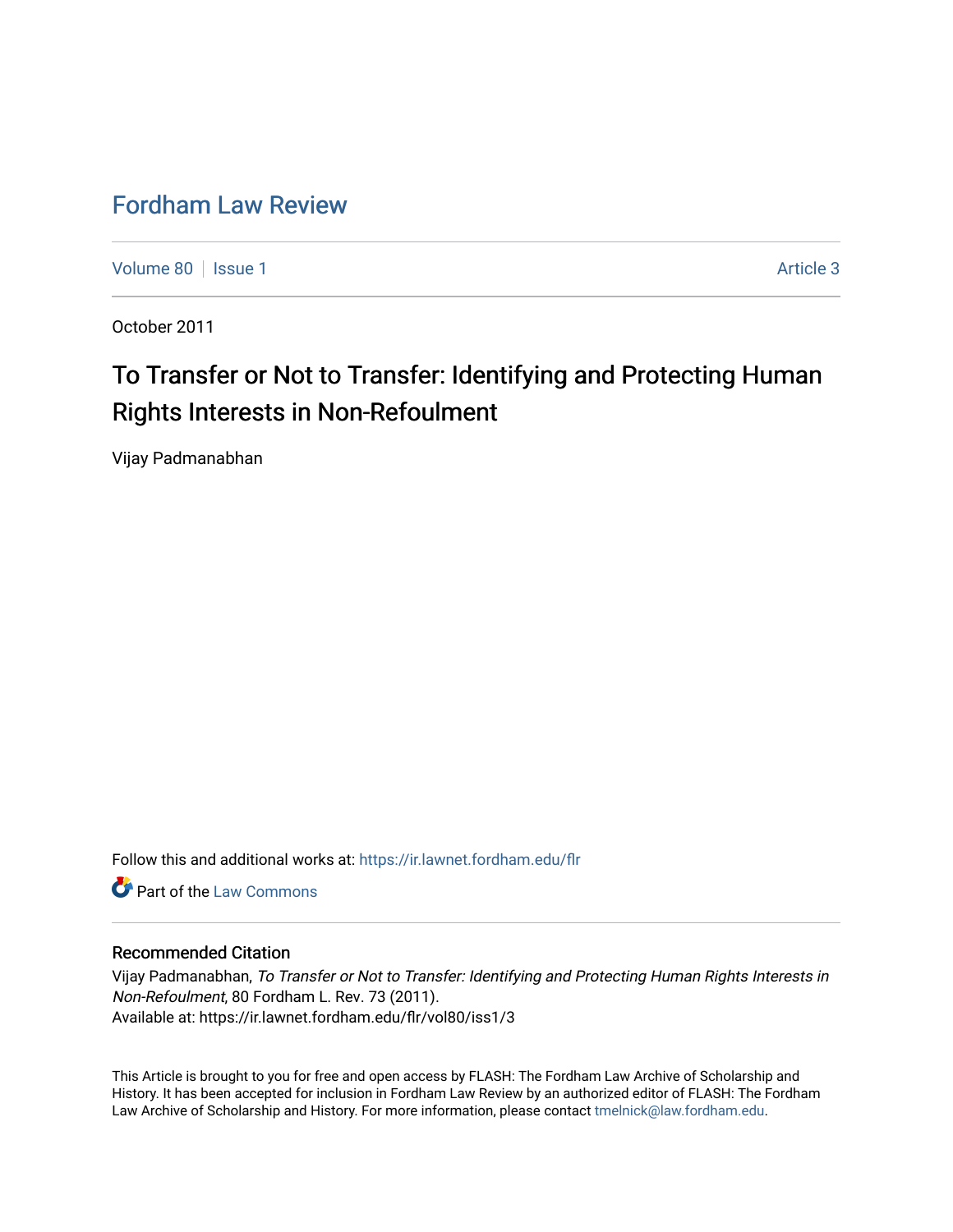# **TO TRANSFER OR NOT TO TRANSFER: IDENTIFYING AND PROTECTING RELEVANT HUMAN RIGHTS INTERESTS IN NON-REFOULEMENT**

## *Vijay M. Padmanabhan*[\\*](#page-1-0)

*Human rights law imposes upon States an absolute duty not to transfer an individual to another State where there are substantial grounds for believing he or she will be tortured or subjected to cruel, inhuman, or degrading treatment. This protection, called non-refoulement, emanates from a theory of human rights that recognizes rights fulfillment requires States to protect those within their jurisdiction from rights violations perpetrated by third parties, including other States. Generally human rights law recognizes that resource constraints and/or competing rights restrict protection duties. But such limitations have not been recognized in the non-refoulement context.*

*In recent years the obligation to provide non-refoulement protection has run into conflict with the State's obligation to protect its public from aliens suspected of involvement in terrorism. Expulsion is the traditional tool available to States to mitigate the threat posed by dangerous aliens. With this tool removed, States often lack an alternative route to mitigate this threat, with criminal prosecution and indefinite detention pending deportation not available for various reasons. The result has been numerous cases where States have been forced either to release dangerous aliens back onto the street, consistent with international law, or to find alternative means to deal with the threat in the shadow of human rights law.*

*This Article argues that there is a clash of human rights duties that arises in these transfer situations: the State's duty to protect aliens from posttransfer mistreatment conflicts with its duty to protect members of the public from rights violations committed by dangerous private persons within society. Human rights law has in recent years recognized a duty on* 

<span id="page-1-0"></span><sup>\*</sup> Assistant Professor of Law, Vanderbilt University Law School. Attorney-Adviser at the U.S. Department of State, 2003–08. The opinions and characterizations in this Article are those of the author and do not necessarily represent the official positions of the United States. Special thanks to Jonathan Eskow and James Fantau for their work as research assistants on this piece. Also thanks to Geoffrey Corn, Ashley S. Deeks, Ryan Goodman, Monica Hakimi, Michel Rosenfeld, Matthew Waxman, Ingrid Wuerth, and the Junior Faculty Working Group at Cardozo Law School without whose thoughtful engagement this piece would not be possible.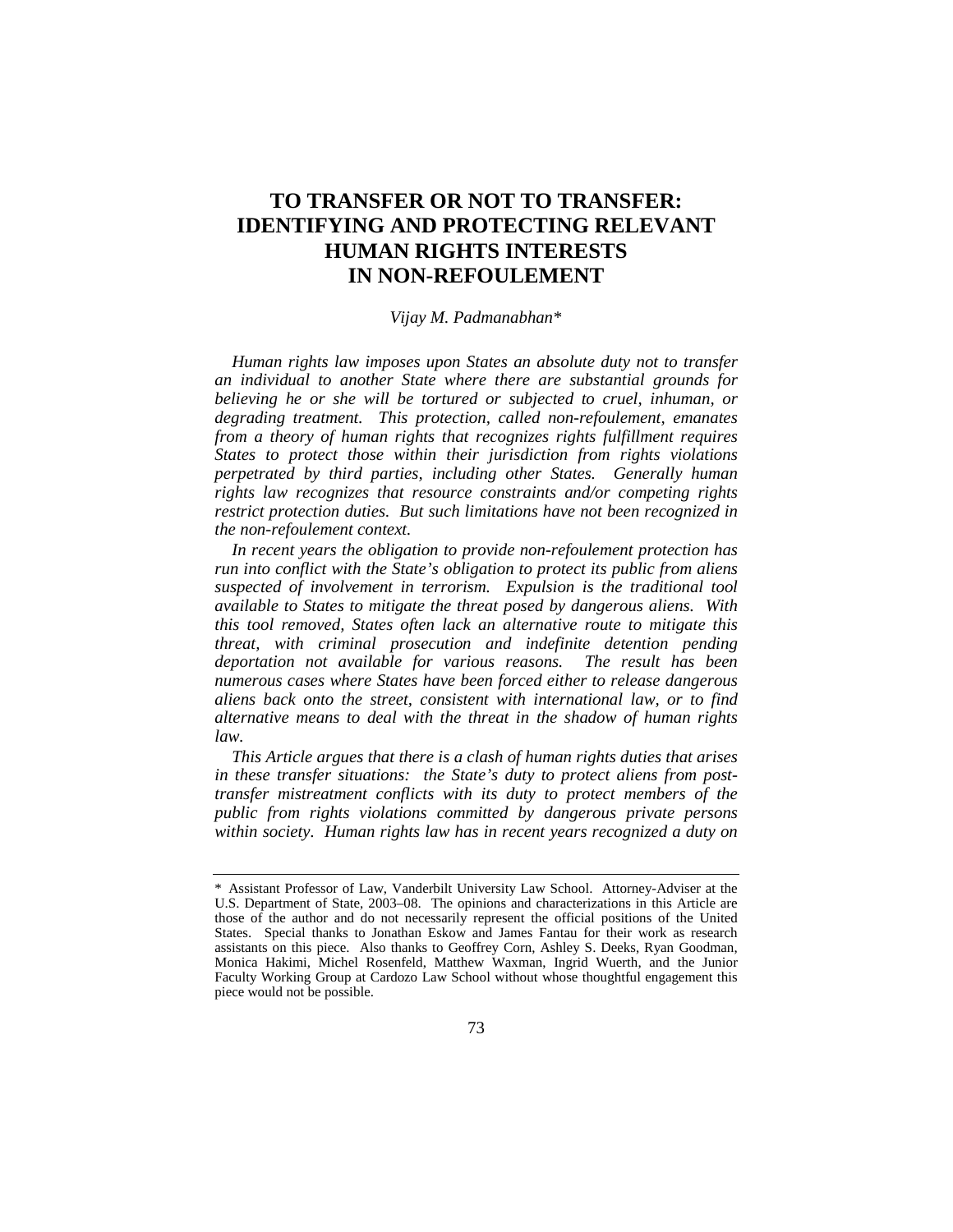*the part of States to take reasonable operational measures to protect the public from private person harms where the State knows or should know of the risk. In the case of dangerous aliens, these operational measures presumably would include expulsion. By depriving the State of the ability to expel dangerous aliens, non-refoulement protection places the human rights of dangerous aliens and the public into direct conflict.*

*Recognition of this rights competition is important for two reasons. First, for too long human rights scholars and bodies have dismissed the security consequences of non-refoulement as outside the concern of human rights. Acceptance that these security consequences themselves affect human rights requires consideration of how the law should address the conflict. Second, once a rights competition is accepted, human rights law prescribes a methodology for mediating between conflicting rights: balancing. A balancing approach would allow States a margin of appreciation to determine in the first instance how to choose between competing duties. The role of human rights apparatus, including national courts, international institutions, and non-governmental organizations, is to monitor this balance and to push States where the balance chosen appears over or under rights protective.*

*A balancing approach has at least three major advantages. First, it brings within the law both relevant sets of human rights, ensuring that the rights competition in which States are engaged is recognized by the law. This recognition allows for better monitoring by the human rights apparatus, and reduces the incentives of States to act outside of the law in protecting the public. Second, balancing reduces the security consequences*  for States of granting additional categories of post-transfer mistreatment *non-refoulement protection—a major goal of the human rights movement thereby increasing the likelihood States will accept such future obligations. Third, by balancing the need to protect rights between both the transferring and receiving States, a balancing approach may actually lead to a more comprehensive anti-torture strategy, and therefore reduced occurrence of the practice.*

#### TABLE OF CONTENTS

| I. NON-REFOULEMENT RULE: HISTORY, TENSION, ADJUSTMENT  81      |  |
|----------------------------------------------------------------|--|
| A. Development of the Modern Non-Refoulement Rule  81          |  |
|                                                                |  |
|                                                                |  |
| II. DUTY TO PROTECT: REFRAMING THE NON-REFOULEMENT DEBATE. 102 |  |
|                                                                |  |
|                                                                |  |
| III. MEDIATING BETWEEN COMPETING RIGHTS: BALANCING 112         |  |
|                                                                |  |
| B. Concerns About Balancing: Bias and Uncertainty 117          |  |
|                                                                |  |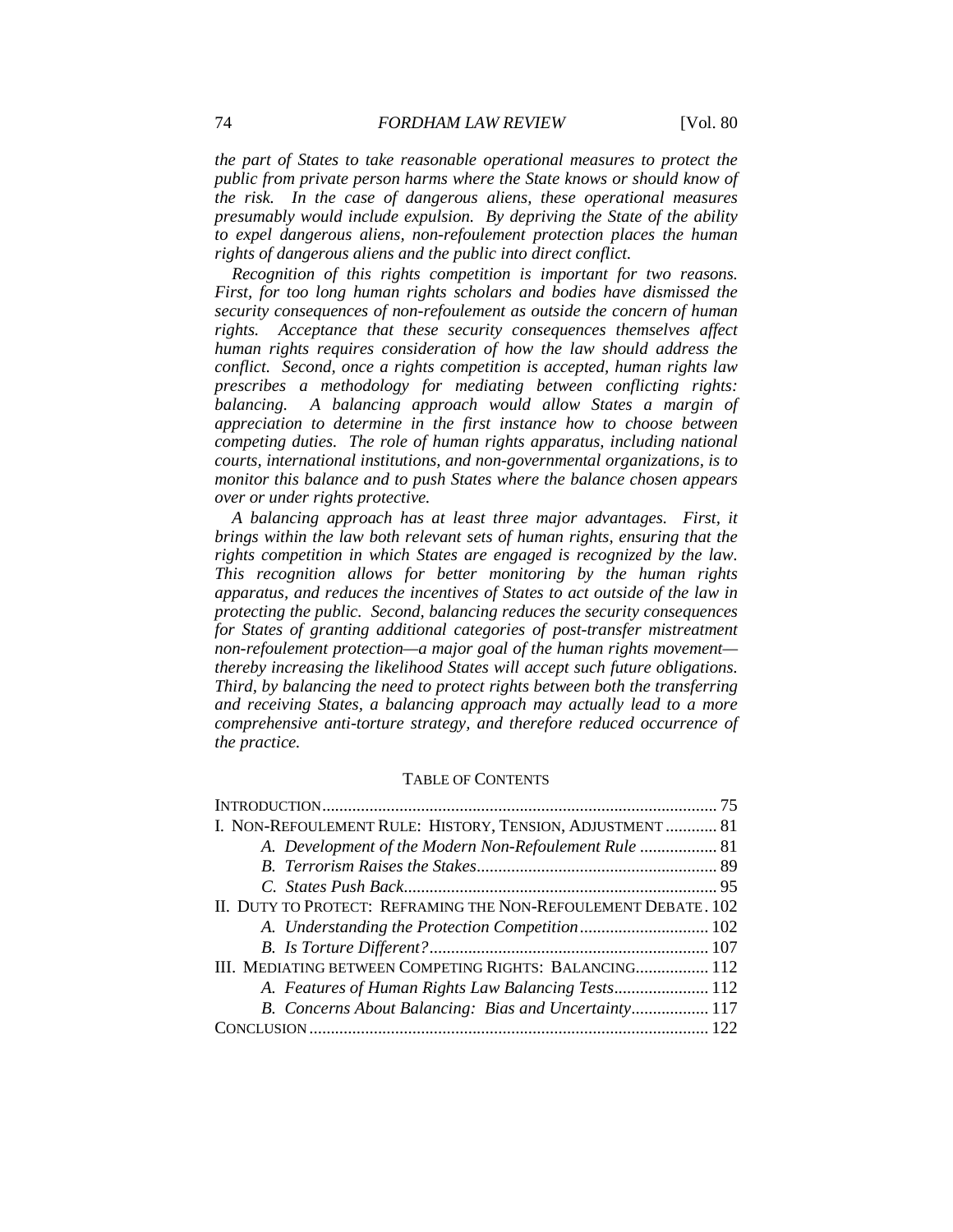#### **INTRODUCTION**

<span id="page-3-0"></span>In April 2009, British police detained ten Pakistani men who were in the United Kingdom on student visas for alleged involvement in a plot to bomb a British shopping center in a "mass casualty" operation on behalf of al Qaida.[1](#page-3-1) British police had the ten men under surveillance based on intercepted e-mails and other intelligence information suggesting an imminent attack on a Manchester mall, but were forced to move to detain the suspects immediately after the details of the plot and the police plans to thwart it were discovered by the press.[2](#page-3-2) The resulting premature raids turned up no explosives or bomb-making equipment, leading Her Majesty's Government (HMG) to conclude terrorism charges could not be brought against the suspects.[3](#page-3-3)

Instead, HMG moved to deport the men to Pakistan, including Abid Naseer, alleged plot ringleader, whose presence in the United Kingdom was deemed "a threat to national security."[4](#page-3-4) Naseer contested the finding that he posed a threat to the national security of the United Kingdom.<sup>5</sup> He also opposed removal on grounds that he faced a real risk of torture or inhuman and degrading treatment in Pakistan.<sup>6</sup> Transfer under such circumstances would violate Article 3 of the European Convention on Human Rights (ECHR).[7](#page-3-7) The European Court of Human Rights (ECtHR) has interpreted this provision to include an implicit obligation not to transfer individuals to a State where they face real risk of torture or inhuman and degrading treatment after transfer, which is the principle of non-refoulement.[8](#page-3-8)

<span id="page-3-12"></span><span id="page-3-11"></span>The Special Immigration Appeals Commission (SIAC) ruled in favor of Naseer.<sup>[9](#page-3-9)</sup> After evaluating intelligence and other closed materials as well as

5*. See* Burns, *supra* note 1.

6*. See id.*

<span id="page-3-8"></span>8*. See infra* notes [71](#page-13-0)[–79](#page-14-0) and accompanying text (discussing ECtHR case law). Traditionally, the term "refoulement" refers only to summary refusal to admit an alien who has no lawful right of entry into the State and summary repatriation of an alien found illegally in the territory of the State (reconduction). Refoulement can be contrasted to expulsion or deportation, which requires lawfully-present aliens to be removed after a legal process. GUY S. GOODWIN-GILL & JANE MCADAM, THE REFUGEE IN INTERNATIONAL LAW 201 (3d ed. 2007). For purposes of this Article, non-refoulement refers more broadly to the prohibition of all kinds of transfer based on risk of post-transfer mistreatment.

<span id="page-3-9"></span>9. Naseer v. Sec'y of State for the Home Dep't, [May 18, 2010] No. SC77/80/21/82/83/09 (Special Immigration Appeals Comm'n [S.I.A.C.]), slip op. ¶ 37

<span id="page-3-1"></span><sup>1</sup>*. See* John F. Burns, *Deportation Case Presents Test of British Government*, N.Y. TIMES, May 19, 2010, at A8.

<span id="page-3-10"></span><sup>2</sup>*. See id.*

<span id="page-3-4"></span><span id="page-3-3"></span><span id="page-3-2"></span><sup>3</sup>*. See id.* 4*. See* Immigration Rules, pt. 9, ¶ 322(5) (U.K.), *available at* http://www.ukba.homeoffice.gov.uk/policyandlaw/immigrationlaw/immigrationrules/ (last visited Sept. 21, 2011) (allowing denial of leave to remain in the United Kingdom because of "the undesirability of permitting the person concerned to remain in the United Kingdom in the light of his character, conduct or associations or the fact that he represents a threat to national security"); *see also* Burns, *supra* note [1.](#page-3-0)

<span id="page-3-7"></span><span id="page-3-6"></span><span id="page-3-5"></span><sup>7</sup>*. See* Convention for the Protection of Human Rights and Fundamental Freedoms art. 3, Nov. 4, 1950, 213 U.N.T.S. 222 (entered into force Sept. 3, 1953) [hereinafter ECHR] ("No one shall be subjected to torture or to inhuman or degrading treatment or punishment.").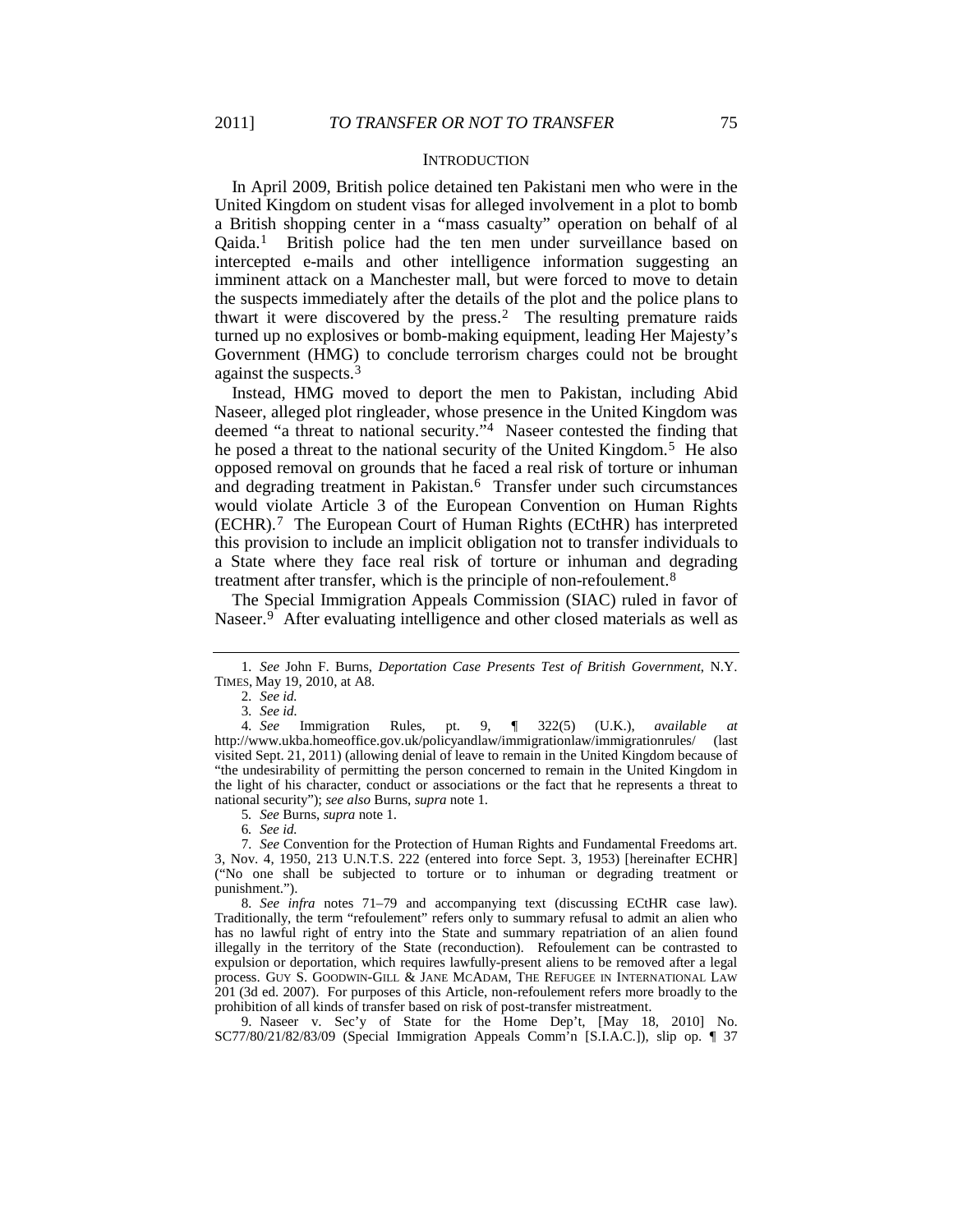an extensive e-mail correspondence between Naseer and an al Qaida member in Pakistan, SIAC credited HMG's allegations that Naseer was in the final stages of planning an attack on a shopping mall in northwest England.[10](#page-4-0) This led Justice Mitting to conclude that "Naseer was an Al Qaeda operative who posed and still poses a serious threat to the national security of the United Kingdom."<sup>[11](#page-4-1)</sup> Nevertheless, Mitting held that deportation to Pakistan was not permissible, consistent with the principle of non-refoulement.<sup>12</sup> SIAC noted the history of Pakistani intelligence SIAC noted the history of Pakistani intelligence officials mistreating alleged Islamic militants, and refused to accept HMG's argument that the public notoriety of the case would ensure Naseer's safety.<sup>[13](#page-4-3)</sup>

The decision left HMG with few options to mitigate the "serious threat to the national security of the United Kingdom" posed by Naseer.[14](#page-4-4) Prosecution in the case was not possible because of the lack of physical evidence linking Naseer to the bomb plot. Preventive detention pending deportation in similar circumstances was found to violate the ECHR by the British Law Lords.<sup>15</sup> And deportation to a country other than Pakistan was virtually impossible because no State would accept a suspected al Qaida terrorist for resettlement. HMG was left imposing control orders, or parolelike restrictions, on Naseer's movement and employment, with the knowledge that similar restrictions have been easily evaded by others in the past.[16](#page-4-6)

<span id="page-4-8"></span>The *Naseer* case is an example of the serious security consequences that may result from providing non-refoulement protection in a post 9/11 world. The principle of non-refoulement has been justified by human rights bodies and advocates as a part of the *jus cogens* prohibition on torture and cruel, inhuman, or degrading treatment.<sup>17</sup> While these prohibitions are

<span id="page-4-5"></span><span id="page-4-4"></span><span id="page-4-3"></span><span id="page-4-2"></span>15*. See* A v. Sec'y of State for the Home Dep't, [2004] UKHL 56, [68] (appeal taken from Eng.) (rejecting British law pending indefinite detention of aliens suspected of terrorism pending deportation as a violation of the European Convention).

<span id="page-4-6"></span>16*. See* Burns, *supra* note [1;](#page-3-0) *see also* Colm O'Cinneide, *Strapped to the Mast: The Siren Song of Dreadful Necessity, the United Kingdom, Human Rights Act and Terrorist Threat*, *in* FRESH PERSPECTIVES ON THE 'WAR ON TERROR' 327, 343 (Miriam Gani & Penelope Mathew eds., 2008) (describing failures of the control order system).

<span id="page-4-7"></span>17. For shorthand purposes, this Article will refer to the "*jus cogens* torture norm" to encompass both torture and cruel, inhuman, and degrading treatment. *See* RESTATEMENT (THIRD) OF FOREIGN RELATIONS § 702 cmt. n (1987) (describing as *jus cogens* prohibition on "torture or other cruel, inhuman or degrading treatment or punishment"). As discussed below, the criteria for concluding a norm is *jus cogens* is unclear, *see infra* note[s 247–](#page-36-0)48 and accompanying text, and scholars and courts have contested whether cruel, inhuman, and degrading treatment rises to the level of *jus cogens*, *see* Forti v. Suarez-Mason, 672 F. Supp. 1531, 1543 (N.D. Cal. 1987) (refusing to recognize cruel, inhuman, and degrading treatment as a cognizable violation of the Alien Tort Statute because of the lack of consensus on meaning of the terms); ABA, Report to the House of Delegates (Aug. 9, 2004) *in* THE

<span id="page-4-1"></span><span id="page-4-0"></span><sup>(</sup>U.K.), *available at* http://www.siac.tribunals.gov.uk/Documents/outcomes/ 1\_OpenJudgment.pdf.

<span id="page-4-9"></span><sup>10</sup>*. See id.* ¶¶ 7–15; *see also* Burns, *supra* note [1.](#page-3-0)

<sup>11</sup>*. Naseer*, slip op. ¶ 16.

<sup>12</sup>*. See id.* ¶¶ 30–39.

<sup>13</sup>*. See id.* ¶¶ 32–34.

<sup>14</sup>*. See id.* ¶ 16.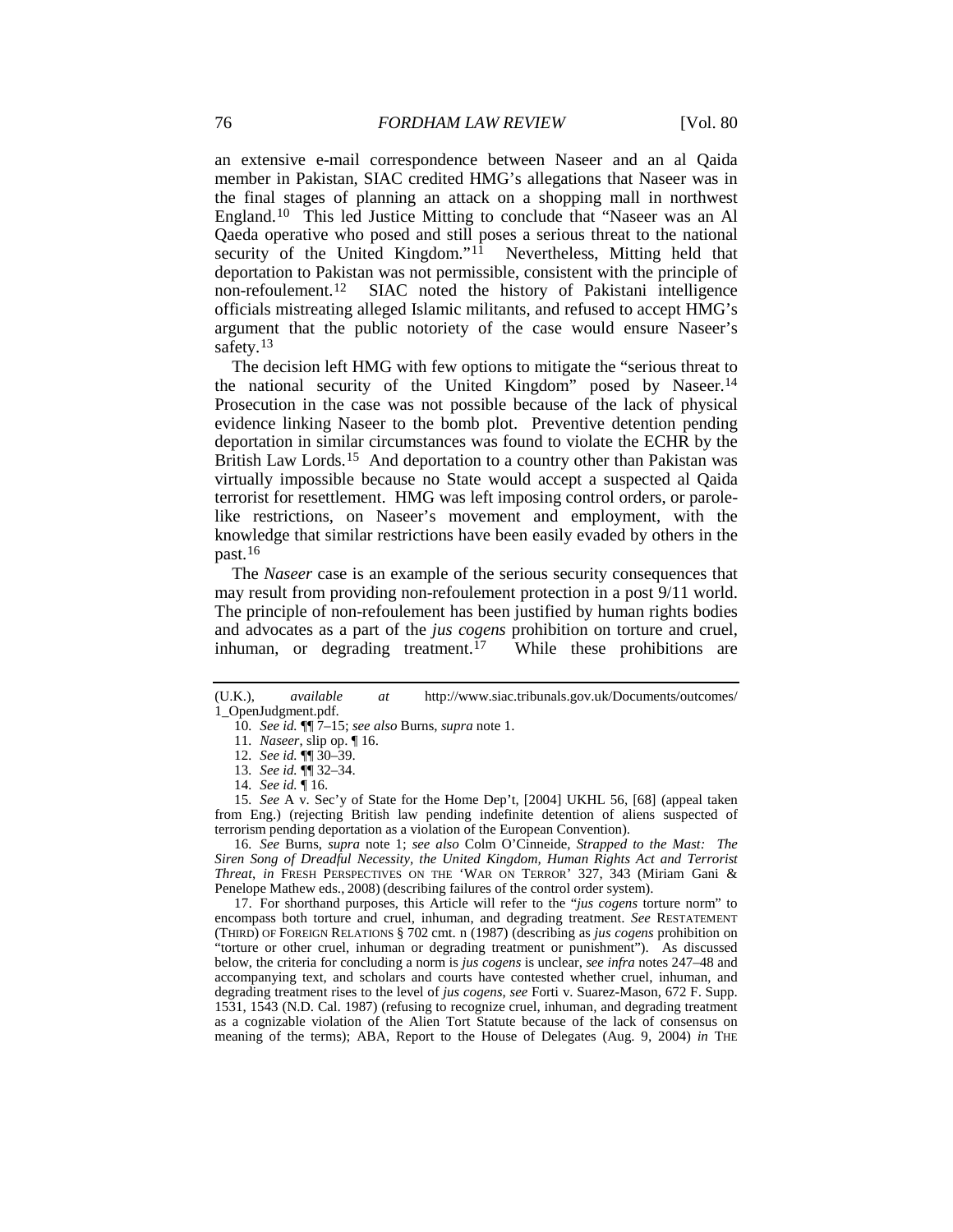traditionally thought to forbid a State from employing torture or cruel, inhuman or degrading treatment, human rights bodies have explained that if a State cannot subject an individual to these forms of mistreatment, neither may they send the individual to a State where that mistreatment may occur.[18](#page-5-0) Because there are no exceptions to the torture or cruel, inhuman or degrading treatment prohibitions in human rights law, these bodies have concluded that there are no exceptions to non-refoulement either.<sup>[19](#page-5-1)</sup> In recent years, human rights bodies also have sought to expand the scope of non-refoulement protection to other human rights abuses, seeking to prohibit transfer where there is a real risk to the transferee of enforced disappearance, unfair post-transfer trial, or recruitment as a child soldier.<sup>20</sup>

Ever-expanding non-refoulement duties deprive States of a traditional tool used to protect its population from security threats posed by aliens: expulsion. Unlike nationals of a State, who are legally entitled to be present in the State, aliens are present at the prerogative of the host State. States have traditionally used this plenary authority over the presence of aliens to exclude or expel dangerous aliens.[21](#page-5-3) Depriving States of this tool may leave them, as in the *Naseer* case, with no real option to mitigate real threats.[22](#page-5-4) This concern, magnified by the threat of terrorism, has led a variety of States to advocate a change in the non-refoulement rule to permit States to consider the security risk the alien poses to the State as a factor in determining whether transfer is possible.<sup>[23](#page-5-5)</sup> Such a change would hark back to the origins of non-refoulement protections, which included security exceptions.<sup>[24](#page-5-6)</sup> The security consequences of accepting non-refoulement duties also have led States to resist expansion of non-refoulement protection to lesser forms of mistreatment as advocated by human rights institutions.[25](#page-5-7)

<span id="page-5-9"></span>The human rights apparatus has resisted such a change for two reasons. First, it argues that the prohibition on torture and cruel, inhuman, and degrading treatment is absolute, and not subject to exception.<sup>[26](#page-5-8)</sup> Opening

TORTURE PAPERS: THE ROAD TO ABU GHRAIB 1132, 1146 (Karen J. Greenberg & Joshua L. Dratel eds., 2005) ("While many international agreements expressly prohibit *both* torture and cruel, inhuman and degrading treatment, it remains an open question as to whether *jus cogens* status extends to the prohibition against cruel, inhuman or degrading treatment."); Richard B. Lillich, Remarks to the American Society of International Law (Apr. 26, 1985), *in The Revised Draft Restatement of the Foreign Relations Law of the United States and Customary International Law*, 79 AM. SOC'Y INT'L L. PROC. 73, 86 (1985) (noting that commentators might not consider the norm prohibiting cruel, inhuman, and degrading treatment "customary international law, much less of *jus cogens*").

<sup>18</sup>*. See infra* note[s 70](#page-13-1)[–83](#page-14-1) and accompanying text.

<sup>19</sup>*. See infra* note[s 89](#page-15-0)[–92](#page-15-1) and accompanying text.

<sup>20</sup>*. See infra* note[s 94](#page-16-0)[–97](#page-16-1) and accompanying text.

<sup>21</sup>*. See infra* note[s 42](#page-9-0)[–44](#page-9-1) and accompanying text.

<sup>22</sup>*. See supra* note[s 1](#page-3-0)[–16](#page-4-8) and accompanying text.

<span id="page-5-7"></span><span id="page-5-6"></span><span id="page-5-5"></span><span id="page-5-4"></span><span id="page-5-3"></span><span id="page-5-2"></span><span id="page-5-1"></span><span id="page-5-0"></span><sup>23.</sup> Suresh v. Canada (Minister of Citizenship & Immigration), [2002] 1 S.C.R. 3 (Can.); *see also* Observations of the Governments of Lithuania, Portugal, Slovakia and the United Kingdom, Ramzy v. Netherlands, App. No. 25424/04, Eur. Ct. H.R. (2005) [hereinafter Observations], *available at* http://www.redress.org/Government\_intervenors\_observations\_ in\_Ramzy\_case%20\_21November.pdf.

<sup>24</sup>*. See infra* note[s 55](#page-11-0)[–58,](#page-11-1) [63](#page-12-0)[–69](#page-12-1) and accompanying text.

<sup>25</sup>*. See infra* Part I.C.

<span id="page-5-8"></span><sup>26</sup>*. See infra* note[s 71](#page-13-0)[–86,](#page-15-2) [89](#page-15-0)[–91](#page-15-3) and accompanying text.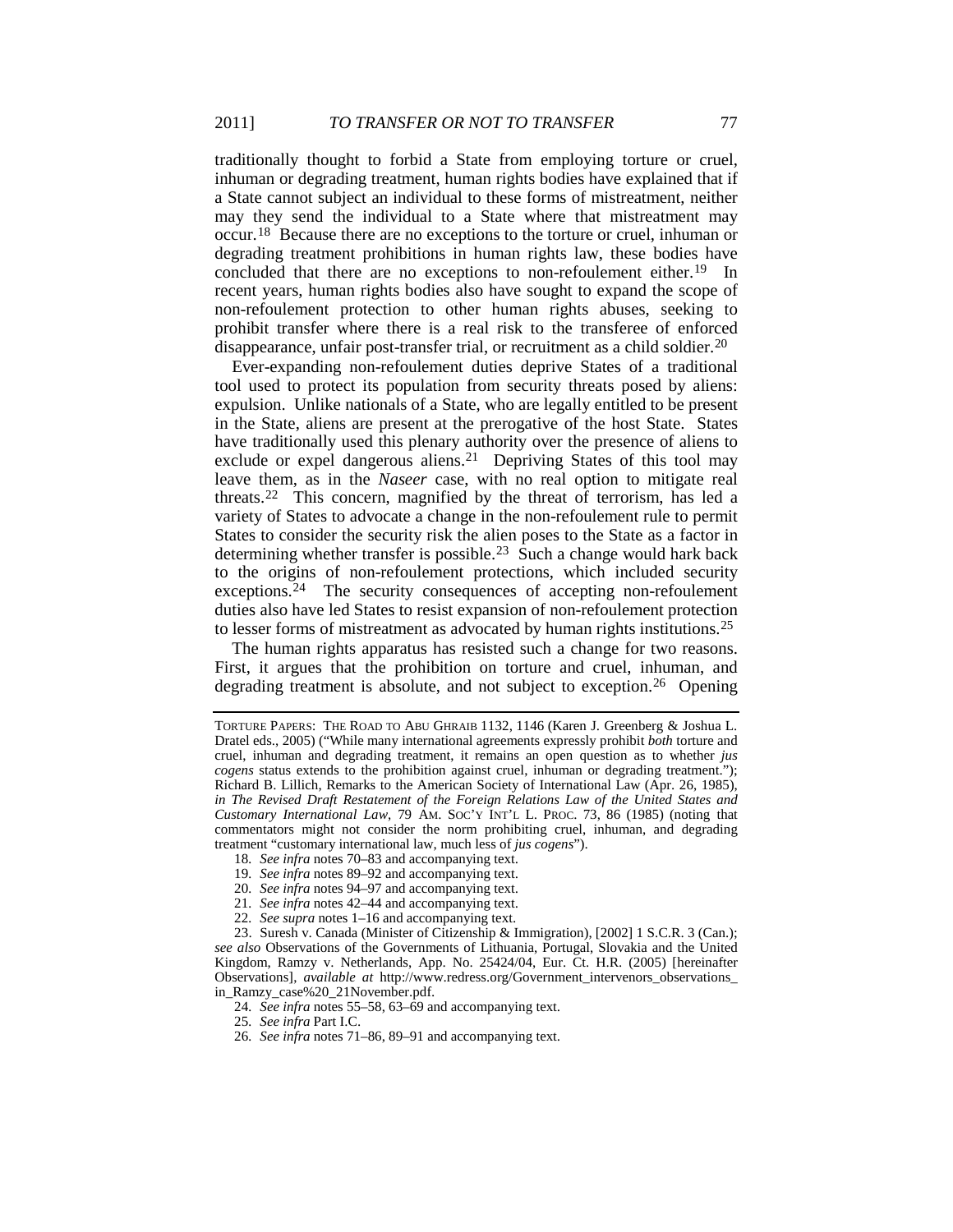non-refoulement protection to exceptions, advocates worry, will lead to similar exceptions to the basic prohibition on States torturing or otherwise severely mistreating individuals.<sup>[27](#page-6-0)</sup> The result, the apparatus fears, is policies like enhanced interrogation and rendition used by the Bush Administration to combat terrorism.<sup>[28](#page-6-1)</sup> Second, it contends that even if human rights law wanted to account for the threat posed by the alien to the host State, it could not do so given the incomparable nature of the threat posed by the alien and the threat the alien himself faces. The result would be an apples-to-oranges comparison outside the scope of human rights  $law.<sup>29</sup>$  $law.<sup>29</sup>$  $law.<sup>29</sup>$ 

These arguments fail to account for the human rights costs of the current rule. Allowing dangerous aliens to remain free within society risks their commission of acts that constitute serious violations of human rights. This reality has led States to take measures to mitigate the security consequences of granting non-refoulement protection that have negative second-order human rights effects. States have refused to capture or admit aliens from countries where repatriation will be difficult, harming those aliens or those at threat from their actions in the process[.30](#page-6-3) Some States also have misused diplomatic assurances, or promises from the receiving State not to mistreat transferred persons, to feign compliance with existing non-refoulement rules, while in fact subjecting the transferred person to substantial risk of mistreatment, without assessment of whether the threat in question merits such a harsh result.<sup>[31](#page-6-4)</sup> The resulting distortions in the law have led officials of at least one State to consider withdrawing from its non-refoulement obligations entirely.[32](#page-6-5) At minimum, it has led to State opposition to further expansion of non-refoulement protections.

The full range of human rights equities at issue in non-refoulement has not been captured because of the failure to identify the relevant State duties and rights at issue in non-refoulement. It has been thirty years since Henry Shue identified three duties that exist with all human rights obligations: the duty to avoid harm, the duty to protect from the harm, and the duty to aid individuals in fulfillment of their right.<sup>[33](#page-6-6)</sup> Properly understood, States

<span id="page-6-6"></span>33*. See* HENRY SHUE, BASIC RIGHTS: SUBSISTENCE, AFFLUENCE, AND U.S. FOREIGN POLICY 60 (1980). Shue explained the three distinct State duties as follows: (1) the duty to

<span id="page-6-7"></span><sup>27</sup>*. See infra* note [181](#page-27-0) and accompanying text.

<sup>28</sup>*. See infra* not[e 182](#page-27-1) and accompanying text.

<sup>29</sup>*. See infra* not[e 267](#page-40-0) and accompanying text.

<sup>30</sup>*. See infra* note[s 183–](#page-27-2)84 and accompanying text.

<sup>31</sup>*. See infra* not[e 185](#page-28-0) and accompanying text.

<span id="page-6-5"></span><span id="page-6-4"></span><span id="page-6-3"></span><span id="page-6-2"></span><span id="page-6-1"></span><span id="page-6-0"></span><sup>32.</sup> The Conservative Party's winning manifesto in the 2010 elections called for the repeal of the Human Rights Act, which implements the ECHR into British law, in part because of concerns regarding non-refoulement protection. *See* Andrew Sparrow & Patrick Wintour, *Coalition Reconsidering Tory Plan to Scrap Human Rights Act*, GUARDIAN (May 19, 2010), http://www.guardian.co.uk/politics/2010/may/19/theresa-may-coalition-humanrights-act-scrap (quoting Conservative Party manifesto); *see also* David Stringer, *UK: European Law Hampering Terrorism Fight*, ABC NEWS, Feb. 3, 2011, http://abcnews.go.com/International/wireStory?id=12830352 (describing report by Lord Carlile, House of Lords terrorism monitor, arguing ECHR is turning the U.K. into a refuge for international terrorism). Coalition partners, the Liberal Democrats, forced the Tories to abandon this campaign pledge as part of the coalition agreement.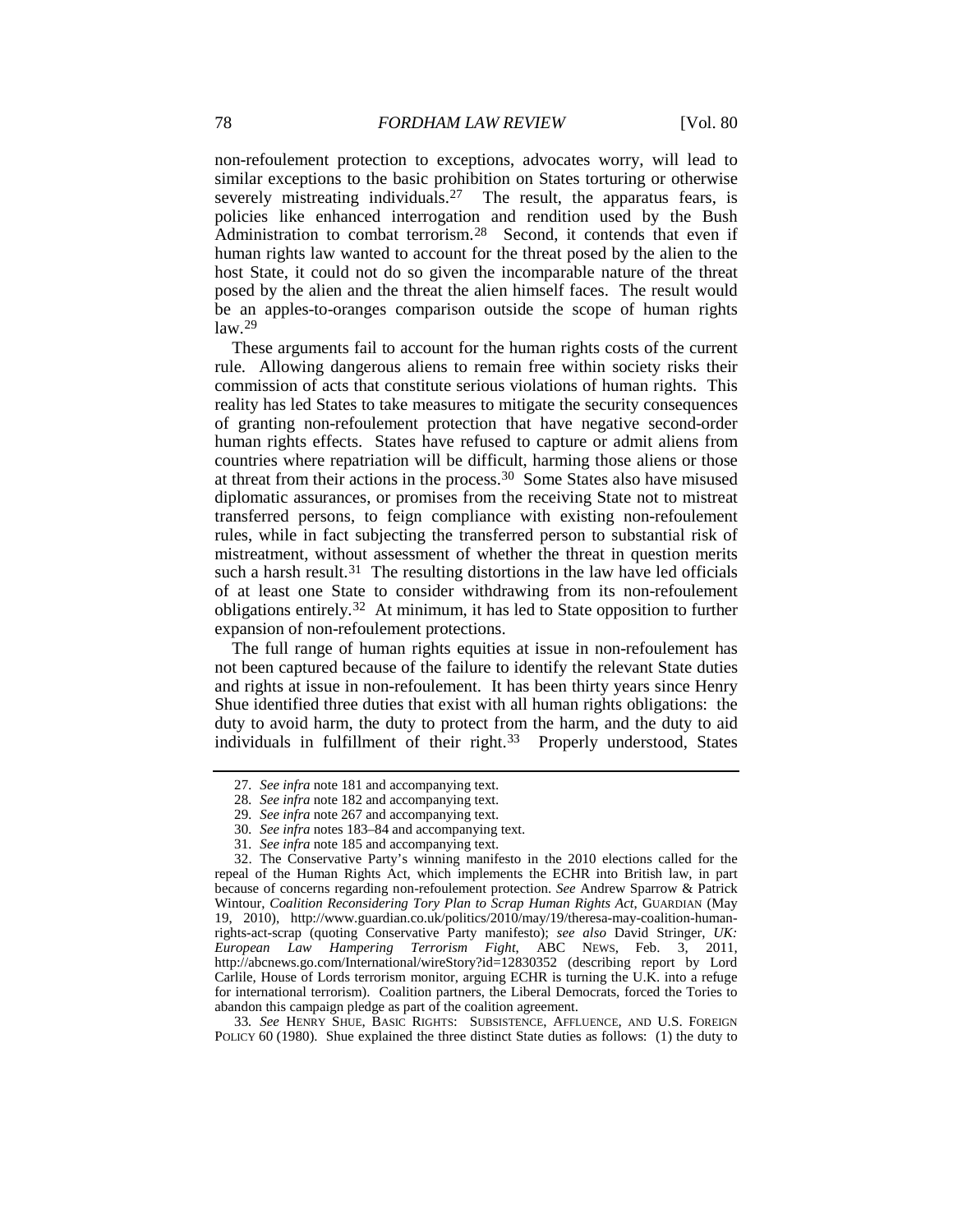making transfer determinations with respect to dangerous aliens face a conflict between two competing duties to protect.

One such duty is well developed. States have a duty to protect aliens from the risk of serious human rights abuses perpetrated by another State after transfer. Such a duty has already been recognized with torture and cruel, inhuman, and degrading treatment by most States and human rights actors, and may in the future be accepted for other, less serious human rights violations.[34](#page-7-0) Less developed is the growing recognition by human rights bodies that a State has a duty to protect those within its jurisdiction from human rights violations committed by non-State actors, including dangerous aliens present within the State's territory.[35](#page-7-1) Such an obligation has been recognized by the ECtHR, the Inter-American Court of Human Rights, the Human Rights Committee (HRC), and various national courts as emanating from the right to life and the right to be free of torture and cruel, inhuman, and degrading treatment.<sup>[36](#page-7-2)</sup> It is these two duties, and the corresponding human rights, that conflict in transfer determinations regarding dangerous aliens.

<span id="page-7-5"></span>Recognizing this rights competition is important for three reasons. First, a change in rhetoric has the potential to alter the non-refoulement debate. Human rights bodies and scholars for too long have elided over the security consequences of the current non-refoulement rule because they believed these costs were outside the province of human rights law.<sup>[37](#page-7-3)</sup> In fact, human rights are threatened when dangerous aliens are permitted to remain free to commit rights violations. Determining how the State should mediate between these two conflicting protection duties is very much a task for human rights law.

Second, understanding non-refoulement as a protection duty provides an intellectual architecture to separate it from the *jus cogens* prohibition on committing acts of torture or cruel, inhuman, or degrading treatment. Protection duties in human rights law are traditionally limited by competing resources and conflicting rights, restrictions which are anomalously missing here.<sup>[38](#page-7-4)</sup> Recognizing such constraints on non-refoulement would bring the State's non-refoulement obligation into accord with the duty to protect from torture or cruel, inhuman, or degrading treatment perpetrated by private persons. And it would align the law with the traditional legal view that

avoid: negative duty not to violate the right in question; (2) the duty to protect: positive duty to prevent third parties from violating the right; and (3) the duty to aid: positive duty to take steps to allow individuals to realize their right. *Id.* at 53.

<sup>34</sup>*. See infra* note[s 70](#page-13-1)[–86,](#page-15-2) [89](#page-15-0)[–91,](#page-15-3) [94](#page-16-0)[–97](#page-16-1) and accompanying text.

<span id="page-7-1"></span><span id="page-7-0"></span><sup>35.</sup> The United States has been a conspicuous laggard in accepting these developments. *See infra* note[s 209–](#page-30-0)14 (describing U.S. opposition to most positive human rights).

<sup>36</sup>*. See infra* note[s 219–](#page-31-0)20[, 227–](#page-33-0)39 and accompanying text.

<span id="page-7-4"></span><span id="page-7-3"></span><span id="page-7-2"></span><sup>37</sup>*. See* Emanuela-Chiara Gillard, *There's No Place like Home: States' Obligations in Relation to Transfers of Persons*, 90 INT'L REV. RED CROSS 703, 707 (2008) (addressing in a cursory fashion the security consequences created by granting non-refoulement protection).

<sup>38</sup>*. See infra* notes [242–](#page-35-0)43 and accompanying text.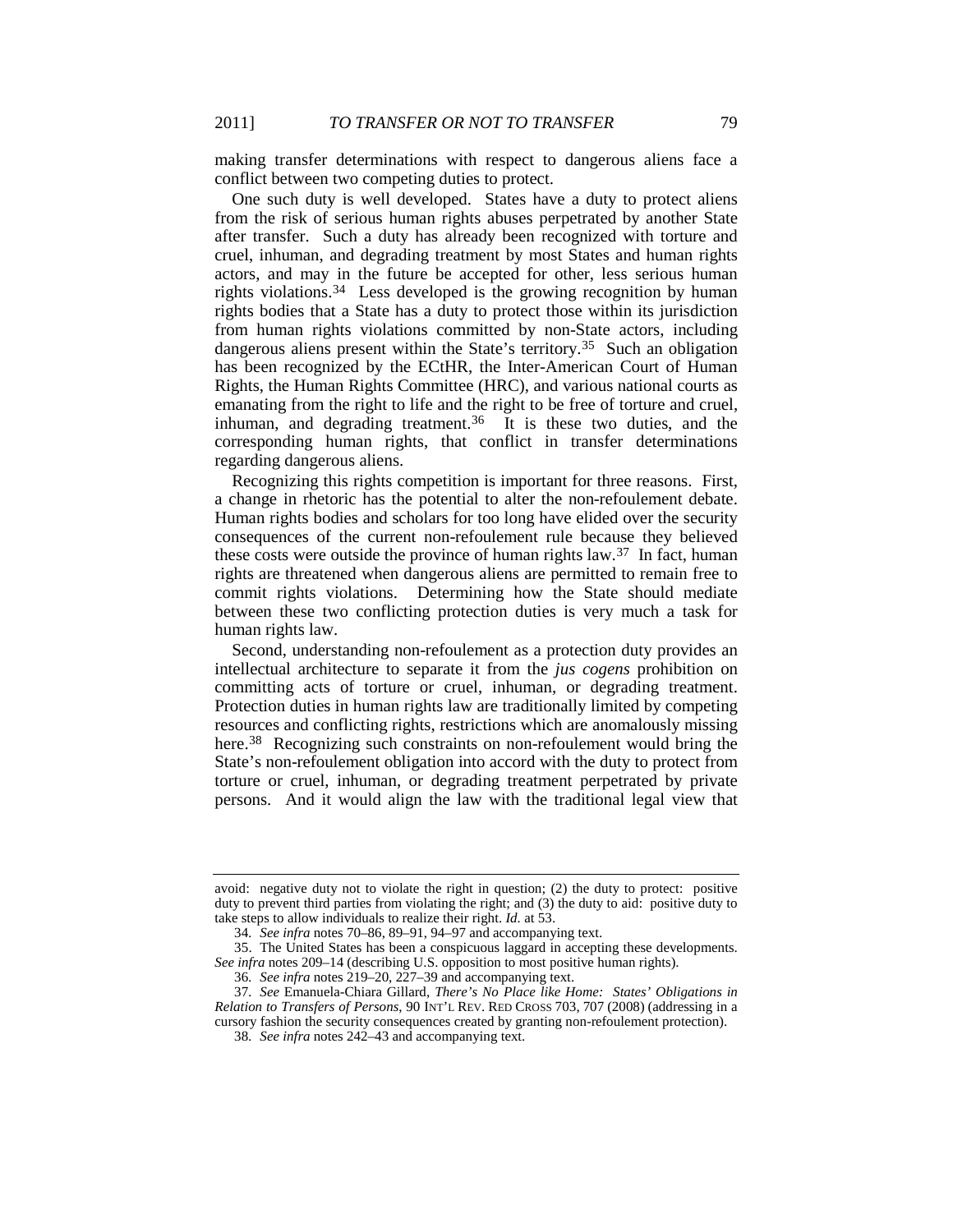greater duties are owed with respect to intentional actions as opposed to unintentional actions taken with disregard of substantial risk of harm.<sup>[39](#page-8-0)</sup>

Third, human rights law uses a balancing approach to mediate between competing rights. Balancing is used in human rights law to weigh such diverse interests as the right to free speech versus freedom of religion; the right to assemble versus the State's interest in protecting public order; and the State's obligation to provide health care versus other competing obligations for State resources.<sup>[40](#page-8-1)</sup> A balancing approach allows States a margin of appreciation to strike a balance between competing rights consistent with national priorities, recognizing differences in how States may value different rights. Human rights monitoring bodies, including national courts, then police this balance, using different tools to pressure States whose balance does not accord with the views of those institutions regarding the importance of both rights.

This Article proceeds in three parts. Part I develops the narrative of nonrefoulement today. States have traditionally had plenary authority to protect State interests through expulsion of aliens. But human rights law has slowly chipped away at that right through recognition of ever greater State obligations to retain aliens when facing risk of post-transfer mistreatment. This legal evolution, always under-theorized, has been subjected to ever greater resistance by some States because of the serious danger that implementation of the rule creates with alien terrorist suspects. The failure of the law to adjust has led States to use different methods to evade the non-refoulement rule, and to oppose further expansion of its protections.

Part II explains that the non-refoulement debate is properly conceived as a conflict between two competing State duties to protect human rights. States are required to protect those within their jurisdictions from the threat of human rights violations committed by other States. States also are required to protect those within the State's jurisdiction from rights violations committed by non-State actors, including dangerous aliens. These duties are in tension in non-refoulement. Understanding both relevant duties as protection duties highlights the extent to which nonrefoulement is an outlier in human rights law, which otherwise recognizes limitations on protection duties. This Part argues that non-refoulement should be treated like other protection duties, and be subject to limitations and exceptions. It also refutes the argument that the power of the torture norm compels the existing rule.

Part III explains that human rights law generally uses balancing to mediate between conflicting rights. Human rights law balancing gives States discretion to strike a balance between competing duties consistent with cultural values and national priorities, thereby giving States some flexibility to remain within a human rights law framework while protecting its population. But this discretion is not unbridled, as human rights

<span id="page-8-0"></span><sup>39</sup>*. See infra* note[s 257–](#page-38-0)58 and accompanying text.

<span id="page-8-1"></span><sup>40</sup>*. See infra* note[s 268–](#page-40-1)73 and accompanying text.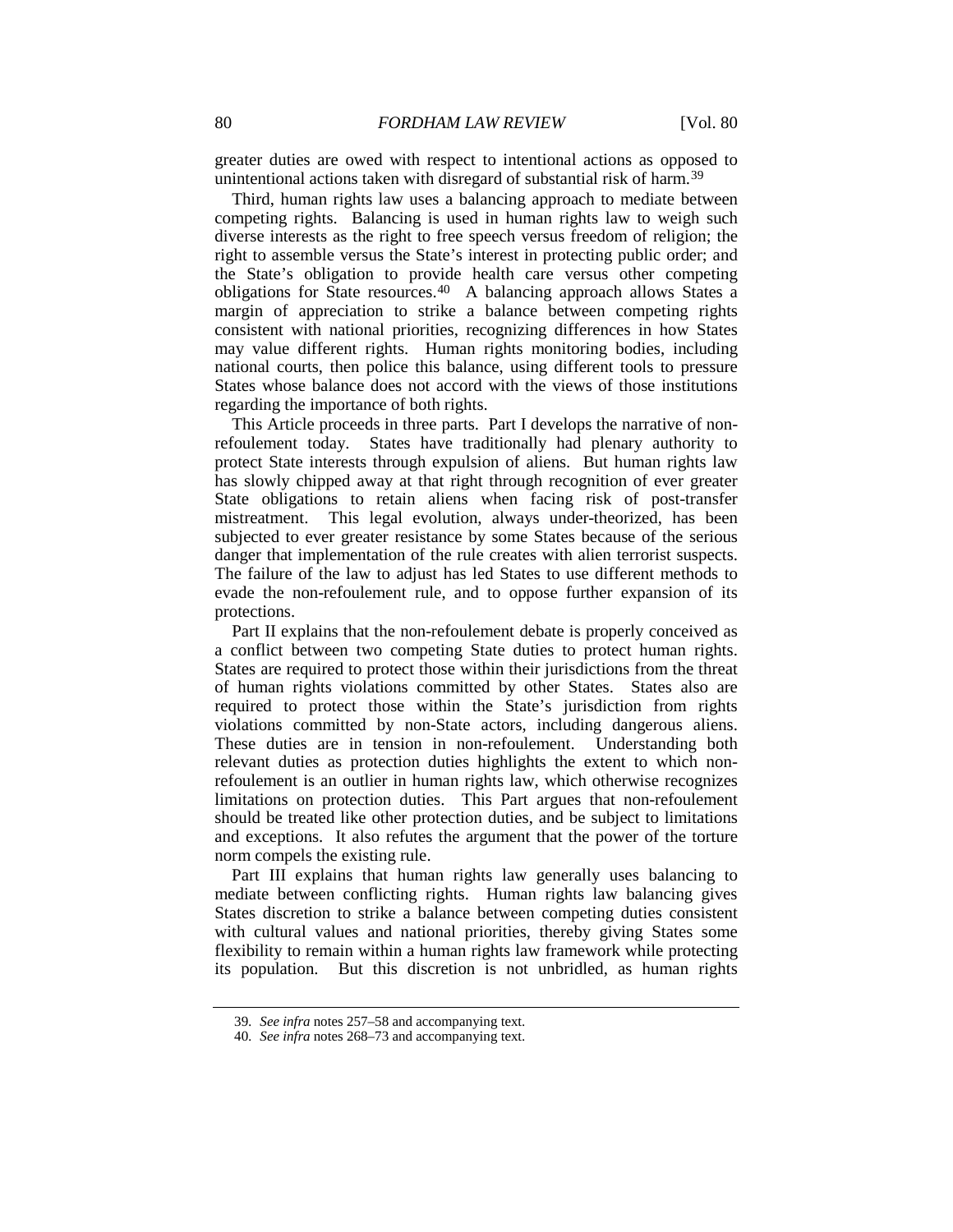institutions, including national courts, monitor States to push them to strike balances that are consistent with the values underlying human rights law. The effectiveness of this monitoring is improved when human rights groups can engage with the rights trade-off driving State action, not permissible under the current rule. This part concludes by considering the problems of bias and uncertainty created by the use of a balancing approach.

Ultimately, international law, as a system largely dependent upon voluntary State compliance, functions best where the law captures the interests of States. Rules which produce outcomes recognized by States as "incoherent, unfair, or absurd" are unlikely to pull States toward voluntary compliance.<sup>[41](#page-9-2)</sup> By moving to a new non-refoulement rule that recognizes the duty of the State to protect its own people, enhanced rights protection and more stable rule compliance are likely outcomes.

#### <span id="page-9-6"></span>I. NON-REFOULEMENT RULE: HISTORY, TENSION, ADJUSTMENT

#### <span id="page-9-0"></span>*A. Development of the Modern Non-Refoulement Rule*

International law recognizes the absolute sovereignty of a State over its territory, which includes the right to decide whether to admit or expel aliens, except where otherwise restricted by treaty commitments or customary international law.[42](#page-9-3) This authority gives States the ability to use admission and expulsion to combat threats to national security posed by dangerous aliens. Through World War II, concerns about the risk of posttransfer mistreatment generally did not restrict State discretion with respect to aliens.[43](#page-9-4) Prior to the war, a small number of European States did enter into agreements restricting expulsion of Russian or German refugees who faced risk of mistreatment upon repatriation, if they had been granted the right to reside in a contracting State. But these treaties had few adherents, and allowed States to remove refugees where required by national security or public order.<sup>[44](#page-9-5)</sup> As a result, States that fought World War II retained plenary control over admission and deportation of aliens.

<span id="page-9-2"></span><span id="page-9-1"></span><sup>41.</sup> THOMAS M. FRANCK, THE POWER OF LEGITIMACY AMONG NATIONS 84 (1990). Using Franck's terminology, the current non-refoulement rule may be thought of as an "idiot rule," meaning a simple rule that creates unreasonable and illegitimate demands at the margins. *Id.* at 77. Franck explains that such results tend to undermine the rule's overall legitimacy, a phenomenon that this Article supports. *See id.* (describing effects of "idiot rules").

<span id="page-9-3"></span><sup>42.</sup> 1 OPPENHEIM'S INTERNATIONAL LAW 940 (Robert Jennings & Arthur Watts eds., 9th ed. 1996); *see also* U.N. Human Rights Comm., CCPR General Comment 15: The Position of Aliens Under the Covenant, ¶ 5, U.N. Doc. No. A/41/40 (Apr. 11, 1986) ("The Covenant does not recognize the right of aliens to enter or reside in the territory of a State party. It is in principle a matter for the State to decide who it will admit to its territory.").

<span id="page-9-4"></span><sup>43</sup>*. See* GOODWIN-GILL & MCADAM, *supra* note [8,](#page-3-10) at 201–03 (summarizing developments in international law before and during World War II).

<span id="page-9-5"></span><sup>44</sup>*. See* Convention Relating to the International Status of Refugees art. 3, Oct. 28, 1933, 159 L.N.T.S. 199 ("Each of the Contracting Parties undertakes not to remove or keep from its territory by application of police measures, such as expulsions or non-admittance at the frontier (*refoulement*), refugees who have been authorized to reside there regularly, unless the said measures are dictated by reasons of national security or public order."); *see also* Convention Concerning the Status of Refugees Coming from Germany art. 5, Feb. 10, 1938,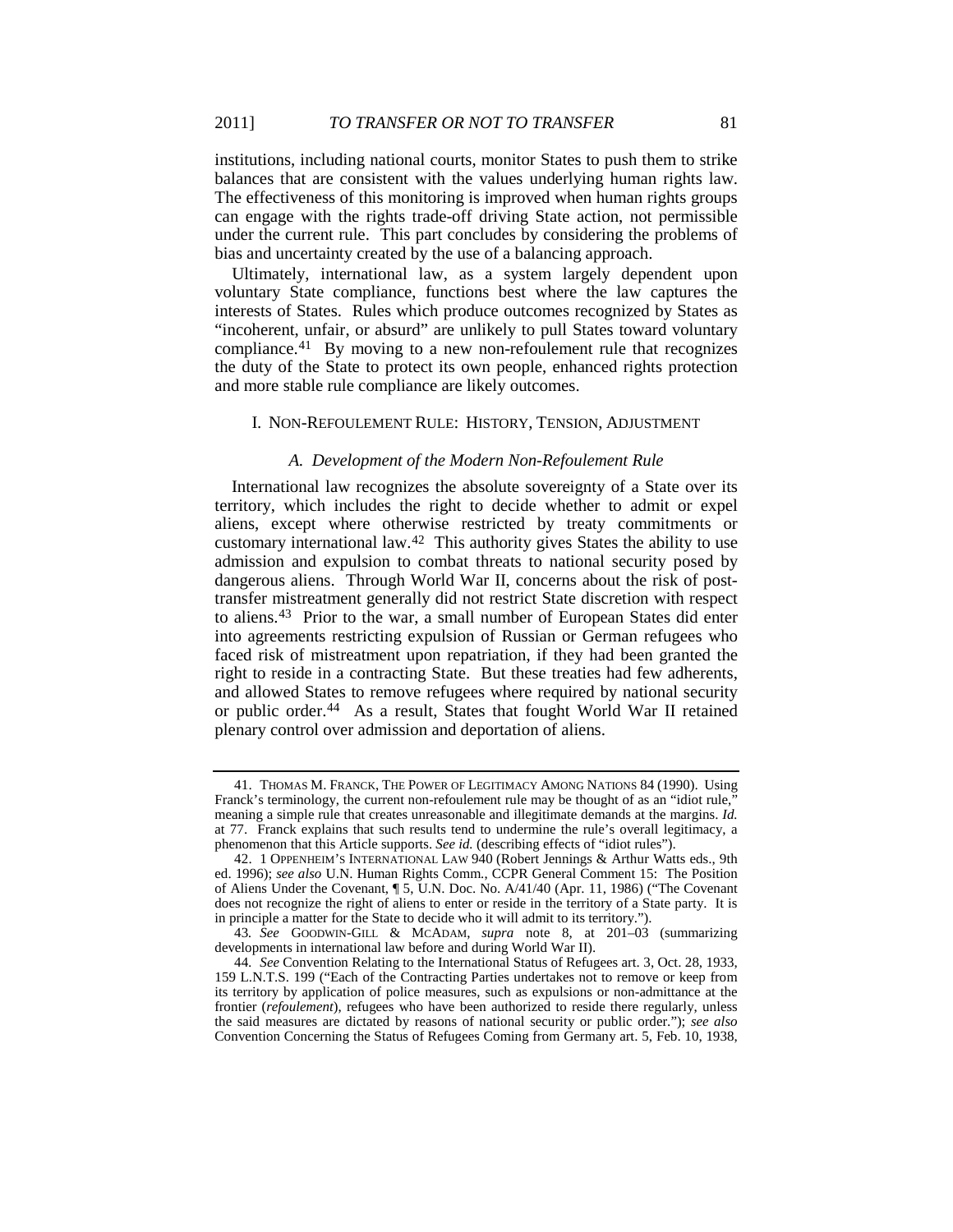States used this authority during and after the War in a manner that resulted in many innocent deaths. In some instances States refused admission to individuals fleeing severe mistreatment at home, forcing them to return to their home countries and near-certain death. Switzerland, for example, refused entry to nearly 20,000 French Jews who sought asylum there after the Nazi takeover of France.[45](#page-10-1) The Swiss argued the "boat is full" with respect to refugees during the War, and they were not obligated under existing law to accept French Jews for resettlement.<sup>[46](#page-10-2)</sup> As a result the Jews were forced to return to France, where most were killed.<sup>47</sup> In 1939, a ship with hundreds of Germans seeking refuge was turned away summarily by the United States because of a policy not to admit anyone into the country that lacked a valid visa for admission.<sup>[48](#page-10-4)</sup> The ship returned to Europe, and predictably many of the passengers ended up dead.<sup>[49](#page-10-5)</sup>

<span id="page-10-0"></span>In other instances, States transferred aliens who were already present within their territory to their home government, again resulting in severe mistreatment or death. Wartime and post-war transfers to the Soviet Union resulted in the death or severe mistreatment of over two million people.[50](#page-10-6) The United States and the United Kingdom committed to repatriating all Soviet prisoners after the war, with no provision made for prisoners who expressed fears of mistreatment after transfer.<sup>[51](#page-10-7)</sup> True to the agreement, the Western Allies transferred to the Soviets prisoners who expressed fears of mistreatment.<sup>52</sup> Tragically, these fears of mistreatment came true, with Stalin subjecting many repatriated prisoners to Siberian labor camps, or even execution[.53](#page-10-9) The British also made forcible returns to the Soviets of civilians who fell outside the Yalta agreement, including women and children.[54](#page-10-10)

These wartime practices highlighted the need for treaty-based regimes restricting the transfer of persons who face the risk of post-transfer

<span id="page-10-10"></span><span id="page-10-9"></span><span id="page-10-8"></span>52*. See* CHRISTIANE SHIELDS DELESSERT, RELEASE AND REPATRIATION OF PRISONERS OF WAR AT THE END OF ACTIVE HOSTILITIES 151 (1977).

<sup>192</sup> L.N.T.S. 59 (same for German refugees); Provisional Arrangement Concerning the Status of Refugees Coming from Germany, art. 4, July 4, 1936, 171 L.N.T.S. 75 (same).

<span id="page-10-1"></span><sup>45</sup>*. See* Detlev F. Vagts, *Switzerland, International Law and World War II*, 91 AM. J. INT'L L. 466, 472 (1997) (describing lawful Swiss refugee practice that resulted in deaths of 20,000 French Jews).

<sup>46</sup>*. Id.*

<sup>47</sup>*. See id.*

<span id="page-10-4"></span><span id="page-10-3"></span><span id="page-10-2"></span><sup>48</sup>*. See* BARBARA MCDONALD STEWART, UNITED STATES GOVERNMENT POLICY ON REFUGEES FROM NAZISM: 1933–1940, at 440–43 (1982) (detailing incident involving the *S.S. St. Louis*).

<sup>49</sup>*. See id.*

<sup>50.</sup> NIKOLAI TOLSTOY, VICTIMS OF YALTA 19 (1977).

<span id="page-10-7"></span><span id="page-10-6"></span><span id="page-10-5"></span><sup>51</sup>*. See, e.g.*, Agreement Relating to Prisoners of War and Civilians Liberated by Forces Operating Under Soviet Command and Forces Operating Under United States of America Command, U.S.-U.S.S.R., art. 1, Feb. 11, 1945, 59 Stat. 1874 ("All Soviet citizens liberated by the forces operating under United States command . . . will, without delay after their liberation, be separated from enemy prisoners of war and will be maintained separately from them in camps or points of concentration until they have been handed over to the Soviet . . . authorities . . . .").

<sup>53</sup>*. See id.* at 151–56 (describing Soviet atrocities).

<sup>54</sup>*. See* TOLSTOY, *supra* not[e 50,](#page-10-0) at 20–21 (detailing British post-war practice).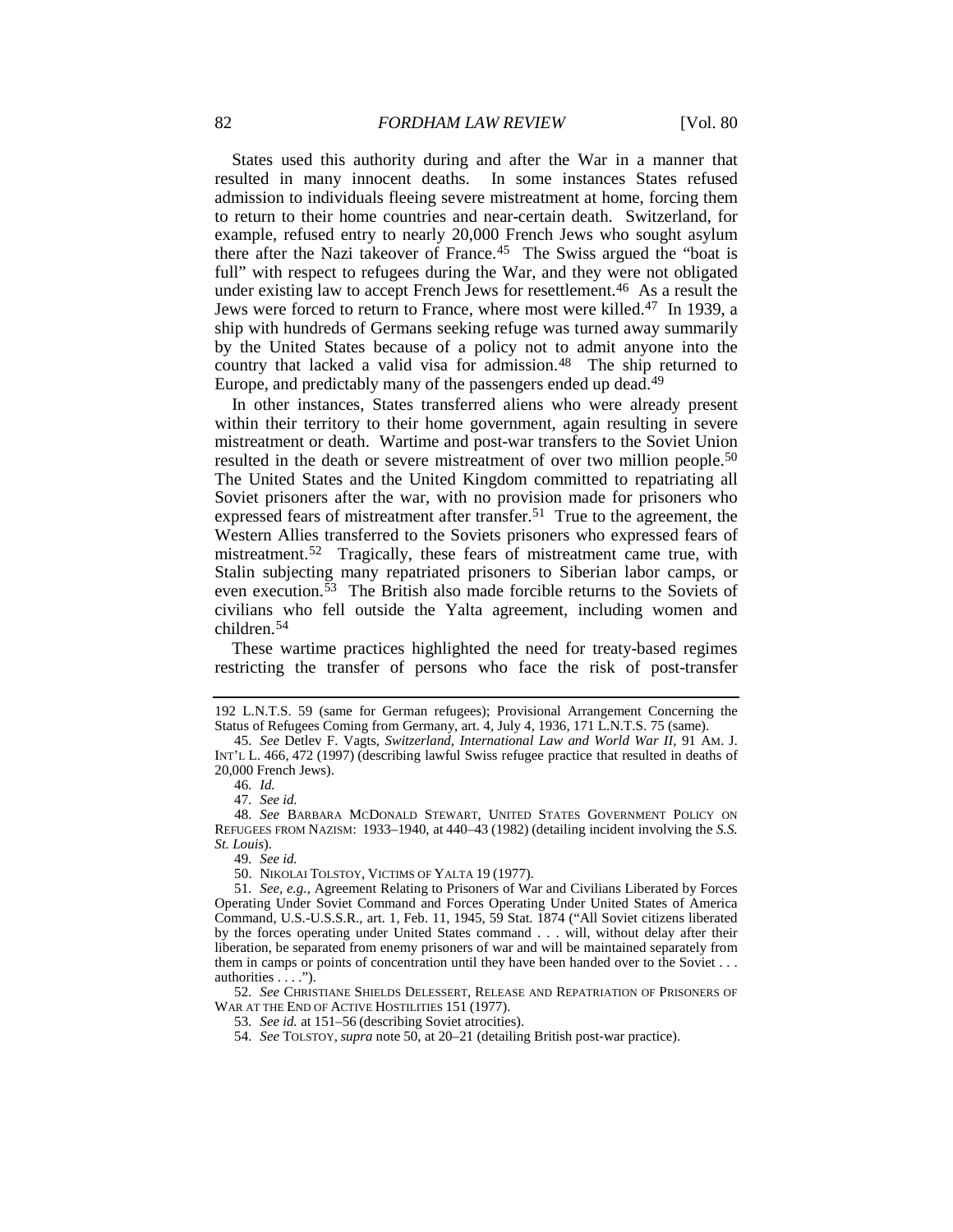mistreatment. This need was augmented by the large number of displaced and stateless people in Europe after the War. But States resisted recognition of an absolute duty to grant safe haven to threatened aliens. States wished to retain the right to use admission and expulsion of aliens for a range of policy purposes, including protecting the population from the threat posed by dangerous aliens, and would not agree to non-refoulement protection that did not prioritize their security concerns.<sup>[55](#page-11-2)</sup> Thus, treaties negotiated in the immediate aftermath of World War II limited State obligations to retain aliens to situations where the alien did not pose a risk to security.

<span id="page-11-0"></span>States negotiating the Third Geneva Convention (3rd GC), regulating treatment of prisoners of war (POW), or captured combatants in international armed conflict, rejected formal restrictions on transfer based on fears of mistreatment. [56](#page-11-3) A proposal to allow POW "to apply for their transfer to any other country which is ready to accept them," was rejected by States in large part out of concern about the imposition of a duty to accept POW who feared repatriation.<sup>[57](#page-11-4)</sup> Instead, the 3rd GC includes an absolute obligation to release and repatriate POWs at the end of hostilities.<sup>[58](#page-11-5)</sup>

<span id="page-11-9"></span><span id="page-11-1"></span>Nevertheless, State practice since 1949 reflects a general unwillingness, at least in the West, to return prisoners to face mistreatment. After the Korean War, U.N. forces, led by the United States, resisted Soviet, Chinese, and North Korean demands that prisoners who feared post-transfer treatment be forcibly repatriated to the North, resettling some prisoners in South Korea and the United States instead.[59](#page-11-6) Similar practices followed the Iran-Iraq War, the First Gulf War, and the wars in the former Yugoslavia.<sup>[60](#page-11-7)</sup> This practice has led Theodor Meron to argue prisoners now have the "right of free choice" with respect to post-conflict repatriation, albeit one conditioned on the consent of States to accept POWs for resettlement.<sup>[61](#page-11-8)</sup>

The Fourth Geneva Convention (4th GC) leans farther forward, restricting States from transferring protected persons, who are civilians in occupied territory or in the territory of a Party to an armed conflict, to face persecution. Article 45 of the 4th GC prohibits the transfer of protected

<span id="page-11-2"></span><sup>55</sup>*. See* Kathleen M. Keller, Note, *A Comparative and International Law Perspective on the United States (Non) Compliance with its Duty of Non-Refoulement*, 2 YALE H.R. & DEV. L.J. 183, 186 (1999) (contending purpose of exceptions was to strengthen norm of nonrefoulement by making compliance more "realistic").

<span id="page-11-3"></span><sup>56</sup>*. See* INT'L COMM. RED CROSS, COMMENTARY III: GENEVA CONVENTION RELATIVE TO THE TREATMENT OF PRISONERS OF WAR 542 (Jean S. Pictet ed., A.P. de Heney trans., 1960). 57*. Id.*

<span id="page-11-5"></span><span id="page-11-4"></span><sup>58</sup>*. See* Geneva Convention Relative to the Treatment of Prisoners of War art. 118, Aug. 12, 1949, 75 U.N.T.S. 135 ("Prisoners of war shall be released and repatriated without delay after the cessation of active hostilities.").

<span id="page-11-6"></span><sup>59</sup>*. See* Jan P. Charmatz & Harold M. Wit, *Repatriation of Prisoners of War and the 1949 Geneva Convention*, 62 YALE L.J. 391, 391–94 (1953) (describing the struggle between the United States and Soviet Union over this issue).

<span id="page-11-8"></span><span id="page-11-7"></span><sup>60</sup>*. See* Theodor Meron, *The Humanization of Humanitarian Law*, 94 AM. J. INT'L L. 239, 256 (2000) (summarizing practice).

<sup>61</sup>*. Id.*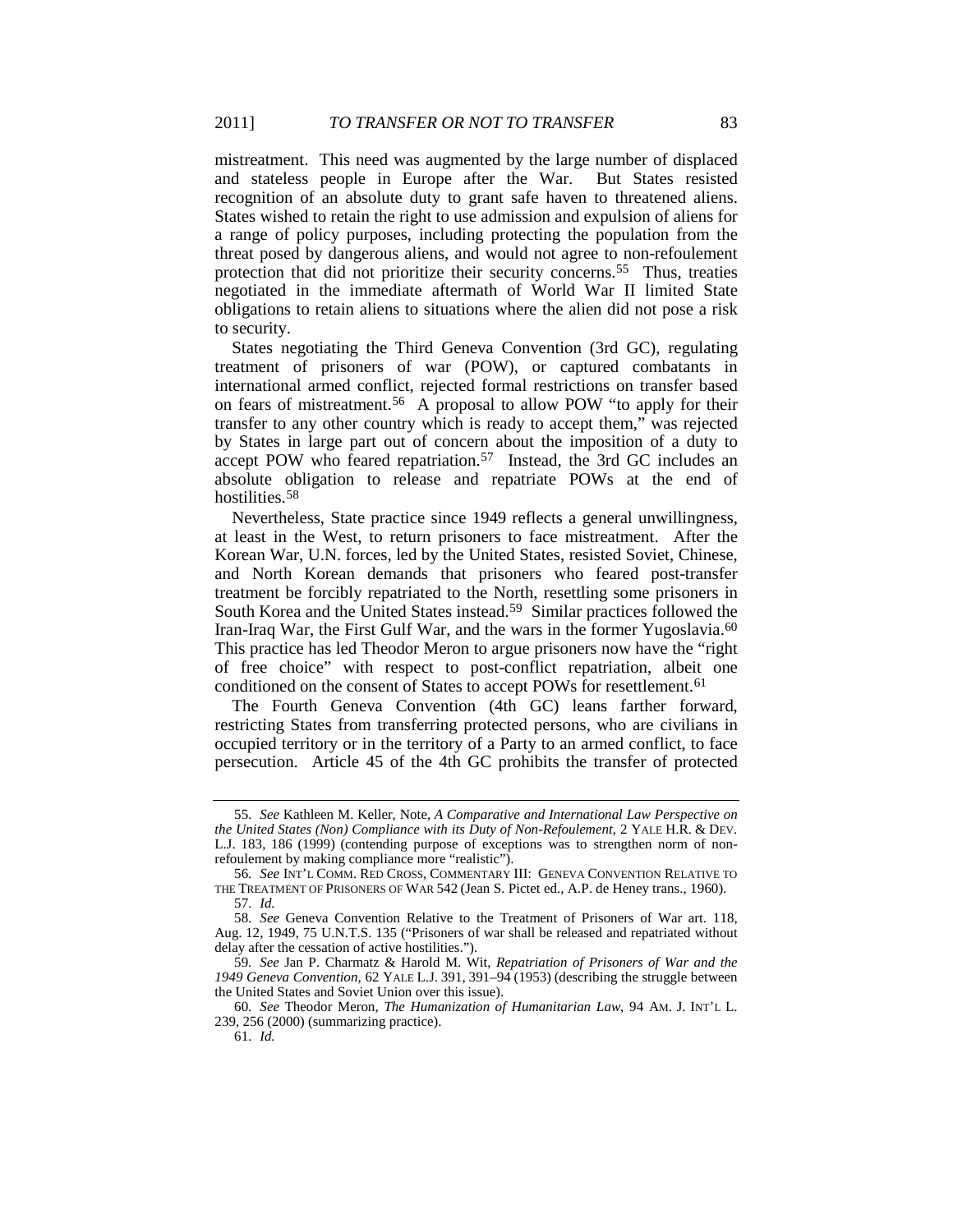<span id="page-12-2"></span><span id="page-12-0"></span>persons in the territory of a Party to the conflict "to a country where he or she may have reason to fear persecution for his or her political opinions or religious beliefs."[62](#page-12-5) But Article 45 allows transfer of "aliens in individual cases when State security demands such action."[63](#page-12-6) The 4th GC also expressly refuses to allow fears of persecution to restrict extraditions for ordinary crimes conducted pursuant to treaties in place prior to the conflict.[64](#page-12-7)

<span id="page-12-4"></span><span id="page-12-3"></span>The 1950 Convention Related to the Status of Refugees (Refugee Convention) provides still more extensive non-refoulement protection for refugees, or non-nationals fleeing persecution in their home States. Article 33(1) prohibits States from expelling or returning a refugee "where his life or freedom would be threatened on account of his race, religion, nationality, membership of a particular social group or political opinion."[65](#page-12-8) The initial draft of the Convention included no restrictions on this obligation.[66](#page-12-9) The British objected to the lack of a security exception in the draft provision, and together with the French proposed language retaining for the State the right to use admission and expulsion to protect security interests.[67](#page-12-10) Article 33(2) denies non-refoulement protections to refugees if there are reasonable grounds for regarding the detainee as "a danger to the security of the country in which he is, or who, having been convicted by a final judgment of a particularly serious crime, constitutes a danger to the community of that country."[68](#page-12-11) Like the other post-War non-refoulement provisions, this one is generally interpreted as granting States an absolute right to expel refugees who fall within Article 33(2).[69](#page-12-12)

67*. Id.* at 328.

<span id="page-12-5"></span><span id="page-12-1"></span><sup>62.</sup> Geneva Convention Relative to the Protection of Civilian Persons in Time of War art. 45, Aug. 12, 1949, 75 U.N.T.S. 287 [hereinafter 4th GC].

<span id="page-12-6"></span><sup>63</sup>*.* INT'L COMM. RED CROSS, COMMENTARY IV: GENEVA CONVENTION RELATIVE TO THE PROTECTION OF CIVILIAN PERSONS IN TIME OF WAR 266 (Jean S. Pictet ed., Ronad Griffin & C.W. Dumbleton trans., 1958) (explaining that Article 45 does not restrict expulsions of "undesirable foreigner[s]" from State territory).

<span id="page-12-7"></span><sup>64.</sup> 4th GC, *supra* note [62,](#page-12-2) art. 45 ("The provisions of this Article do not constitute an obstacle to the extradition, in pursuance of extradition treaties concluded before the outbreak of hostilities, of protected persons accused of offences against ordinary criminal law.").

<span id="page-12-8"></span><sup>65.</sup> Convention Relating to the Status of Refugees art. 33(1), July 28, 1951, 189 U.N.T.S. 150 [hereinafter Refugee Convention].

<span id="page-12-9"></span><sup>66.</sup> PAUL WEIS, THE REFUGEE CONVENTION, 1951: THE TRAVAUX PRÉPARATOIRES ANALYSED, WITH A COMMENTARY 325 (Julian Weis ed., 1995).

<span id="page-12-11"></span><span id="page-12-10"></span><sup>68.</sup> Refugee Convention, *supra* note [65,](#page-12-3) art. 33(2). Article 1(F) of the Refugee Convention exempts from refugee protection individuals who have committed war crimes, crimes against the peace, serious non-political crimes, or acts contrary to the purposes and principles of the United Nations outside the country of refuge. *Id.* art. 1(F). The purpose of this provision was to ensure that individuals who do not deserve protection based on their past conduct do not abuse the refugee system. *See* WEIS, *supra* note [66,](#page-12-4) at xiii. Individuals falling into these categories may additionally pose a threat to the security of the State where they are present, making security a secondary benefit of these restrictions.

<span id="page-12-12"></span><sup>69</sup>*. See* INS v. Aguirre-Aguirre, 526 U.S. 415, 425–28 (1999) (explicitly rejecting balancing test proposed by UNHCR); *Dhayakpa v Minister for Immigration & Ethnic Affairs* (1995) 62 FCR 556, 563 (Austl.) ("There is no obligation under the Convention . . . to weigh up the degree of seriousness of a serious crime against the possible harm to the applicant . . . ."); Malouf v. Canada, [1995] 190 N.R. 230, 230 (Can. F.C.A.) (holding Article 1(F) does not require balancing "the seriousness of the Applicant's conduct against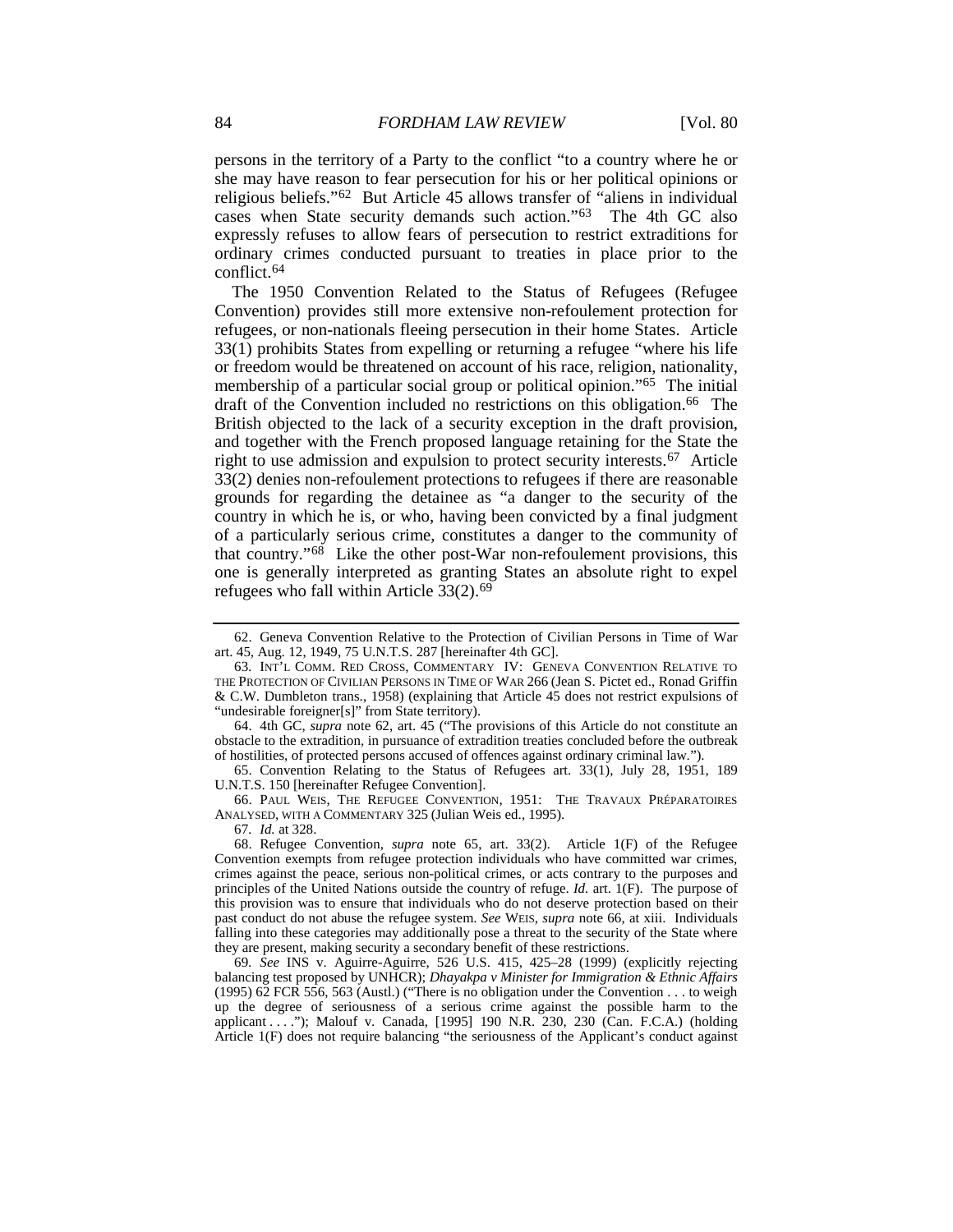While these post-war instruments viewed non-refoulement protection as a stand-alone right limited by security considerations, the European Commission on Human Rights (Commission), a human rights expert body with responsibility for determining which cases would be heard by the ECtHR, concluded in the 1960s that this protection was a manifestation of the broader prohibition on torture and inhuman and degrading treatment found in Article 3 of the European Convention on Human Rights.<sup>[70](#page-13-2)</sup> The Commission provided little justification for its interpretation of the ECHR. But this shift in conception was important because the prohibition on torture and inhuman and degrading treatment is absolute under human rights law. By categorizing non-refoulement as a manifestation of these absolute rights, the legal status of the security exceptions to this duty was drawn into question.

The ECtHR formally adopted the Commission's interpretation of ECHR Article 3 in its decisions in *Soering v. United Kingdom* [71](#page-13-3) and *Chahal v. United Kingdom*.[72](#page-13-4) Article 3 prohibits State Parties from engaging in torture or inhuman or degrading treatment under any circumstances, but contains no express restrictions on transfer.[73](#page-13-5) In *Soering* the court held that Article 3 includes an implied obligation for State Parties not to extradite an individual to a State where there are substantial grounds for believing the person will be subjected to torture or inhuman or degrading treatment after transfer.[74](#page-13-6) While the court acknowledged that there was no such express requirement in the treaty, it noted that the object and purpose of the treaty is to protect human rights and to "promote the ideals and values of a democratic society."<sup>[75](#page-13-7)</sup> The court asserted without reasoning that it would be incompatible with these purposes to allow extradition where the

<span id="page-13-1"></span><span id="page-13-0"></span>

the alleged fear of persecution"); *S. v Refugee Status Appeals Authority* [1998] 2 NZLR 301 (HC) 314–19 (agreeing with *Malouf*), *aff'd*, [1998] 2 NZLR 291 (CA); T v. Sec'y of State for the Home Dep't, [1996] A.C. 742 (H.L.) 769 (appeal taken from Eng.) (Mustill, L.J.) (holding application of Article 1(F) "cannot depend on the consequences which the offender may afterwards suffer if he is returned"). *But see* U.N. High Comm'r for Refugees (HCR), Guidelines on International Protection: Application of the Exclusion Clauses: Article 1F of the 1951 Convention Relating to the Status of Refugees, ¶ 24, U.N. Doc. HCR/GIP/03/05 (Sept. 4, 2003) (arguing that gravity of the "non-political crime" that merits exclusion must be weighed against the "consequences of the exclusion"); Letter from Thomas Albrecht, Deputy Regional Representative, U.N. High Comm'r for Refugees, to Paul Engelmayer, WilmerHale (Jan. 6, 2006), *available at* http://www.unhcr.org/refworld/pdfid/43de2da94.pdf (explaining that Article 33(2) allows refoulement only where the gravity of danger posed by the individual outweighs the degree of persecution feared after return).

<span id="page-13-2"></span><sup>70</sup>*. See* X v. Fed. Republic of Ger., App. No. 1802/62, 1963 Y.B. Eur. Conv. on H.R. 462, 478, 480 (Eur. Comm'n on H.R.) (holding that extradition can amount to conduct that violates Article 3 where person is subject to post-transfer torture or other treatment contrary to Article 3); *see also* Kirkwood v. United Kingdom, App. No. 10479/83, 37 Eur. Comm'n H.R. Dec. & Rep. 158, 171–75 (1984) (same); Altun v. Fed. Republic of Ger., App. No. 10308/83, 36 Eur. Comm'n H.R. Dec. & Rep. 209, 231–34 (1983) (same).

<sup>71.</sup> 161 Eur. Ct. H.R. (ser. A) at 32–36 (1989).

<sup>72.</sup> 1996-V Eur. Ct. H.R. 1831, 1853.

<span id="page-13-7"></span><span id="page-13-6"></span><span id="page-13-5"></span><span id="page-13-4"></span><span id="page-13-3"></span><sup>73.</sup> ECHR, *supra* note [7,](#page-3-11) art. 3 ("No one shall be subjected to torture or to inhuman or degrading treatment or punishment.").

<sup>74</sup>*. Soering*, 161 Eur. Ct. H.R. (ser. A) at 35–36.

<sup>75</sup>*. Id.* at 34.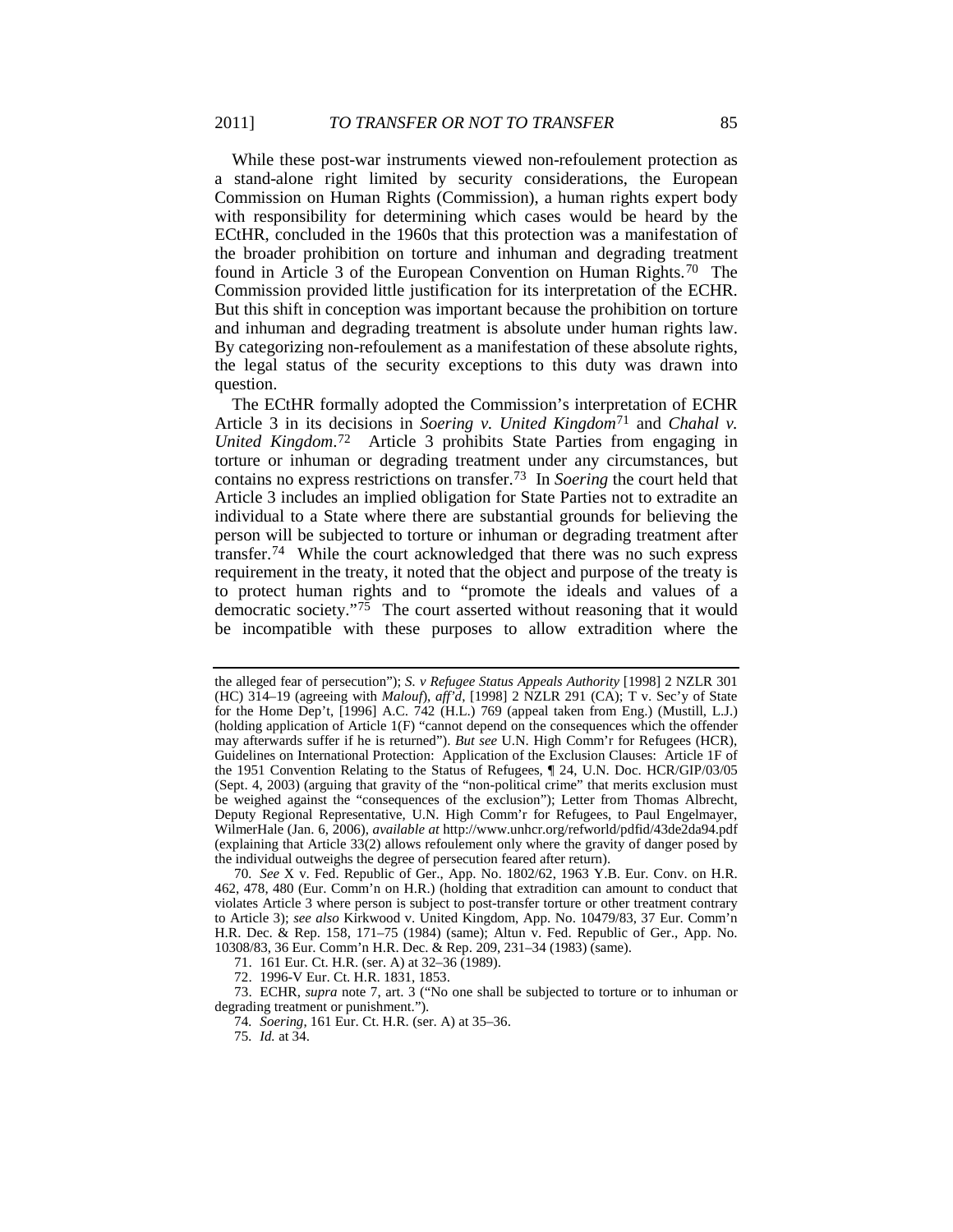individual faced the real risk of post-transfer torture or inhuman or degrading treatment.[76](#page-14-2)

<span id="page-14-12"></span>In *Chahal* the court extended *Soering* by holding that the threat posed by the alien to the State where he is located is irrelevant to non-refoulement analysis.[77](#page-14-3) In rejecting a request by the British for recognition of a national security exception to non-refoulement, the ECtHR relied on the fact that Article 3 included no national security exception.[78](#page-14-4) If Article 3 did not permit a State Party to torture for national security reasons, neither, the court reasoned, could non-refoulement be subject to security considerations.[79](#page-14-5) The court did not discuss whether identical interests were protected by the duties to avoid torturing and to protect from acts of torture committed by others.[80](#page-14-6) And no discussion was had of the risks to the human rights of the British people if Chahal were released within the United Kingdom.[81](#page-14-7)

<span id="page-14-11"></span><span id="page-14-10"></span><span id="page-14-1"></span><span id="page-14-0"></span>The HRC has used similar reasoning to conclude that Article 7 of the International Covenant on Civil and Political Rights (ICCPR) provides an absolute protection against transfer to face torture or cruel, inhuman, or degrading treatment. $82$  In General Comment 31, the Committee went further and implied from ICCPR Article 2 a broader obligation not to transfer a person "where there are substantial grounds for believing that there is a real risk of irreparable harm, such as that contemplated by articles 6 and 7 of the Covenant," without further defining the potential range of post-transfer risk that could limit transfer.<sup>[83](#page-14-9)</sup> The HRC, like the ECtHR, paid no attention to potential differences between negative and positive State duties. The HRC also did not address the impact of the rule on the State's security interests.

<span id="page-14-2"></span><sup>76</sup>*. See id.* at 34–35 ("Extradition in such circumstances, while not explicitly referred to in the brief and general wording of Article 3, would plainly be contrary to the spirit and intendment of the Article . . . .").

<sup>77</sup>*. See Chahal*, 1996-V Eur. Ct. H.R. at 1855–56.

<sup>78</sup>*. Id.* at 1855.

<span id="page-14-5"></span><span id="page-14-4"></span><span id="page-14-3"></span><sup>79</sup>*. See id.* ("The prohibition provided by Article 3 against ill-treatment is equally absolute in expulsion cases.").

<sup>80</sup>*. See id.* at 1853–56.

<sup>81</sup>*. See id.*

<span id="page-14-8"></span><span id="page-14-7"></span><span id="page-14-6"></span><sup>82</sup>*. See* U.N. Human Rights Comm., General Comment No. 20: Article 7 (Prohibition of Torture, or other Cruel, Inhuman or Degrading Treatment or Punishment), ¶ 9, U.N. Doc. CCPR/C/21 (Oct. 3, 1992) [hereinafter General Comment No. 20] ("States parties must not expose individuals to the danger of torture or cruel, inhuman or degrading treatment or punishment upon return to another country by way of their extradition, expulsion or refoulement.").

<span id="page-14-9"></span><sup>83.</sup> U.N. Human Rights Comm., General Comment No. 31 [80]: The Nature of the General Legal Obligation Imposed on States Parties to the Covenant, ¶ 12, U.N. Doc CCPR/C/21/Rev.1/Add. 13 (May 26, 2004) [hereinafter General Comment No. 31]. Article 6 of the ICCPR guarantees the right to life and includes restrictions on the death penalty. *See* International Covenant on Civil and Political Rights art. 6, *adopted* Dec. 19, 1966, 999 U.N.T.S. 171 [hereinafter ICCPR]. Article 7 prohibits torture or cruel, inhuman or degrading treatment or punishment. *Id.* art. 7.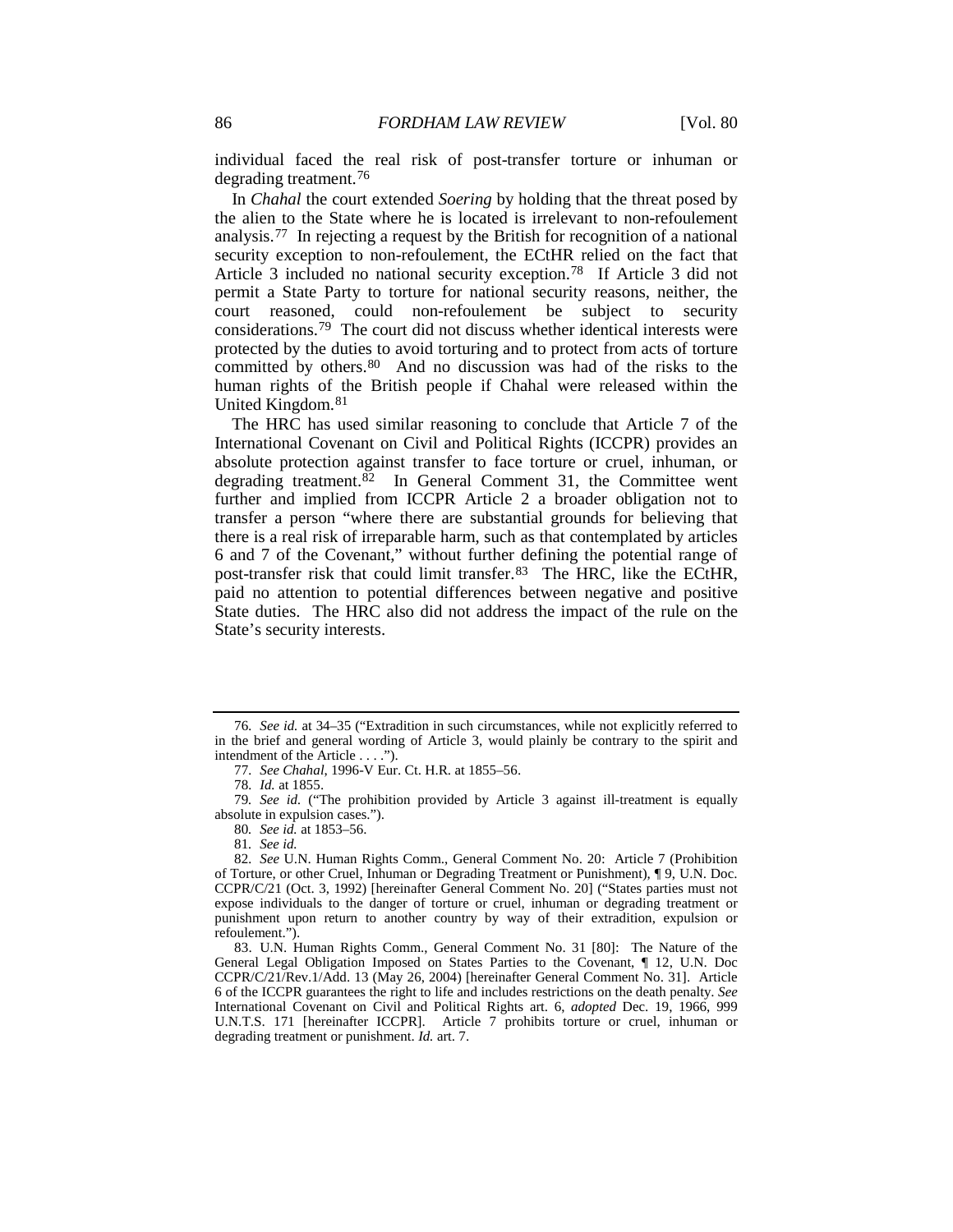<span id="page-15-5"></span><span id="page-15-4"></span>Unlike the ECHR and the ICCPR, the Convention Against Torture (CAT) includes an express non-refoulement provision.[84](#page-15-6) Sweden included what is now Article 3 in its initial draft of the treaty based on the 1960s and 70s jurisprudence of the European Commission on Human Rights discussed above.[85](#page-15-7) This provision prohibits transfer of a person to another State "where there are substantial grounds for believing that he would be in danger of being subjected to torture," and includes no express exceptions for state security concerns.[86](#page-15-8) Textually it is not certain that Article 3 allows for no security exceptions. Article 2, which contains the negative duty not to torture, includes an express prohibition on justifications for torture, a prohibition not replicated in Article 3.[87](#page-15-9) This absence led the United Kingdom and Portugal, among other States, to argue that "it [was] by no means clear" that Article 3 was intended to be absolute.<sup>[88](#page-15-10)</sup>

<span id="page-15-2"></span><span id="page-15-0"></span>Nevertheless, the Committee Against Torture and other human rights actors interpret Article 3 as an absolute manifestation of the right to be free from torture based on the provision's historical link to the ECHR. The Committee Against Torture has repeatedly stated its view that Article 3 does not allow for any exceptions[.89](#page-15-11) Similarly, the U.N. Special Rapporteur on the Question of Torture has characterized Article 3 as absolute,[90](#page-15-12) viewing the absence of permissible exceptions as derivative of the absolute nature of the negative duty not to torture.<sup>91</sup> None of these opinions addressed the feasibility of such an interpretation of the rule, nor its impact on State security.[92](#page-15-14)

88*. See* Observations, *supra* not[e 23,](#page-5-9) ¶ 26.5.

<span id="page-15-11"></span><span id="page-15-10"></span>89*. See, e.g.*, U.N. Comm. Against Torture, Conclusions and Recommendations of the Committee Against Torture: Canada, ¶ 4(a), U.N. Doc. CAT/C/CR/34/CAN (July 7, 2005) (describing non-refoulement protection of Article 3 as "absolute" and "not subject to any exception whatsoever"); *see also* NOWAK, *supra* not[e 85,](#page-15-5) at 147–48 (summarizing Committee Against Torture practice on this question).

<span id="page-15-12"></span>90*. See* Special Rapporteur on the Question of Torture, *Report of the Special Rapporteur on the Question of Torture Submitted in Accordance with Comm'n Resolution 2002/38, Comm'n on Human Rights*, ¶ 26(o), U.N. Doc. No. E/CN.4/2003/68 (Dec. 17, 2002) (by Theo van Boven) ("The principle of non-refoulement must be upheld in all circumstances irrespective of whether the individual concerned has committed crimes and the seriousness and nature of those crimes.").

<span id="page-15-13"></span>91. Special Rapporteur of the Comm'n on Human Rights, *Report of the Special Rapporteur on Torture and Other Cruel, Inhuman or Degrading Treatment or Punishment*, *Transmitted by Note of the Secretary-General*, ¶ 28, U.N. Doc. A/59/234 (Sept. 1, 2004) ("The principle of non-refoulement is an inherent part of the overall absolute and imperative nature of the prohibition of torture and other forms of ill-treatment.").

<span id="page-15-14"></span>92. CAT non-refoulement protection, unlike the implied obligations in the ICCPR and ECHR, is limited to torture. The Committee Against Torture has recognized that Article 3 was specifically drafted not to extend non-refoulement protections to cruel, inhuman or

<span id="page-15-6"></span><span id="page-15-3"></span><span id="page-15-1"></span><sup>84.</sup> Convention Against Torture and Other Cruel, Inhuman or Degrading Treatment or Punishment art. 3(1), Dec. 10, 1984, 1465 U.N.T.S. 85 [hereinafter CAT].

<span id="page-15-7"></span><sup>85.</sup> MANFRED NOWAK, UNITED NATIONS CONVENTION AGAINST TORTURE: A COMMENTARY 199–200 (2008).

<sup>86.</sup> CAT, supra note [84,](#page-15-4) art. 3(1).

<span id="page-15-9"></span><span id="page-15-8"></span><sup>87</sup>*. Id.* art. 2(2) ("No exceptional circumstances whatsoever, whether a state of war or a threat of war, internal political instability or any other public emergency, may be invoked as a justification of torture.").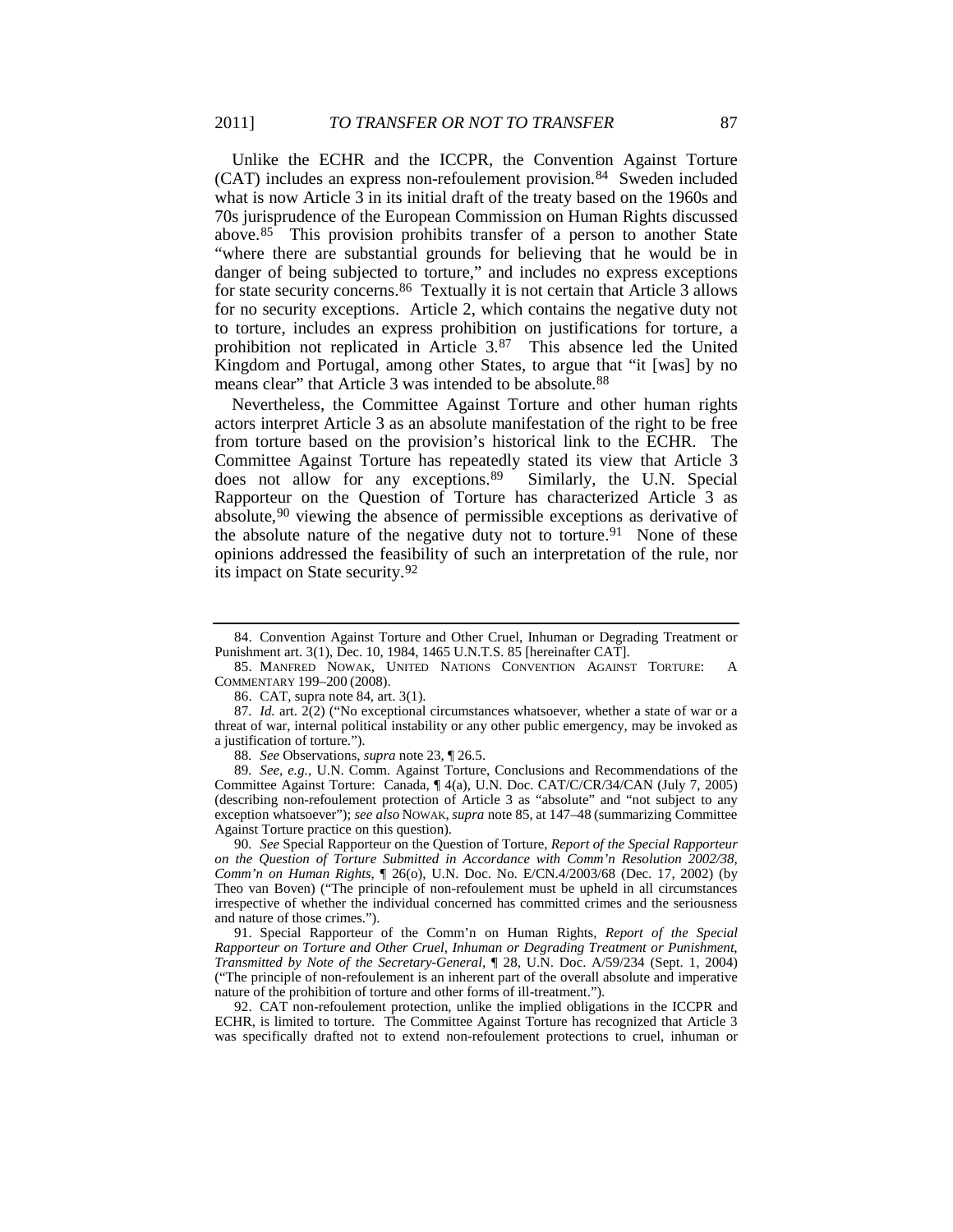With these developments in human rights law, the law lurched from categorically preferring State security interests to a similar preference for the rights of the transferee. Many scholars have argued that that these developments in human rights law have rendered the security exception in the Refugee Convention "superfluous."[93](#page-16-2) In the process, States have lost the ability to use admission and expulsion to protect the public from the threats posed by dangerous aliens who come from States with poor human rights records.

<span id="page-16-7"></span><span id="page-16-0"></span>Human rights advocates and some States next appear determined to expand the categories of post-transfer mistreatment subject to nonrefoulement protection. The International Convention for the Protection of all Persons from Enforced Disappearance includes an obligation not to transfer someone to a State where there are substantial grounds for believing he will be subjected to enforced disappearance.<sup>[94](#page-16-3)</sup> The Committee on the Rights of the Child has interpreted the Convention on the Rights of the Child to include an open-ended obligation not to transfer children "where there are substantial grounds for believing that there is a real risk of irreparable harm to the child."<sup>95</sup> The Committee suggested that a widerange of potential post-transfer problems should preclude transfer, including inadequate access to food or health care services and real risk of underage recruitment for sexual abuse or military service.<sup>96</sup> Other human rights bodies have suggested non-refoulement protection should accompany risk of unfair trial.<sup>[97](#page-16-6)</sup> In all of these instances, it appears these new protections would not include exceptions for security considerations, thereby further restricting the right of the State to determine whether dangerous aliens may be admitted to or expelled from its territory.

<span id="page-16-1"></span>degrading treatment. *See* NOWAK, *supra* note [85,](#page-15-5) at 200 (summarizing Committee Against Torture views to this end).

<span id="page-16-2"></span><sup>93</sup>*. See* William A. Schabas, *Non-Refoulement*, *in* Expert Workshop on Human Rights and International Co-operation in Counter-terrorism, Triesenberg, Liechtenstein, Nov. 15– 17, 2006, *Final Report*, ¶¶ 20, 23, U.N. Doc. ODIHR.GAL/14/07 (Feb. 21, 2007) (summarizing support for this position). *But see* James C. Hathaway & Colin J. Harvey, *Framing Refugee Protection in the New World Disorder*, 34 CORNELL INT'L L.J. 257, 316–18 (2001) (arguing that refugee status has important benefits not provided by non-refoulement protection in human rights law).

<span id="page-16-3"></span><sup>94</sup>*. See* International Convention for the Protection of All Persons from Enforced Disappearance, G.A. Res. 61/177, art. 16(1), U.N. Doc. A/RES/61/177 (Jan. 12, 2007) ("No State Party shall expel, return ('refouler'), surrender or extradite a person to another State where there are substantial grounds for believing that he or she would be in danger of being subjected to enforced disappearance.").

<span id="page-16-4"></span><sup>95.</sup> U.N. Comm. on the Rights of the Child (CRC), General Comment No. 6: Treatment of Unaccompanied and Separated Children Outside Their Country of Origin, ¶ 27, U.N. Doc. CRC/GC/2005/6 (Sept. 1, 2005).

<sup>96</sup>*. Id.* ¶¶ 27–28.

<span id="page-16-6"></span><span id="page-16-5"></span><sup>97.</sup> See INT'L COMM'N OF JURISTS, SUBMISSION ON THE 3RD PERIODIC REPORT OF THE HUMAN RIGHTS COMM. 3 & n.7 (2009). SWITZERLAND http://www2.ohchr.org/english/bodies/hrc/docs/ngos/ICJ\_Switzerland97.pdf (summarizing international organization support for this view).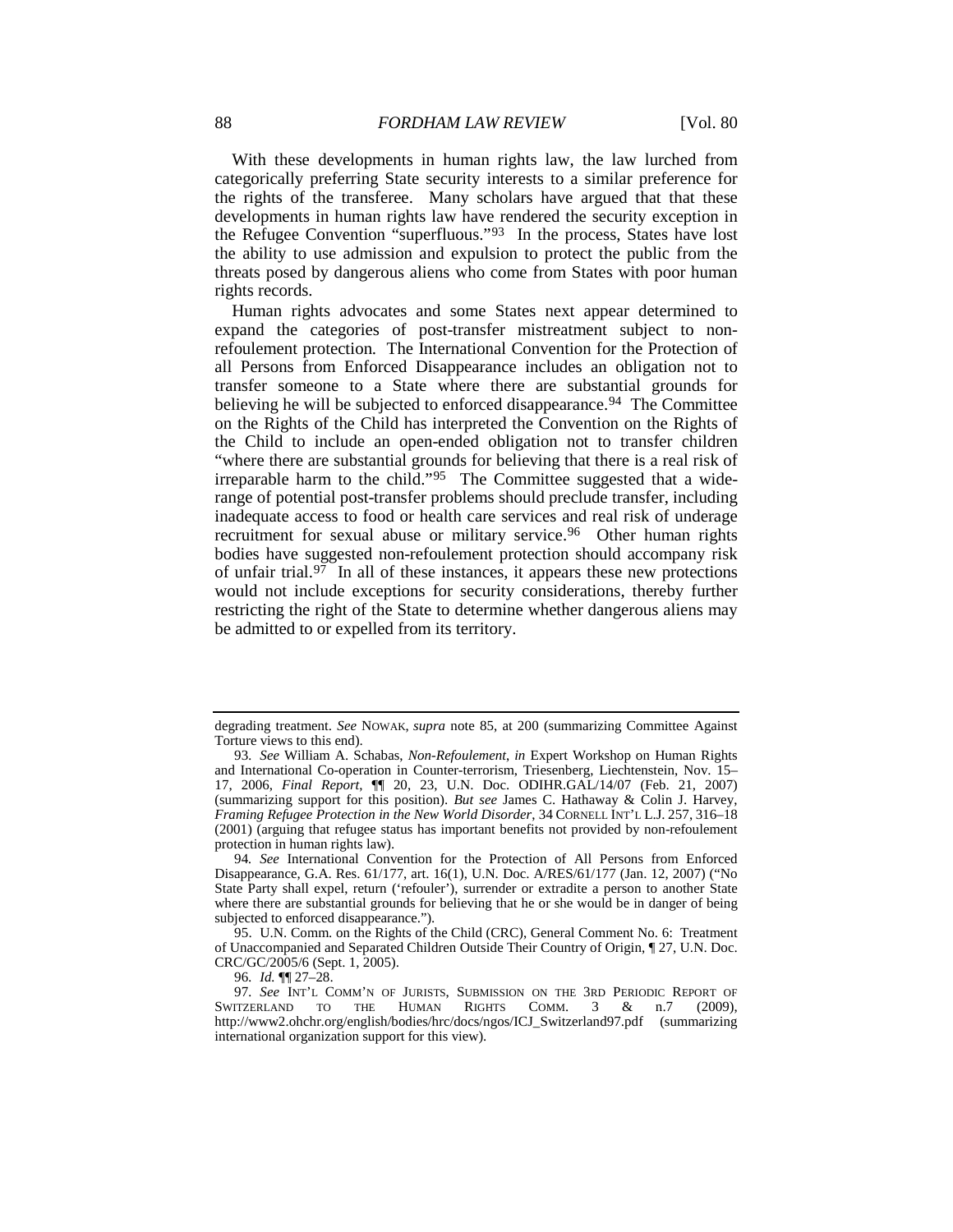#### <span id="page-17-0"></span>*B. Terrorism Raises the Stakes*

Throughout this evolution toward greater State non-refoulement duties, States have raised security considerations as an argument against further expansion. In treaty negotiations dating back to the Refugee Convention, States have argued that security concerns were a legitimate excuse to nonrefoulement protection.[98](#page-17-2) In the drafting of the ICCPR, States rejected a proposal limiting expulsion of aliens to situations where the alien had been convicted of one of a list of criminal offenses.<sup>99</sup> The reason was the desire of States to maintain their plenary control over admission of aliens into their territory.[100](#page-17-4) Similar rationale led the United States to argue against including non-refoulement protection from cruel, inhuman, and degrading treatment in the CAT.[101](#page-17-5) And in *Soering* and *Chahal*, the United Kingdom vigorously opposed reading ECHR Article 3 to include absolute nonrefoulement protection.[102](#page-17-6)

<span id="page-17-12"></span>Nevertheless, the unique security concerns created by the modern threat of terrorism have heightened worries about the impact of non-refoulement protection on state security. Not surprisingly, States are more concerned when non-refoulement prevents the repatriation of an alien intent on inflicting massive civilian casualties. Given the magnitude of potential harm involved in a terrorist attack, States wish to be able to use the most powerful tools available to combat the threat.

<span id="page-17-11"></span><span id="page-17-10"></span><span id="page-17-1"></span>States value repatriation of aliens as a security tool because of the general ease with which repatriation may be achieved. Substantively, human rights law only requires that the expulsion decision not be arbitrary, meaning that the decision is based on the law.[103](#page-17-7) The ICCPR also requires expulsion to be undertaken consistent with other provisions of the Covenant.<sup>[104](#page-17-8)</sup> Procedurally, human rights law only requires that the alien be allowed to submit the reasons against expulsion to a competent authority that need not be a court;<sup>[105](#page-17-9)</sup> to appeal to a higher authority that need not be a court;<sup>106</sup> and to be represented during expulsion proceedings.[107](#page-17-11)

<span id="page-17-9"></span><span id="page-17-8"></span>104. NOWAK, *supra* note [99,](#page-17-0) at 295. This means, for example, that the statute cannot discriminate impermissibly, such as by targeting a particular ethnic group, and cannot call for collective expulsions.

<span id="page-17-13"></span><sup>98</sup>*. See supra* note[s 55](#page-11-0)[–59](#page-11-9) and accompanying text.

<span id="page-17-4"></span><span id="page-17-3"></span><span id="page-17-2"></span><sup>99.</sup> MANFRED NOWAK, U.N. COVENANT ON CIVIL AND POLITICAL RIGHTS: CCPR COMMENTARY 291 & n.5 (2d rev. ed. 2005).

<sup>100</sup>*. See id.*

<sup>101.</sup> *See* NOWAK, *supra* note [85,](#page-15-5) at 200.

<sup>102</sup>*. See supra* note[s 71](#page-13-0)[–81](#page-14-10) and accompanying text.

<span id="page-17-7"></span><span id="page-17-6"></span><span id="page-17-5"></span><sup>103.</sup> Customary international law requires that States have some justification for expulsion. 1 OPPENHEIM'S INTERNATIONAL LAW, *supra* note [42,](#page-9-0) at 944. Major human rights treaties all include the requirement that aliens be expelled only in accordance with law. *See* ICCPR, *supra* note [83,](#page-14-1) art. 13 (permitting expulsion "only in pursuance of a decision reached in accordance with the law"); Protocol No. 7 to the Convention for the Protection of Human Rights and Fundamental Freedoms, as Amended by Protocol No. 11, art. 1, Nov. 1, 1998, E.T.S. No. 117 [hereinafter ECHR Protocol 7] (same); American Convention on Human Rights art. 22(6), Nov. 22, 1969, 1144 U.N.T.S. 123 (entered into force July 18, 1978) [hereinafter American Convention] (same); African Charter on Human and Peoples' Rights, art. 12(4), June 27, 1981), 21 I.L.M. 58 [hereinafter African Charter] (same).

<sup>105.</sup> ICCPR, *supra* note [83,](#page-14-1) art. 13; ECHR Protocol 7, *supra* note [103,](#page-17-1) art. 1(a).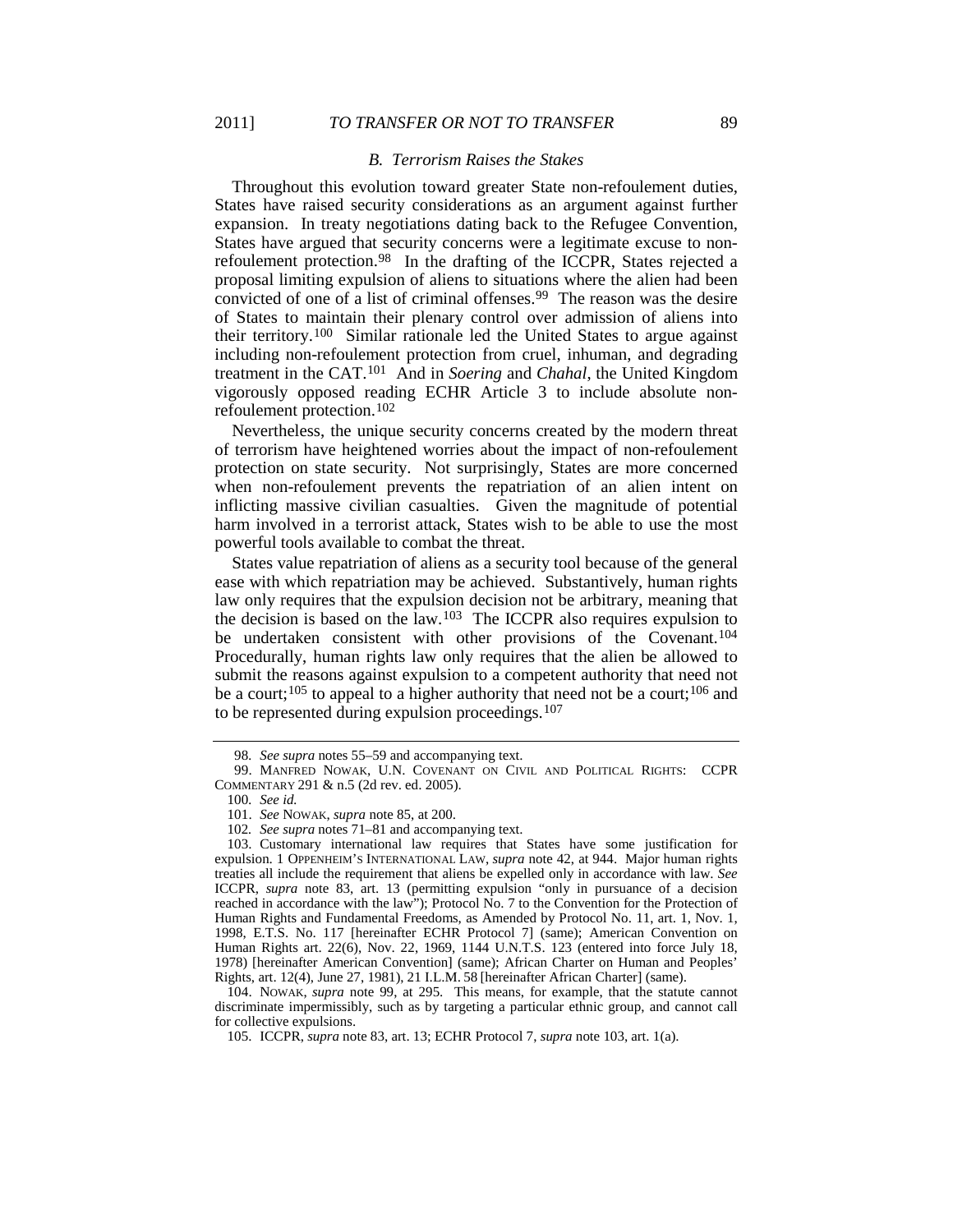These procedural requirements are subject to waiver in compelling cases of national security.<sup>108</sup> In its communication regarding the case of *Karker v. France*, the HRC upheld the decision of France to forego providing Karker with process prior to expulsion in a case where the French government sought expulsion because it feared he was involved with an Islamic extremist organization.[109](#page-18-2)

<span id="page-18-10"></span>Expulsion is important because States often are left without any viable alternative to mitigate the threat when it is not available. Contrary to the suggestions of many writers,<sup>[110](#page-18-3)</sup> prosecution is frequently unavailable because of significant substantive and procedural hurdles.<sup>[111](#page-18-4)</sup>

<span id="page-18-0"></span>Evidentiary problems are part of the reason why. State evidence in terrorism cases often consists of intelligence information.[112](#page-18-5) To be admitted in criminal trials, this intelligence information must be admissible under local evidentiary rules, which is sometimes entirely impossible.<sup>[113](#page-18-6)</sup> The United Kingdom, for example, will not accept electronic intercepts as evidence in a criminal trial, meaning strong evidence as to the intent and plans of the defendant will not go in front of the fact-finder.<sup>[114](#page-18-7)</sup> Even where evidence is admissible, States may have real difficulty exposing that evidence to the requirement of confrontation without revealing the sources and methods used to collect the evidence.<sup>[115](#page-18-8)</sup> In the United States, where

<span id="page-18-3"></span>110*. See, e.g.*, Rene Bruin & Kees Wouters, *Terrorism and the Non-Derogability of Non-Refoulement*, 15 INT'L J. REFUGEE L. 5, 28 (2003) (arguing prosecutions of terror suspects alleviate need for refoulement for security reasons); *cf.* RICHARD B. ZABEL & JAMES J. BENJAMIN JR., IN PURSUIT OF JUSTICE: PROSECUTING TERRORISM CASES IN THE FEDERAL COURTS (2008) (arguing that federal courts can meet most, if not all, of the detention needs of the United States in the conflict with al Qaida).

111*. See infra* note[s 112–](#page-18-0)23 and accompanying text.

<span id="page-18-5"></span><span id="page-18-4"></span>112*. See* Jack Goldsmith, *Long Term Terrorist Detention and Our National Security Court* 4 (Brookings Inst., Working Paper of the Series on Counterterrorism and American Statutory Law, 2009), http://www.brookings.edu/~/media/Files/rc/papers/2009/0209\_ detention\_goldsmith/0209\_detention\_goldsmith.pdf.

113*. See id.*

<span id="page-18-9"></span><sup>106.</sup> ICCPR, *supra* note [83,](#page-14-1) art. 13; ECHR Protocol 7, *supra* note [103,](#page-17-1) art. 1(b)–(c).

<sup>107.</sup> ICCPR, *supra* note [83,](#page-14-1) art. 13.

<span id="page-18-1"></span><sup>108</sup>*. Id.*; ECHR Protocol 7, *supra* note [103,](#page-17-1) art. 1 ("An alien may be expelled before [procedural rights are provided] when such expulsion is necessary in the interests of public order or is grounded on reasons of national security.").

<span id="page-18-2"></span><sup>109</sup>*. See* Karker v. France, U.N. Human Rights Comm. (CCPR), No. 833/1998, Conclusions Under the Optional Protocol to the International Covenant on Civil and Political Rights, ¶ 9.3, U.N. Doc. No. CCPR/C/70/D/833/1998 (2000) (finding no violation of Article 13).

<span id="page-18-7"></span><span id="page-18-6"></span><sup>114</sup>*. See* Regulation of Investigatory Powers Act, 2000, c. 23, § 17 (U.K.) (prohibiting any evidence in a criminal proceeding that discloses information from electronic intercepts). Efforts to revise the intercept ban in a way that both protects national security and the right to a fair trial have failed to date. *See* LORD CARLILE OF BERRIEW, FIFTH REPORT OF THE INDEPENDENT REVIEWER PURSUANT TO SECTION 14(3) OF THE PREVENTION OF TERRORISM ACT 2005 21–24 (Feb. 1, 2010) (quoting testimony from Secretary of State for the Home Department Alan Johnson on the failure of efforts to revise evidentiary rules to allow for admission of evidence based on intercepts).

<span id="page-18-8"></span><sup>115</sup>*. See* ICCPR, *supra* not[e 83,](#page-14-1) art. 14(3)(e) (granting all criminal suspects the right "[t]o examine, or have examined, the witnesses against him"); ECHR, *supra* note [7,](#page-3-12) art. 6(3)(d) (same); *see also* American Convention, *supra* note [103,](#page-17-1) art. 8(2)(f) (granting all criminal suspects the right "to examine witnesses present in the court").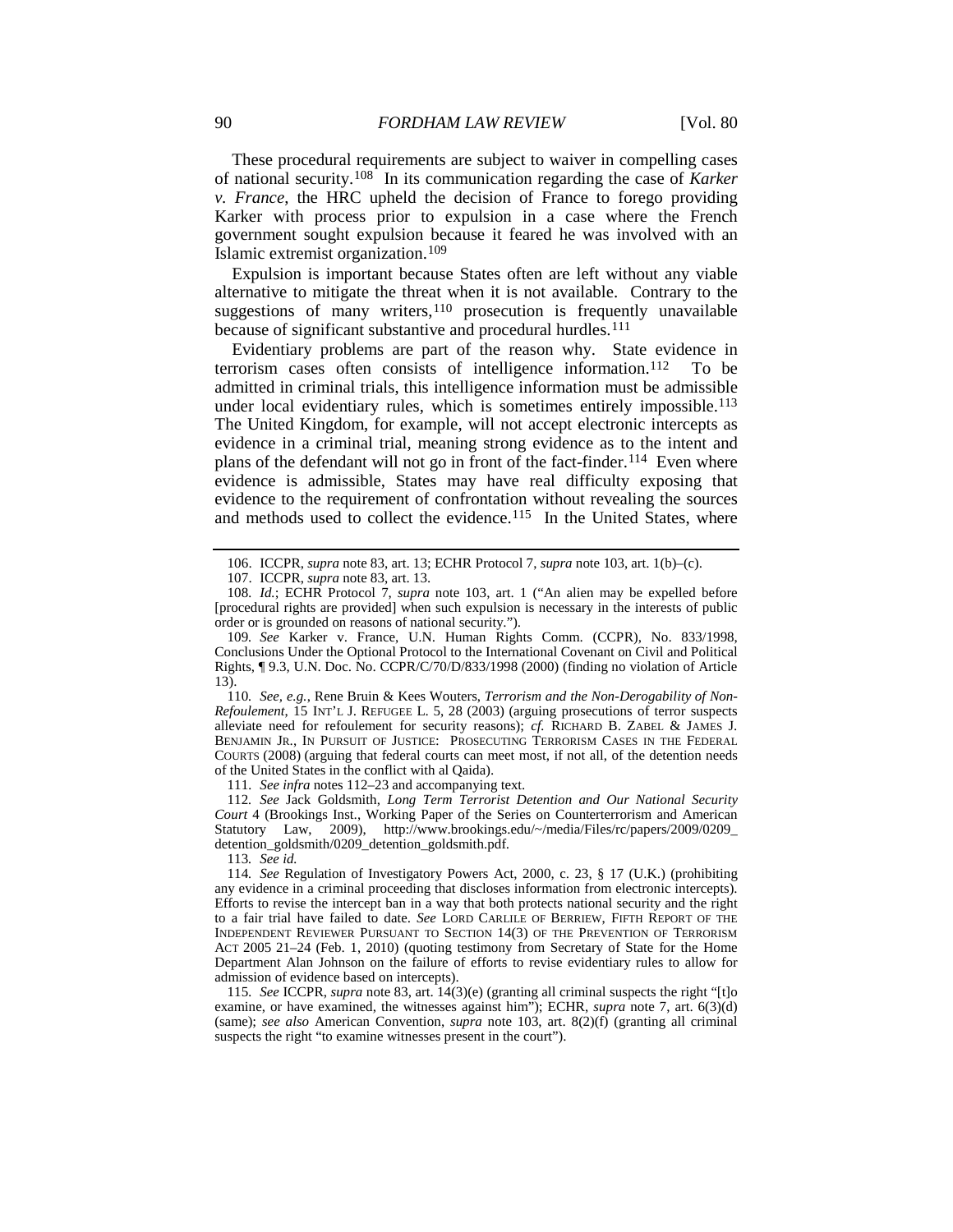criminal defendants have a constitutional confrontation right, the need to subject all evidence to confrontation has derailed prosecutions out of fear of compromising intelligence sources.[116](#page-19-0)

There must also be a sufficient quantum of evidence to meet the high burden of proof that exists in criminal trials. Terrorism investigations often require action before the plot is completed in order to avoid risks to innocent lives. But the imperative for action can conflict with the need to collect evidence to meet the burden of proof. In the *Naseer* case, the threat that the media would reveal the existence of an investigation compelled the police to act before the plan to blow up a shopping mall had progressed to a stage where the police could collect enough evidence to prove a crime had been committed under British law.<sup>[117](#page-19-1)</sup> The need for early action also means that detention may occur before the defendant is deemed to have committed a criminal offense already in the laws of the State at the time the illegal conduct occurred.[118](#page-19-2) This requirement can impede prosecution of terror suspects.

Non-evidentiary problems exist as well. Criminal offenses sometimes fail to capture the conduct that is worrisome to the State. In *Saadi v. Italy*, [119](#page-19-3) the Italian government had admissible evidence that the defendant was in communication with Islamic extremists about plans to attack unspecified targets in Europe.[120](#page-19-4) While the government charged Saadi with conspiracy to commit terrorism, the court reduced the charge because under Italian law, terrorism requires proof that the target of the attack is not a participant in an armed conflict.<sup>[121](#page-19-5)</sup> The Italians lacked specific enough evidence of the planned targets for the attack to make a terrorism case.<sup>[122](#page-19-6)</sup>

Prosecution is also less likely to mitigate permanently the threat the alien poses to the host State. The issue of incapacitation arises again at the completion of the sentence, except where a life sentence or death is imposed. Italian courts convicted Saadi of forgery, and he served a four and a half year sentence, but Italy was again confronted with how to

<span id="page-19-0"></span><sup>116</sup>*. See* Robert M. Chesney, *Terrorism, Criminal Prosecution and the Preventive Detention Debate*, 50 S. TEX. L. REV. 669, 708 (2009) (discussing confrontation clause problems that may arise in terrorism prosecutions). *But see* United States v. Moussaoui, 382 F.3d 453, 476 (4th Cir. 2004) (allowing the government wide latitude to substitute unclassified material for requested witness testimony the court believed was material to defendant's case).

<span id="page-19-1"></span><sup>117</sup>*. See* Burns, *supra* note 1 (explaining that accelerated schedule for raids resulted in prosecution problems).

<span id="page-19-3"></span><span id="page-19-2"></span><sup>118.</sup> ICCPR, *supra* note [83,](#page-14-1) art. 15 (1); ECHR, *supra* not[e 7,](#page-3-12) art. 7(1); *see also* American Convention, *supra* note [103,](#page-17-1) art. 9.

<sup>119.</sup> App. No. 37201/06, 49 Eur. H.R. Rep. 730 (2008).

<sup>120</sup>*. See id.* at 736.

<sup>121</sup>*. See id.* at 734–35.

<span id="page-19-6"></span><span id="page-19-5"></span><span id="page-19-4"></span><sup>122</sup>*. See id.* (describing judgment of Assize Court dismissing terrorism charges because "it was not known whether the violent acts which the applicant and his accomplices were preparing to commit . . . were to be part of an armed conflict or not").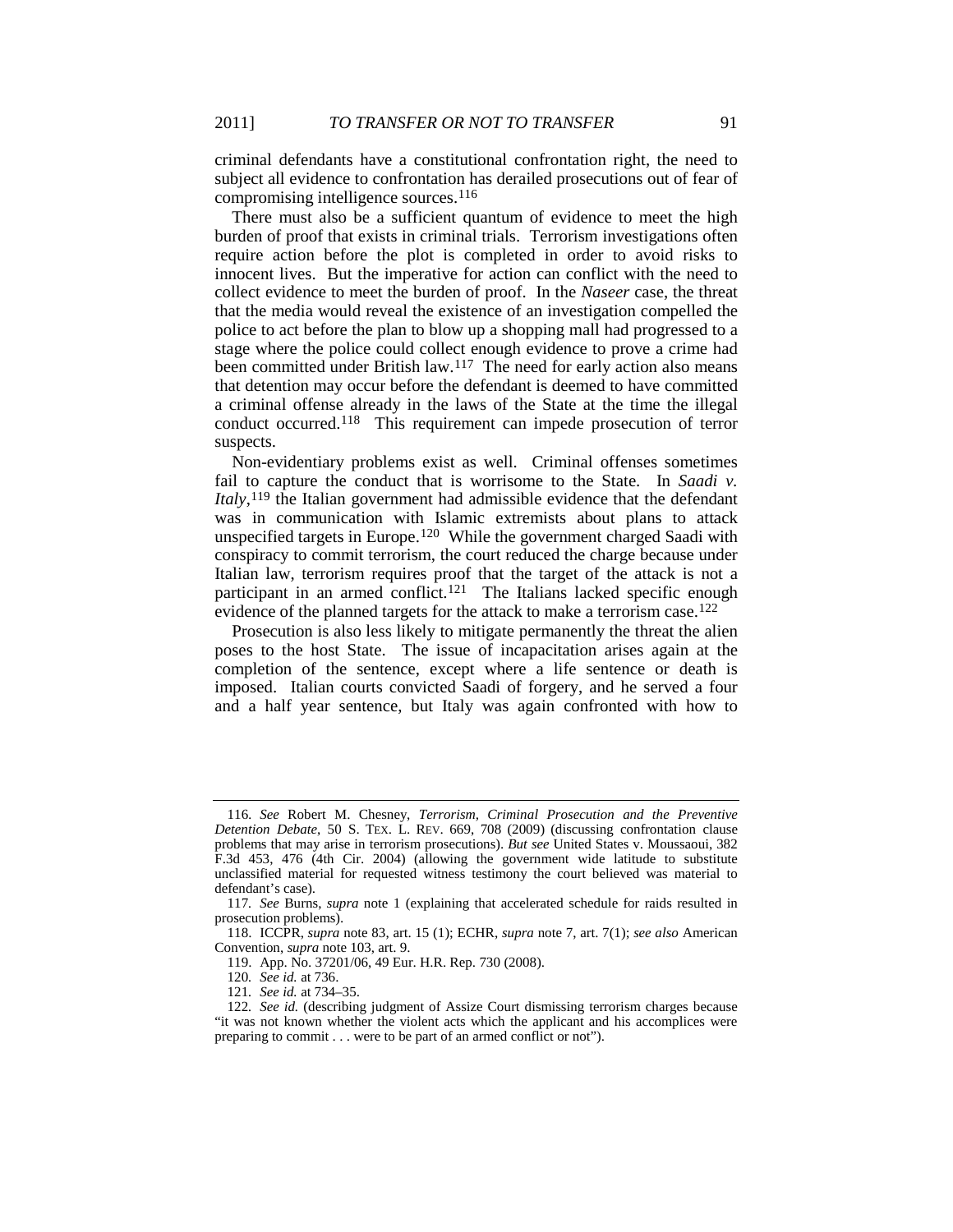mitigate his threat at the end of the sentence.<sup>[123](#page-20-1)</sup> By contrast, once repatriated an alien may be restricted from further access to the State.[124](#page-20-2)

<span id="page-20-0"></span>These difficulties with criminal prosecution have led many scholars,<sup>[125](#page-20-3)</sup> and some States,<sup>[126](#page-20-4)</sup> to suggest that administrative detention, or detention based on the future dangerousness of a terrorist suspect, be made available. But States may find administrative detention an unappealing alternative to repatriation of aliens for at least three reasons.

First, administrative detention is not permitted under some human rights instruments, except in exceptional circumstances. The ECHR has been interpreted to prohibit administrative detention for security purposes, [127](#page-20-5) except where the requirements for derogation are met.<sup>[128](#page-20-6)</sup>

Second, while expulsion is by definition limited to aliens, it is difficult to similarly cabin administrative detention to a particular population or type of conduct. In *A v.* Secretary of State for the Home Department,<sup>[129](#page-20-7)</sup> the British House of Lords struck down an immigration law permitting indefinite detention pending deportation where the Secretary of State certifies that the alien is a suspected terrorist, and that his presence threatens the national security of the United Kingdom.<sup>[130](#page-20-8)</sup> Because the ECHR does not permit indefinite administrative detention pending deportation,<sup>131</sup> the British

<span id="page-20-4"></span>126. In his speech at the National Archives in May 2009, President Obama argued that the United States needed to consider new detention authority to prevent the "release [of] individuals who endanger the American people." President Barack Obama, Remarks by the President on National Security (May 21, 2009), *available at* National Security (May 21, 2009), *available at* http://www.whitehouse.gov/the\_press\_office/Remarks-by-the-President-On-National-

Security-5-21-09/ (last visited Sept. 21, 2011). To that end Obama proposed that Congress authorize a legal regime that would allow for detention without criminal charge, but with legal process including periodic review. *Id*. To date nothing has come of the Obama proposal.

<span id="page-20-5"></span>127*. See* Hakimi, *supra* note [125,](#page-20-0) at 392 (summarizing ECtHR jurisprudence interpreting Article 5 of the European Convention on Human Rights).

<span id="page-20-6"></span>128*. See* Lawless v. Ireland (No. 3), 3 Eur. Ct. H.R. (ser. A) ¶ 48 (1961) (upholding Irish law allowing for security detention without trial based on proper invocation of Article 15 derogation from Article 5 of the European Convention on Human Rights). Article 15 allows for derogation "[i]n time of war or other public emergency [that] threaten[s] the life of the nation." ECHR, *supra* note [7,](#page-3-12) art. 15. It is doubtful that all conflicts with non-State actors that are the subject of this Article would meet this standard.

129. [2004] UKHL 56 (appeal taken from Eng.).

<span id="page-20-8"></span><span id="page-20-7"></span>130*. See id.* at [73]; *see also* Anti-terrorism, Crime and Security Act, 2001, c. 24, § 23 (U.K.) (granting government the power to detain "suspected international terrorist[s]" indefinitely pending deportation where non-refoulement prevents actual expulsion).

<span id="page-20-9"></span>131*. See* ECHR, *supra* note [7,](#page-3-12) art. 5(1)(f) ("No one shall be deprived of his liberty save in the following cases and in accordance with a procedure prescribed by law: the lawful arrest or detention of a person . . . against whom action is being taken with a view to deportation or

<sup>123</sup>*. See id.* at 734.

<span id="page-20-2"></span><span id="page-20-1"></span><sup>124</sup>*. See, e.g.*, Joel Brinkley, *From Afghanistan to Saudi Arabia, via Guantánamo*, N.Y. TIMES, Oct. 16, 2004, at A4 (noting that Yaser E. Hamdi was required to "renounce his American citizenship" as a condition of his repatriation to Saudi Arabia after the U.S. Supreme Court granted him the right to challenge his detention in court).

<span id="page-20-3"></span><sup>125</sup>*. See* Goldsmith, *supra* note [112,](#page-18-0) at 4–5 (arguing in favor of administrative detention where criminal prosecution is not possible). *See generally* Monica Hakimi, *International Standards for Detaining Terrorism Suspects: Moving Beyond the Armed Conflict Criminal Divide*, 33 YALE J. INT'L L. 369 (2008) (arguing that administrative detention is a tool for combating terrorism consistent with human rights law).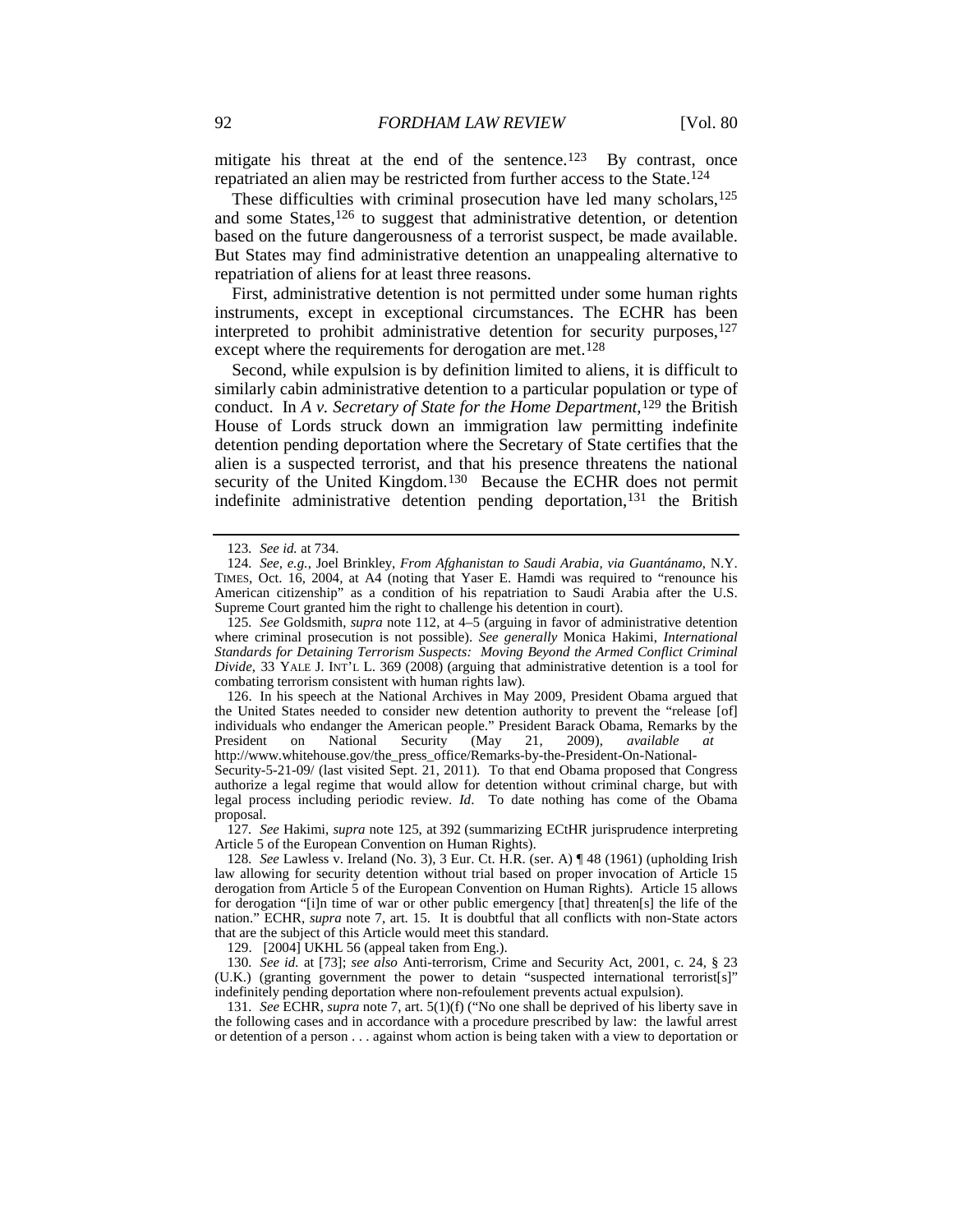attempted to derogate from Article 5.[132](#page-21-0) The Law Lords rejected the derogation because they did not believe the immigration provision was strictly required by the exigencies of the situation.<sup>133</sup> The Lords refused to accept indefinite detention pending deportation because British nationals suspected of terrorism were subjected to less restrictive means, such as monitoring and restrictions on movement, to manage their threat.<sup>134</sup> The difficulty in cabining administrative detention has led many human rights advocates to oppose the scheme on grounds it will displace criminal prosecution over time.[135](#page-21-3)

Third, even the more lenient procedural requirements for administrative detention may be too onerous to meet. For example, unlike expulsion, the procedural requirements for administrative detention are not subject to security waiver, unless the conditions for derogation from human rights obligations exist.[136](#page-21-4)

<span id="page-21-7"></span>Thus, without repatriation States may be left with no way to physically counteract the threat posed by a dangerous alien. Human rights groups and scholars have suggested third country resettlement as the solution to the problems created by non-refoulement protection.[137](#page-21-5) However, recent attempts to repatriate detainees from Guantanamo Bay demonstrate the futility of depending upon States to accept non-nationals for resettlement, especially where the detainee is believed to be dangerous.<sup>[138](#page-21-6)</sup> It is difficult to conceive of the incentives for a State to accept potentially dangerous aliens for resettlement. States motivated to accept such aliens on humanitarian grounds may be dissuaded by diplomatic pressure from the

<span id="page-21-0"></span>extradition."); *see also* R v. Governor of Durham Prison (*Ex parte* Hardial Singh), (1984) 1 W.L.R. 704 (Q.B.) at 706 (Eng.) (interpreting Article 5 as permitting detention only for so long as "reasonably necessary" to effect deportation).

<sup>132</sup>*. See A*, [2004] UKHL at [11] (describing derogation order).

<sup>133</sup>*. Id.* at [44].

<sup>134</sup>*. Id.* at [35], [44], [155].

<span id="page-21-3"></span><span id="page-21-2"></span><span id="page-21-1"></span><sup>135</sup>*. See generally* Gabor Rona, *Legal Frameworks to Combat Terrorism: An Abundant Inventory of Existing Tools*, 5 CHI. J. INT'L L. 499 (2005).

<sup>136</sup>*. See, e.g.*, ICCPR, *supra* not[e 83,](#page-14-1) art. 9.

<span id="page-21-5"></span><span id="page-21-4"></span><sup>137</sup>*. See, e.g.*, Gillard, *supra* note [37,](#page-7-5) at 738 (arguing third country resettlement is solution to security problems created by non-refoulement); HUMAN RIGHTS WATCH, ILL-FATED HOMECOMINGS: A TUNISIAN CASE STUDY OF GUANTANAMO REPATRIATIONS 27 (2007) (calling on Bush Administration to close Guantanamo detention facility through third country resettlement).

<span id="page-21-6"></span><sup>138</sup>*. See* Dan Ephron, *Life After Gitmo*, NEWSWEEK (Nov. 25, 2008, 7:00 PM) http://www.thedailybeast.com/newsweek/2008/11/25/life-after-gitmo.html (interviewing author on difficulties of third country resettlement from Guantanamo). The Obama Administration has resettled more detainees in third countries, but has not found homes for all of the detainees who cannot be repatriated to their home countries. *See* Peter Finn, *Wolf Criticizes Counterterrorism Nominee over Detainee-Resettlement Plans*, WASH. POST., July 15, 2011, at A7 (noting that "[t]he Obama Administration has repatriated or resettled in third countries 67 detainees"); The Guantánamo Docket, N.Y. TIMES, Guantánamo Docket, N.Y. TIMES, http://projects.nytimes.com/guantanamo/detainees (last visited Sept. 21, 2011) (reporting 171 detainees remain at Guantanamo Bay).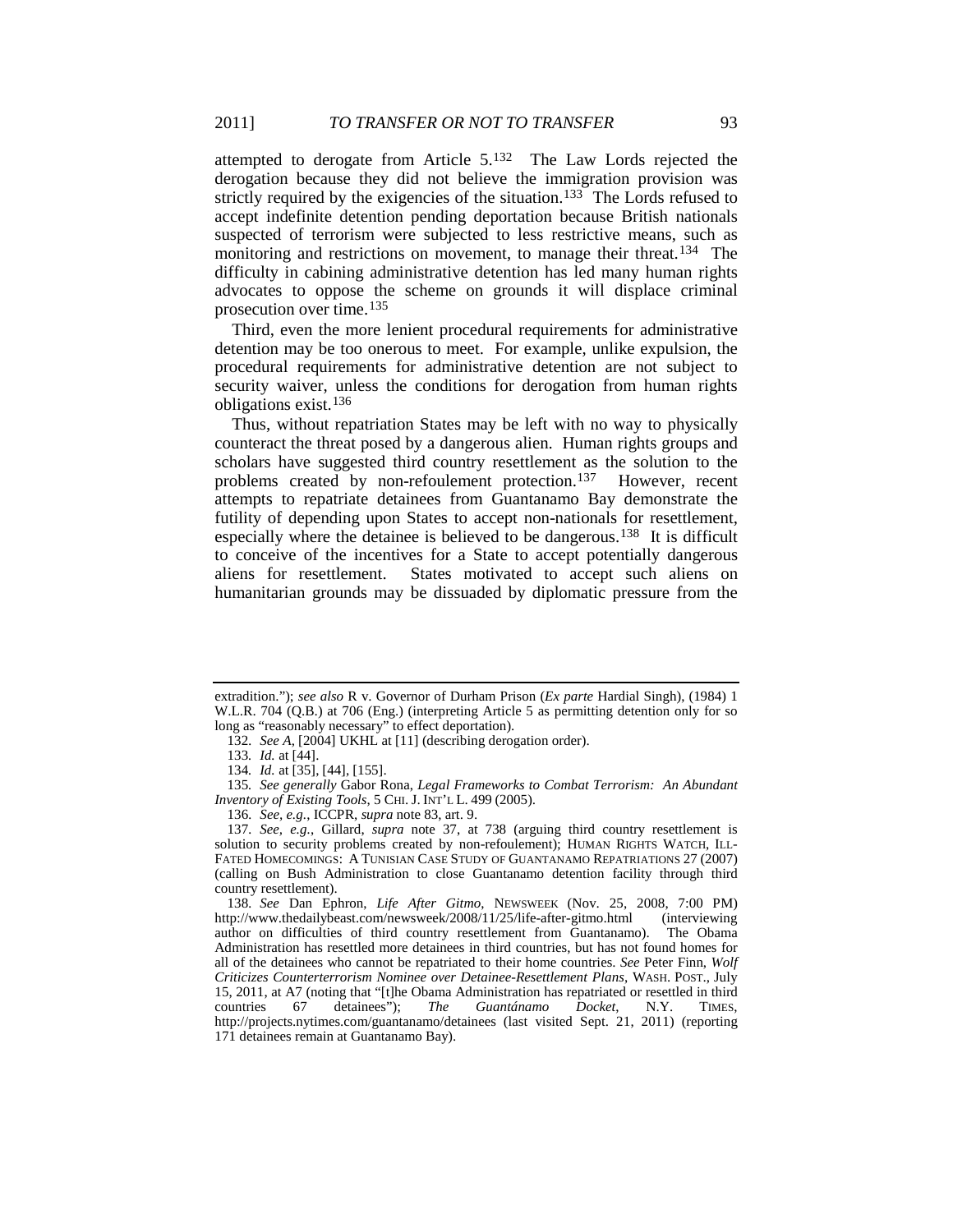State of nationality of the alien.<sup>139</sup> States already reluctant to take such a step do not need much diplomatic arm-twisting to decline to do so.

Thus, removing repatriation from the table often leaves States resorting to measures like control orders to mitigate the risk posed by dangerous aliens. Control orders are parole-like restrictions imposed on a terrorism suspect in order to protect the public from the suspect. The United Kingdom authorized a system of control orders in the Prevention of Terrorism Act of 2005, [140](#page-22-1) and they have been used by other States as well.<sup>[141](#page-22-2)</sup> Restrictions imposed include curfews, restrictions on communication and travel, and the right of the police to search the suspect's premises on demand.[142](#page-22-3)

<span id="page-22-9"></span>Despite the potential of control orders, they have proven ineffective, at least in the United Kingdom. HMG has found it difficult to design lawful control orders because of the numerous restrictions imposed by the ECHR. Control orders must not be so onerous as to amount to a deprivation of liberty without derogation from the ECHR.<sup>[143](#page-22-4)</sup> And they may only be imposed if the terrorism suspect is provided "knowledge of the essence of the case against him,"[144](#page-22-5) requiring the State to rely on information it can share with the suspect. These restrictions have led HMG to question whether control orders provide any practical advantages to national security.<sup>[145](#page-22-6)</sup> Forty-five individuals since 2005 have been subjected to control orders, with seven individuals having absconded, and six more having their control orders quashed by the courts.<sup>[146](#page-22-7)</sup> Former Home Office Secretary Tony McNulty acknowledged the limited efficacy of control orders, calling them "a second best option" to protect the public.<sup>[147](#page-22-8)</sup>

Thus, the threat of terrorist acts perpetrated by aliens increases the security consequences of granting non-refoulement protection. When aliens may not be repatriated, detention, whether criminal, pursuant to ongoing

<span id="page-22-5"></span>144*. See* Sec'y of State for the Home Dep't. v. AF, [2009] UKHL 28, [65] (appeal taken from Eng.) (interpreting ECtHR decision in *A v. United Kingdom*).

<span id="page-22-6"></span>145. CARLILE, *supra* note [114,](#page-18-9) at 63–64 (reprinting letter from Home Secretary to Lord Carlile requesting consideration of whether control orders had use after *AF*).

146*. Id.* at 6–8.

<span id="page-22-8"></span><span id="page-22-7"></span>147*. PM Hits Back over Terror Suspect Escapes*, POLITICS.CO.UK (Oct. 17, 2006, 12:00 AM), http://www.politics.co.uk/News/domestic-policy/crime/terrorism/control-ordersreviewed-after-terror-suspects-escape-\$454849.htm.

<span id="page-22-0"></span><sup>139</sup>*. See, e.g.*, Julian E. Barnes, *Palau Deal May Not End Uighur Issue*, L.A. TIMES, June 11, 2009, at A16 (reporting that China had "pressured other countries not to take the Uighurs").

<span id="page-22-1"></span><sup>140</sup>*. See* Prevention of Terrorism Act, 2005, c. 2, § 1(1) (U.K.) ("'[C]ontrol order' means an order against an individual that imposes obligations on him for purposes connected with protecting members of the public from a risk of terrorism.").

<span id="page-22-2"></span><sup>141</sup>*. See* COLUMBIA LAW SCH. HUMAN RIGHTS INST., PROMISES TO KEEP: DIPLOMATIC ASSURANCES AGAINST TORTURE IN U.S. TERRORISM TRANSFERS 91 (2010) (detailing Canada's use of similar measures).

<span id="page-22-3"></span><sup>142</sup>*. See* Prevention of Terrorism Act § 1(4) (listing potential restrictions imposed by control orders).

<span id="page-22-4"></span><sup>143.</sup> For example, HMG may impose a curfew of up to sixteen hours per day, but no longer. *See* Sec'y of State for the Home Dep't. v. JJ, [2007] UKHL 45, [105] (appeal taken from Eng.) (describing it as "clear" that curfews up to 16 hours are compatible with Article 5, while those longer than 16 hours are not).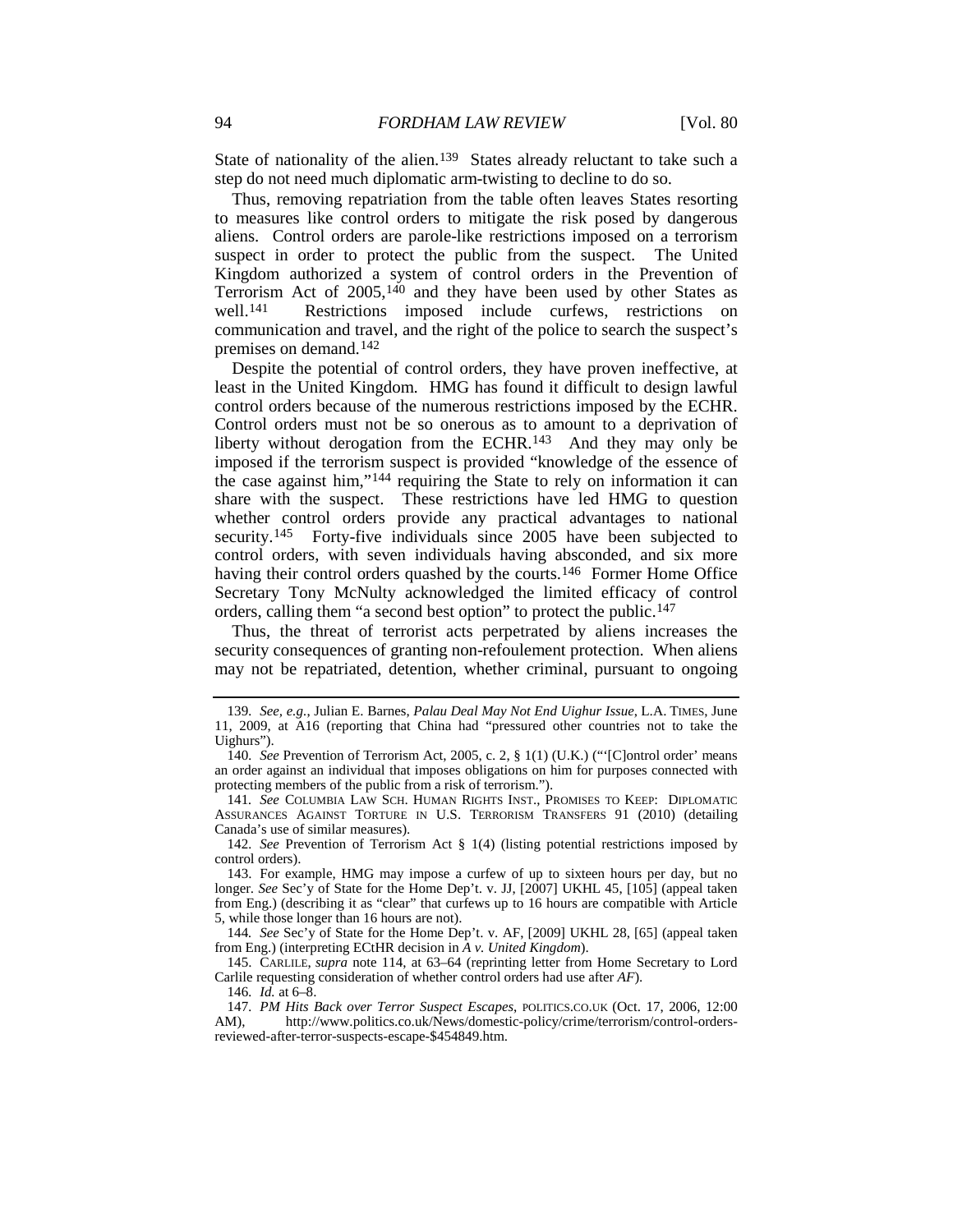immigration proceedings, or preventive, may not be available.<sup>148</sup> Third country resettlement and release with conditions may also be unachievable or ineffective alternatives.[149](#page-23-2)

Of course, this result merely places aliens in the same situation as citizen terrorist suspects. As discussed above, the Law Lords in *A* saw no legitimate reason for treating aliens differently from citizens in this regard. [150](#page-23-3) What the Law Lords overlook, however, is that aliens, unlike citizens, have no legal right to remain within the State. While States grudgingly accept the threat posed by nationals as a price for maintaining cherished civil liberties, such a price is far steeper where the individual in question has traditionally been removable from the State. Indeed, the magnitude of the threat involved with acts of terrorism makes it difficult for States to bear additional risk to protect dangerous aliens. Because international law largely depends upon voluntary compliance, States have many options to evade disfavored rules, as will be described in the next section.

# *C. States Push Back*

Given the security problems created through enforcement of the nonrefoulement rule, it is not surprising that States have sought to mitigate the resulting security consequences. They have done so in part by pushing human rights bodies to accept the right of States to expel aliens despite the threat of post-transfer mistreatment where the alien threatens State<br>security.<sup>151</sup> These efforts have been unsuccessful. Human rights These efforts have been unsuccessful. Human rights institutions view non-refoulement as a bulwark against erosion of the *jus cogens* torture norm and are skeptical of the ability of human rights law to account for State security interests.[152](#page-23-5) With the current rule entrenched, some States have taken steps to protect their security interests that are inconsistent with the spirit or even letter of human rights law, moves which are ultimately harmful to human rights.[153](#page-23-6)

States long have resisted embracing the full import of non-refoulement protections where difficult security consequences result. For example, the United States takes the position that only express treaty obligations can confer non-refoulement rights, rejecting the implication of such duties from more general treaty provisions. This position means the United States does not recognize a non-refoulement obligation with respect to transfers to cruel, inhuman, or degrading treatment or other lesser forms of mistreatment.<sup>[154](#page-23-7)</sup> The United States also rejects the Committee Against

<span id="page-23-0"></span><sup>148</sup>*. See supra* notes [110–](#page-18-10)34 and accompanying text.

<sup>149</sup>*. See supra* note[s 137–](#page-21-7)38 and accompanying text.

<span id="page-23-4"></span><span id="page-23-3"></span><span id="page-23-2"></span><span id="page-23-1"></span><sup>150</sup>*. See* A v. Sec'y of State for the Home Dep't, [2004] UKHL 56, [44] (appeal taken from Eng.) (striking down British preventive detention law targeting alien terrorist suspects on grounds that it was unreasonable to treat alien and citizen terrorist suspects differently).

<sup>151</sup>*. See infra* notes [154–](#page-23-0)71 and accompanying text.

<sup>152</sup>*. See infra* note[s 179–](#page-27-3)82 and accompanying text.

<sup>153</sup>*. See infra* note[s 183](#page-27-2)[–203](#page-29-0) and accompanying text.

<sup>154.</sup> The United States rejected the HRC's interpretation of ICCPR Article 7. In support

<span id="page-23-7"></span><span id="page-23-6"></span><span id="page-23-5"></span>of its view it explained that the vigorous debate over the later-in-time, narrower non-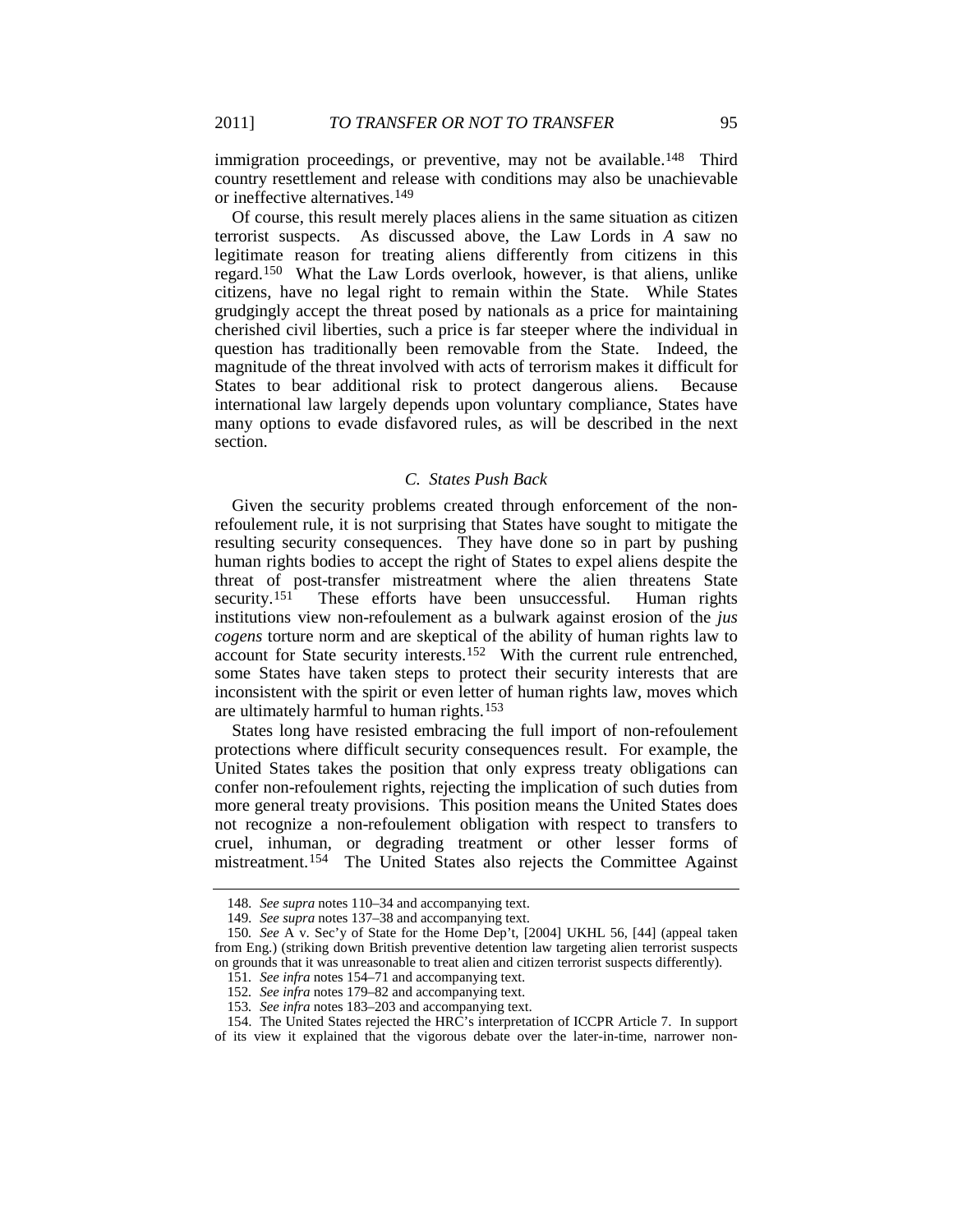<span id="page-24-7"></span>Torture's view that CAT Article 3 applies to transfers not originating in the United States.<sup>[155](#page-24-0)</sup> The U.S. positions on these issues are offered as technical disagreements with the human rights community about negotiating history and methods of interpretation of treaty provisions, consistent with the positivist approach to international law employed by the United States. But the security considerations of accepting broader non-refoulement obligations are a prime policy motivation for the U.S. position.

<span id="page-24-6"></span>The aftermath of the 9/11 terrorist attacks has intensified efforts by other States to seek modifications to the non-refoulement rule. These efforts have generally been rebuffed by the human rights apparatus. Several European States, including the United Kingdom and Portugal, sought reconsideration of the ECtHR ruling in *Chahal* that there were no security exceptions to the non-refoulement rule in *Saadi*. [156](#page-24-1) Italy had evidence that Saadi was connected with Islamic terrorists, and sought to deport him home to Tunisia after he completed his criminal sentence in Italy.[157](#page-24-2) Saadi argued that his deportation to Tunisia would violate Article 3 of the ECHR because of the real risk he would be tortured after his return.[158](#page-24-3) The United Kingdom intervened, arguing that *Chahal* wrongly ignored the obligation of States to protect their population from the threat posed by terrorists.<sup>[159](#page-24-4)</sup> Instead, HMG submitted that the court permit States to weigh the threat posed by the person being transferred in its non-refoulement assessment, perhaps by raising the threshold of evidence of mistreatment that must be demonstrated in cases where the individual poses a real threat to the State where he is located.<sup>[160](#page-24-5)</sup>

The ECtHR in *Saadi* fully affirmed its decision in *Chahal*. After noting the real threat terrorism posed to state security, the court repeated the simple premise that underlies *Chahal*: since ECHR Article 3 provides an

refoulement obligation in the CAT demonstrated that the ICCPR did not already include a broad obligation in the area. *See* U.S. Dep't of State, *List of Issues to Be Taken Up in Connection with the Consideration of the Second and Third Periodic Reports of the United States of America* 17–19, http://www2.ohchr.org/english/bodies/hrc/docs/AdvanceDocs/ USA-writtenreplies.pdf.

<span id="page-24-0"></span><sup>155.</sup> The United States argues the CAT Article 3 lacks the clear indicia of extraterritorial application included in other provisions of the treaty. *See* U.S. Dep't of State, *List of Issues to Be Considered During the Examination of the Second Periodic Report of the United States of America: Response of the United States of America* 34, http://www.state.gov/ documents/organization/124126.pdf. The U.S. Supreme Court has adopted this for an identical term in the Refugee Convention. *See* Sale v. Haitian Ctrs. Council, 509 U.S. 155, 179 (1993) (holding that the "text and negotiating history of Article 33 [of the Refugee Convention] affirmatively indicate that it was not intended to have extraterritorial effect").

<span id="page-24-1"></span><sup>156.</sup> 49 Eur. H.R. Rep. 730 (2009). The brief calling for overruling *Chahal* was initially filed in *Ramzy v. Netherlands*, but the arguments were later made in *Saadi* because that case came in front of the ECtHR first. *See generally* Observations, *supra* not[e 23.](#page-5-9)

<span id="page-24-3"></span><span id="page-24-2"></span><sup>157</sup>*. See Saadi*, 49 Eur. H.R. Rep. at 734–37. Italy had charged Saadi with conspiracy to commit acts of terrorism, but the trial court rejected that charge. *See id.* at 734. Under Italian law terrorism requires proof that the target of the planned violence is not a participant in an armed conflict, and the government introduced insufficient evidence regarding the target of the plan to prove this point. *See id.* at 734–35.

<sup>158</sup>*. See id.* at 752–53.

<sup>159</sup>*. See id.* at 756–57.

<span id="page-24-5"></span><span id="page-24-4"></span><sup>160</sup>*. See id.* at 757–58.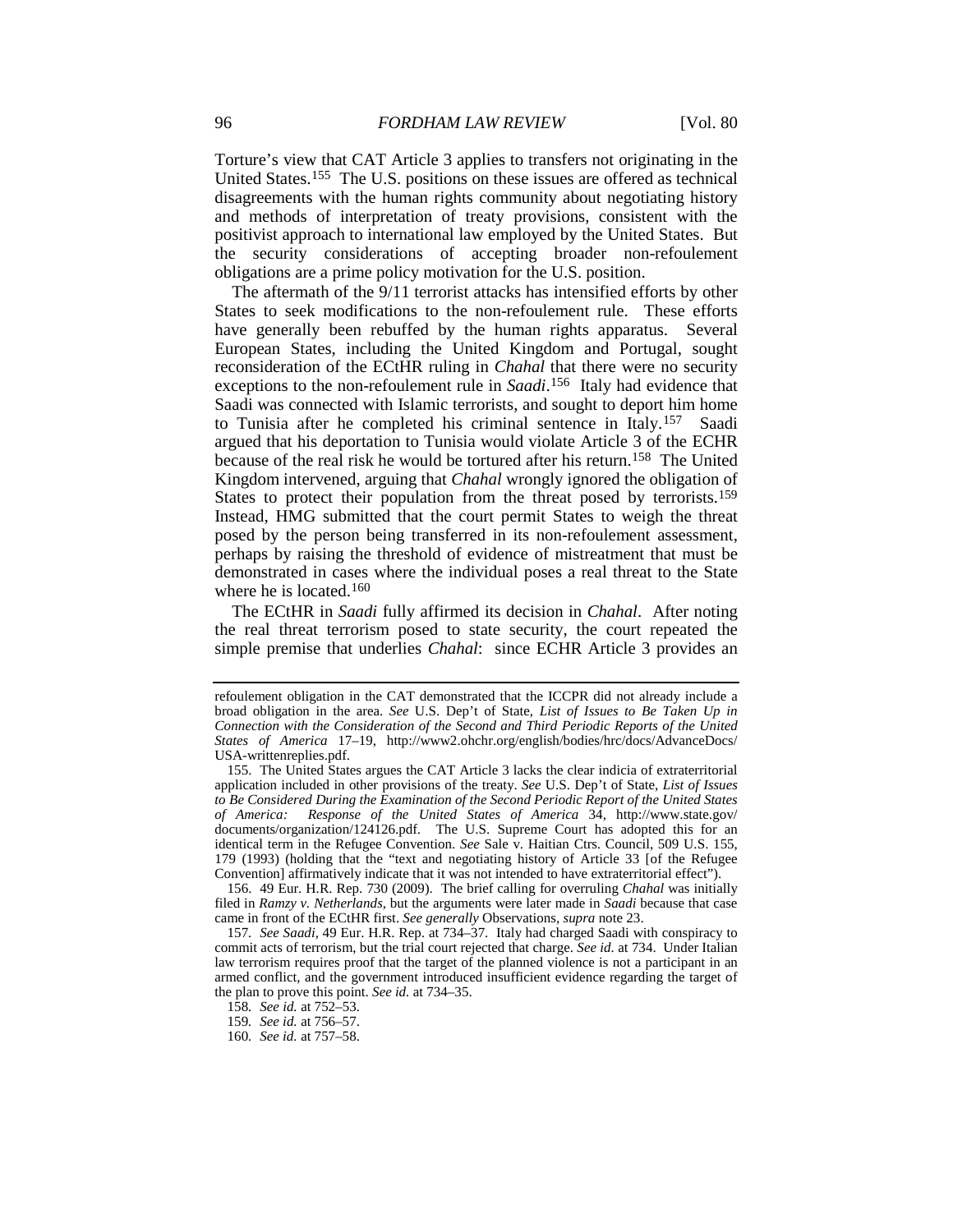<span id="page-25-8"></span>absolute prohibition on torture and inhuman and degrading treatment by State Parties, non-refoulement protection must also be absolute.<sup>[161](#page-25-0)</sup> No consideration may be made of any factors not related to threat of posttransfer mistreatment. Because the threat the detainee poses to the State that seeks expulsion does not affect the risk of mistreatment after transfer, the ECtHR held that this factor may not be considered.[162](#page-25-1)

<span id="page-25-9"></span>Canada, by contrast, has gained some traction with the Canadian Supreme Court with the argument that its security interests are relevant to the determination of whether to provide non-refoulement protection. Canadian immigration law permits deportation "to a country where a person's life or freedom would be threatened" based on a determination that a person "constitutes a danger to the security of Canada."[163](#page-25-2) In *Suresh v. Canada (Minister of Citizenship & Immigration)*,[164](#page-25-3) Canada sought to deport Suresh to his native Sri Lanka because his involvement in the Liberation Tigers of Tamil Eelam (LTTE), a terrorist group seeking an independent Tamil homeland in Sri Lanka, threatened the security of Canada.[165](#page-25-4) Suresh sought to block his deportation on grounds that he faced torture if returned to Sri Lanka because of his affiliation with the LTTE.[166](#page-25-5) Suresh argued that deportation where substantial risk of torture exists violates the right to life protected in the Canadian Charter of Rights and Freedoms.[167](#page-25-6)

<span id="page-25-10"></span>The Canadian Supreme Court held that the Canadian Charter permitted balancing the State's interest in combating terrorism against Suresh's constitutional right not be transferred to face torture.[168](#page-25-7) While the court recognized that "barring extraordinary circumstances, deportation to torture" was impermissible, it refused to exclude the possibility that such

<span id="page-25-0"></span><sup>161</sup>*. See id.* at 761 ("Since protection against the treatment prohibited by art. 3 is absolute, that provision imposes a[] [non-refoulement] obligation . . . [for] any person who, in the receiving country, would run the real risk of being subjected to such treatment.").

<span id="page-25-1"></span><sup>162</sup>*. See id.* ("The prospect that he may pose a serious threat to the community if not returned does not reduce in any way the degree of risk of ill treatment . . . .").

<span id="page-25-2"></span><sup>163.</sup> Immigration Act, R.S.C. 1985, c. I-2, § 53 (Can.) ("[No person] . . . shall be removed from Canada to a country where the [person's] life or freedom is threatened . . . unless . . . the person is [reasonably believed to be engaged in terrorism or part of an organization engaged in terrorism] and the Minister is of the opinion that the person constitutes a danger to the security of Canada."), *repealed and replaced by* Immigration and Refugee Protection Act, S.C. 2001, c. 27 (effective June 28, 2002). A person whose removal on June 28, 2002 was allowed by section  $53(1)(a)$  to (d) of the former Immigration Act is a person referred to in section 115(2) of the new Immigration and Refugee Protection Act. *See* Immigration and Refugee Protection Regulations, SOR/2002-227, § 326(3) (Can.).

<sup>164.</sup> [2002] 1 S.C.R. 3 (Can.).

<sup>165</sup>*. See id.* para. 1.

<sup>166</sup>*. See id.* paras. 15, 42.

<span id="page-25-6"></span><span id="page-25-5"></span><span id="page-25-4"></span><span id="page-25-3"></span><sup>167.</sup> Canadian Charter of Rights and Freedoms, Part I of the Constitution Act, 1982, *being* Schedule B to the Canada Act, 1982, c. 11, pt. 1, § 7 (U.K.) ("Everyone has the right to life, liberty and the security of person and the right not to be deprived thereof except in accordance with the principles of fundamental justice.").

<span id="page-25-7"></span><sup>168</sup>*. See Suresh*, 1 S.C.R., para. 58 (explaining that Canadian law balances the state's interest in combating terrorism against its "constitutional commitment to liberty and fair process").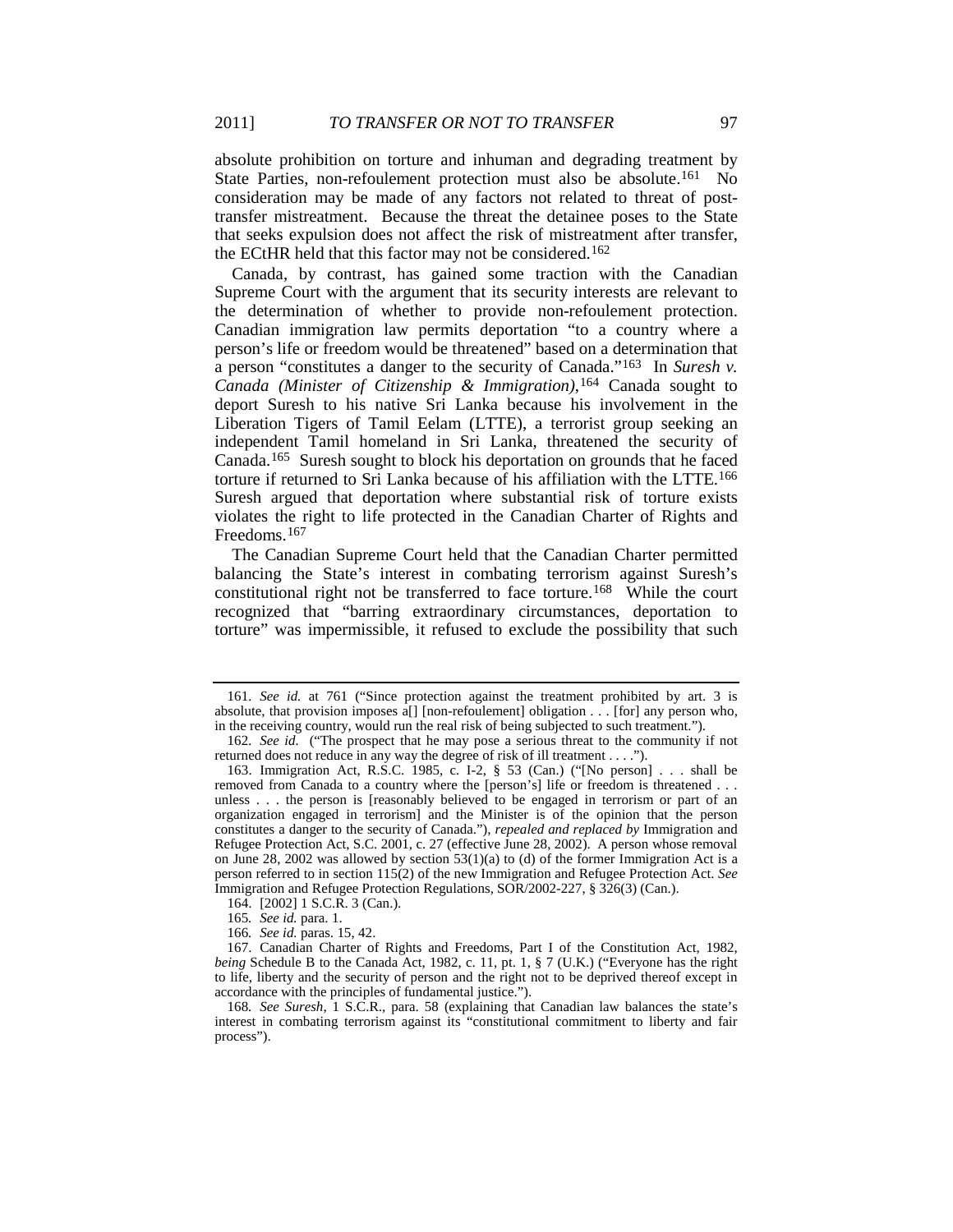circumstances existed.[169](#page-26-0) "The ambit of an exceptional discretion to deport to torture, if any," the court explained, "must await future cases."[170](#page-26-1) The court acknowledged that this decision was contrary to international law.[171](#page-26-2)

Nevertheless, lower Canadian courts have yet to find "exceptional circumstances" where transfers are permitted despite the substantial risk of torture. Courts have avoided reaching the balancing analysis in most cases, instead reversing the factual determinations underlying the government's removal decision.[172](#page-26-3)

<span id="page-26-10"></span>In the one case where the lower court has directly engaged in *Suresh* balancing, it refused to authorize deportation. The lower court upheld the finding of the Canadian government that Mahmoud Es Sayyid Jaballah facilitated communications that assisted in the 1998 U.S. Embassy bombings in Tanzania and Kenya, trained in al Qaida camps, and was in active contact with senior al Qaida leaders in Canada, the United Kingdom, and Yemen. [173](#page-26-4) But the Court refused to authorize his deportation to Egypt where there was a substantial risk of torture because his case did not rise to the level of "exceptional circumstances" mandated by *Suresh*.[174](#page-26-5) The Court believed such circumstances did not exist because Jaballah did not himself commit acts of violence.[175](#page-26-6)

Despite the unwillingness of the lower Canadian courts to authorize deportation using the *Suresh* rule, the reaction of the human rights treaty bodies to the *Suresh* decision has been overwhelmingly negative. In 2005, the HRC criticized the decision as a violation of Article 7 of the ICCPR.[176](#page-26-7) In its concluding observations to Canada, the HRC wrote,

<span id="page-26-9"></span>[n]o person, without any exception, even those suspected of presenting a danger to national security or the safety of any person, and even during a state of emergency, may be deported to a country where he/she runs the risk of being subjected to torture or cruel, inhuman or degrading treatment. [177](#page-26-8)

That same year the Committee Against Torture specifically criticized *Suresh*, writing, "The Committee expresses its concern at: [t]he failure of the Supreme Court of Canada, in [*Suresh*] . . . to recognize . . . the absolute

<sup>169</sup>*. Id.* para. 76.

<sup>170</sup>*. Id.* para. 78.

<span id="page-26-2"></span><span id="page-26-1"></span><span id="page-26-0"></span><sup>171</sup>*. See id.* para. 75 ("We conclude that . . . international law rejects deportation to torture, even where national security interests are at stake.").

<span id="page-26-3"></span><sup>172</sup>*. See, e.g.*, Mahjoub v. Canada (Minister of Citizenship & Immigration), [2005] 3 F.C.R. 334, para. 54 (Can.) (refusing to accept Immigration Ministry's finding that Mahjoub posed a threat to Canada without evidence that the Minister had independently reviewed intelligence information, including source material).

<sup>173</sup>*. See In re* Jaballah, [2006] F.C. 1230, paras. 39–55 (Can.).

<sup>174</sup>*. See id.* paras. 81–84.

<sup>175</sup>*. Id.* paras. 81–82.

<span id="page-26-8"></span><span id="page-26-7"></span><span id="page-26-6"></span><span id="page-26-5"></span><span id="page-26-4"></span><sup>176</sup>*. See* U.N. Human Rights Comm. (CCPR), *Report of the Human Rights Committee*, para. 15, U.N. Doc. A/61/40 (2006).

<sup>177</sup>*. Id.*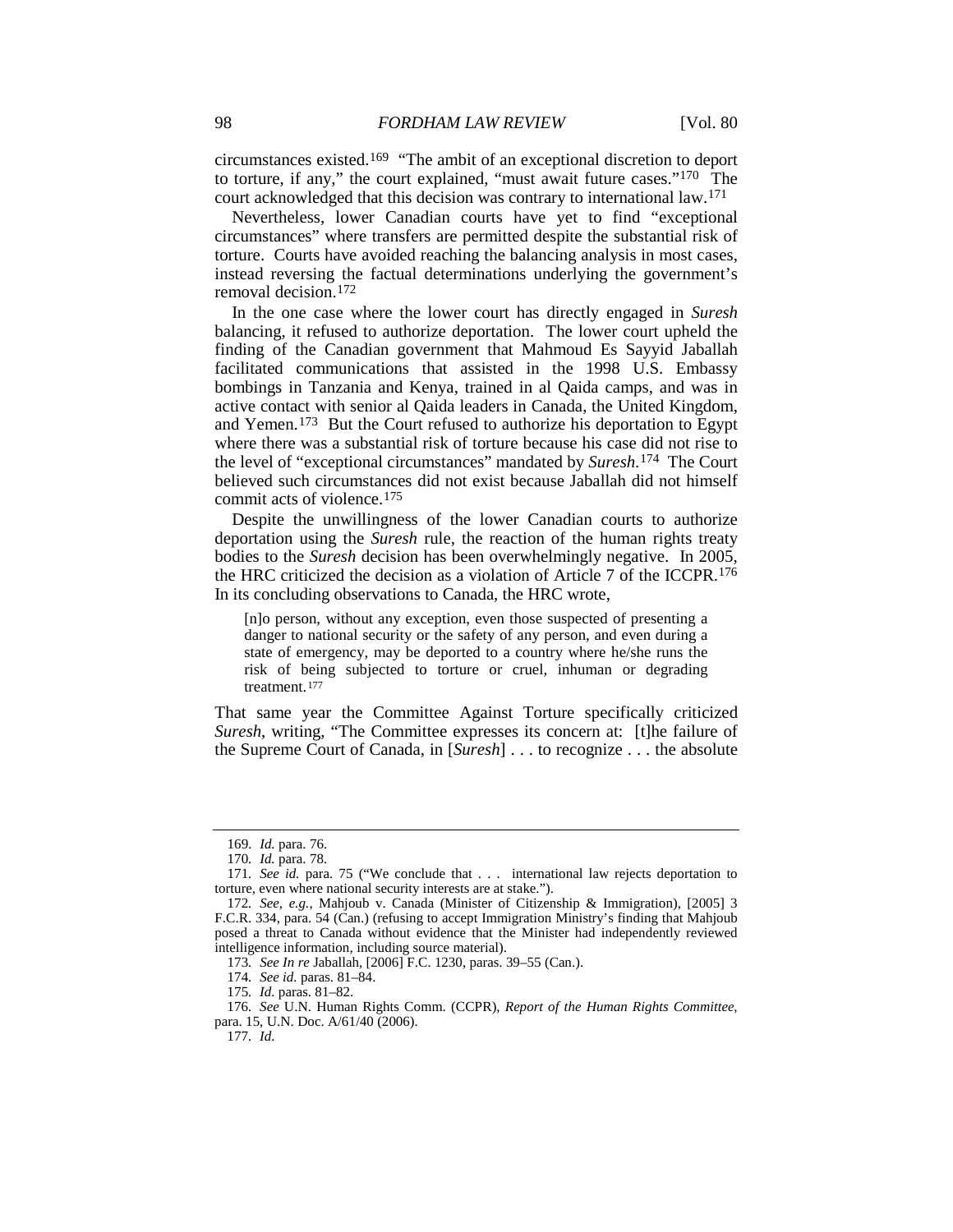nature of the protection of article 3 of the Convention, which is not subject to any exception whatsoever."[178](#page-27-5)

<span id="page-27-4"></span><span id="page-27-3"></span>Similarly, the limited scholarship examining *Suresh* has criticized the decision for refusing to categorically exclude the possibility of transfer where the risk of torture exists.<sup>[179](#page-27-6)</sup> This scholarship conflates nonrefoulement with the *jus cogens* duty not to torture, and therefore fears that *Suresh* undermines the anti-torture norm.<sup>180</sup> Scholars have also been skeptical of the ability of the Canadian government to balance the relevant equities fairly, fearing that the government will prefer security interests to the human rights of the transferee, thereby expanding the exception.[181](#page-27-8) This skepticism is fueled by the specter of extraordinary rendition, defined in this context as transfer for the purpose of interrogation using torture.<sup>182</sup>

<span id="page-27-1"></span><span id="page-27-0"></span>Given the unwillingness of the human rights community and some States to reconsider the scope of non-refoulement protection, States have resorted to behavioral adaptations that have negative second-order human rights effects to avoid the security consequences of non-refoulement. In some instances States have been unwilling to capture dangerous aliens out of fear that they could not be repatriated after capture. European navies have released suspected pirates captured off the coast of Somalia back onto their ships or onto Somali beaches out of concern that they would be unable to repatriate them if taken prisoner because of torture concerns.[183](#page-27-10) The British have gone further still and instructed their ships not to capture pirates at all, out of fear that they could claim the right to remain in the United Kingdom if brought onboard the ship or to British soil for trial.<sup>[184](#page-27-11)</sup> While these

<span id="page-27-5"></span><span id="page-27-2"></span><sup>178.</sup> U.N. Comm. Against Torture, *Consideration of Reports Submitted by States Parties Under Article 19 of the Convention: Conclusions and Recommendations of the Committee Against Torture: Canada*, ¶ 4(a), U.N. Doc. CAT/C/CR/34/CAN (July 7, 2005).

<span id="page-27-6"></span><sup>179</sup>*. See* Kent Roach, *Constitutional, Remedial and International Dialogues About Rights: The Canadian Experience*, 40 TEX. INT'L L.J. 537, 572 (2005) (arguing that it would have been preferable for the Canadian Supreme Court to follow established international law).

<span id="page-27-7"></span><sup>180</sup>*. See* Robert J. Currie, Charter *Without Borders? The Supreme Court of Canada, Transnational Crime and Constitutional Rights and Freedoms*, 27 DALHOUSIE L.J. 235, 259 (2004) (arguing against distinction between negative obligation not to torture and nonrefoulement protection); David Jenkins, *Rethinking* Suresh*: Refoulement to Torture Under Canada's Charter of Rights and Freedoms*, 47 ALTA. L. REV. 125, 127 (2009) (criticizing *Suresh* for undermining "international peremptory norm against torture and the concomitant protective principle of non-refoulement").

<span id="page-27-8"></span><sup>181.</sup> Currie, *supra* note [180,](#page-27-4) at 260 (criticizing balancing test for giving too much weight to security concerns); Jenkins, *supra* not[e 180,](#page-27-4) at 132–33 (raising concerns about willingness of Canadian government to expand *Suresh* to dangerous aliens not involved in terrorism).

<span id="page-27-9"></span><sup>182.</sup> Jenkins, *supra* note [180,](#page-27-4) at 151 ("[R]endition shows that the principle of nonrefoulement must be absolutely respected as an outgrowth of *jus cogens*, so that countries cannot unscrupulously avoid their obligation not to inflict torture directly by 'shopping out' or 'out-sourcing' the dirty work to other willing countries.").

<span id="page-27-10"></span><sup>183</sup>*. See* Tullio Treves, *Human Rights and the Law of the Sea*, 28 BERKELEY J. INT'L L. 1, 13 (2010) (describing release of pirates by a Danish naval vessel due to non-refoulement concerns).

<span id="page-27-11"></span><sup>184</sup>*. See* Marie Woolf, *Pirates Can Claim UK Asylum*, SUNDAY TIMES (London), Apr. 13, 2008, at 1 (explaining Foreign Office instruction to the Royal Navy). Julian Brazier, Conservative MP, criticized the British policy to not capture pirates in Somalia, saying,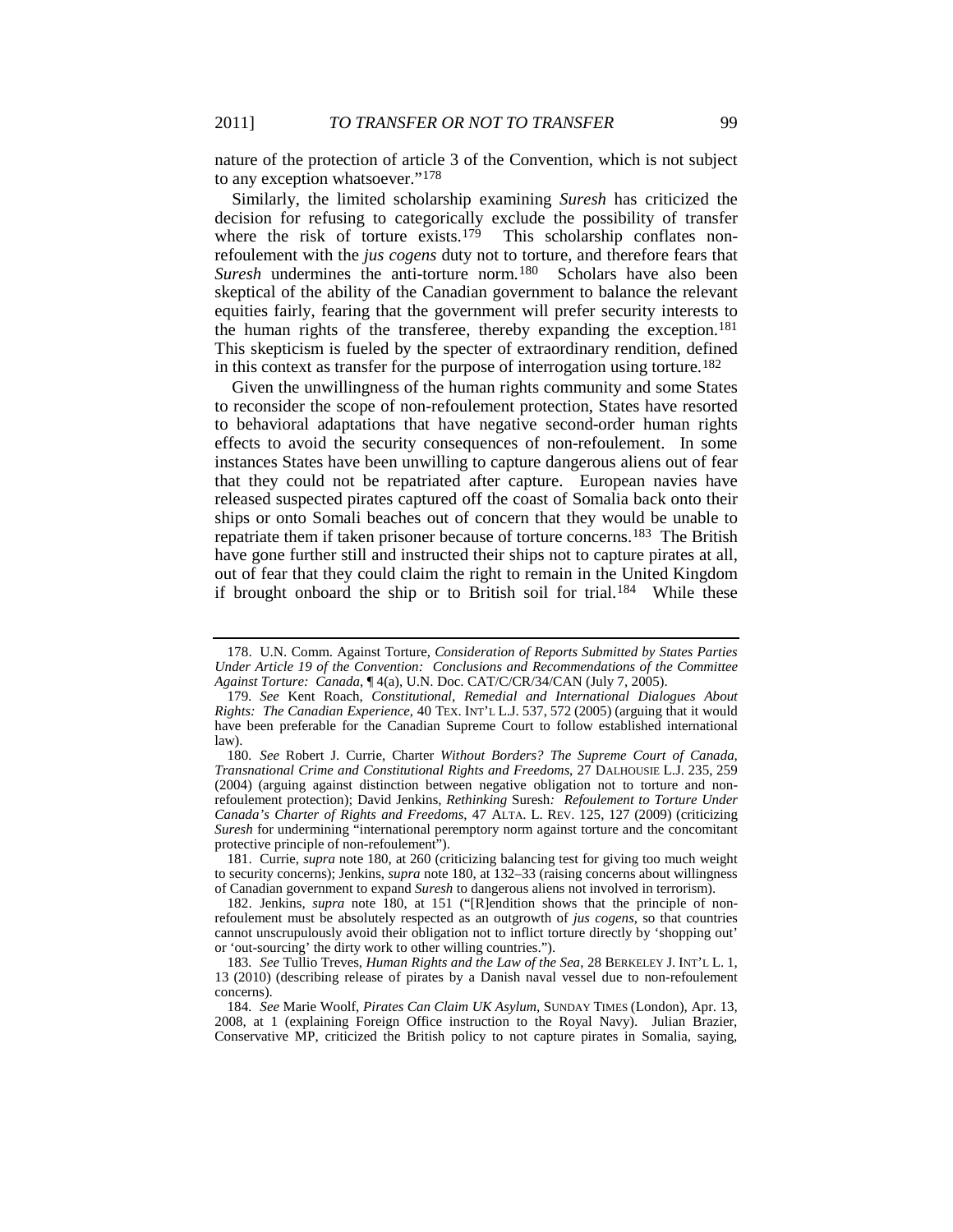policies protect the European public from the risk that captured pirates are freed in Europe, the significant costs of this decision are borne by merchants and ship crews plying the Red Sea, and Somalis terrorized by the released pirates back on shore.

<span id="page-28-0"></span>More perniciously, States have puffed the effectiveness of diplomatic assurances to argue that they may repatriate individuals consistent with their non-refoulement duties.[185](#page-28-1) Diplomatic assurances are promises obtained from the receiving State that they will not torture or otherwise mistreat detainees.<sup>[186](#page-28-2)</sup> Assurances are designed to reduce the risk of mistreatment such that transfer is still permissible under international law.[187](#page-28-3) Major European States, including the United Kingdom, Italy and Spain, as well as Canada and the United States, employ diplomatic assurances regularly.[188](#page-28-4)

Generally these assurances are obtained from States with poor human rights records, which have a history of mistreating transferees.<sup>[189](#page-28-5)</sup> Human rights groups are critical of diplomatic assurances because the States asked to give assurances have already violated international commitments not to mistreat their people.<sup>190</sup> These groups ask why these bilateral promises are any more likely to be followed. Advocates of assurances respond that promises from high-ranking foreign ministry or interior ministry officials to their U.S., Canadian, or European counterparts may influence the State's behavior more than multilateral treaty commitments.<sup>[191](#page-28-7)</sup> In the past I have written that assurances can reduce the risk of post-transfer mistreatment where they are standardized, evaluated by appropriate country experts within a State's foreign ministry, actively monitored, and accompanied by a political commitment to ensure that they are followed.[192](#page-28-8)

186*. See id.* at 1.

<span id="page-28-4"></span>188. JULIA HALL, HUMAN RIGHTS WATCH, STILL AT RISK: DIPLOMATIC ASSURANCES NO SAFEGUARD AGAINST TORTURE 3–4 (Rachel Denber et al. eds., 2005).

189. *Id.* at 18–19.

<span id="page-28-9"></span><sup>&</sup>quot;These people commit horrendous offences. The solution is to turn them over to the local authorities. It's a pathetic indictment of our legal system." *Id.* at 1.

<span id="page-28-1"></span><sup>185.</sup> The United Kingdom has actively promoted diplomatic assurances as an effective "way forward" to comply with non-refoulement while protecting its public. *See* JULIA HALL, HUMAN RIGHTS WATCH, NOT THE WAY FORWARD: THE UK'S DANGEROUS RELIANCE ON DIPLOMATIC ASSURANCES 25–27 (Joanne Mariner et al. eds., 2008) (describing efforts by the British to convince other European states to embrace deportation with assurances).

<span id="page-28-3"></span><span id="page-28-2"></span><sup>187.</sup> The CAT, for example, permits transfers so long as there are not "substantial grounds" to believe the individual will be tortured. CAT, *supra* note [84,](#page-15-4) art. 3. Assurances may allow the State to assess that there are no longer "substantial grounds" to believe the transferee will be tortured, even if the risk is greater than zero. *See id.*

<span id="page-28-6"></span><span id="page-28-5"></span><sup>190</sup>*. See generally* HUMAN RIGHTS WATCH, THE STAMP OF GUANTANAMO: THE STORY OF SEVEN MEN BETRAYED BY RUSSIA'S DIPLOMATIC ASSURANCES TO THE UNITED STATES (2007) (arguing that mistreatment of detainees after their transfer from Guantanamo Bay demonstrates ineffectiveness of diplomatic assurances).

<span id="page-28-7"></span><sup>191.</sup> John B. Bellinger III & Vijay M. Padmanabhan, *Detention Operations in Contemporary Conflicts: Four Challenges for the Geneva Conventions and Other Existing*  Law, 105 AM. J. INT'L L. 201, 239 (2011).

<span id="page-28-8"></span><sup>192</sup>*. See id.* at 239–40. For a comprehensive understanding of the difficult issues surrounding diplomatic assurances, see generally ASHLEY S. DEEKS, COUNCIL ON FOREIGN RELATIONS, AVOIDING TRANSFERS TO TORTURE (2008).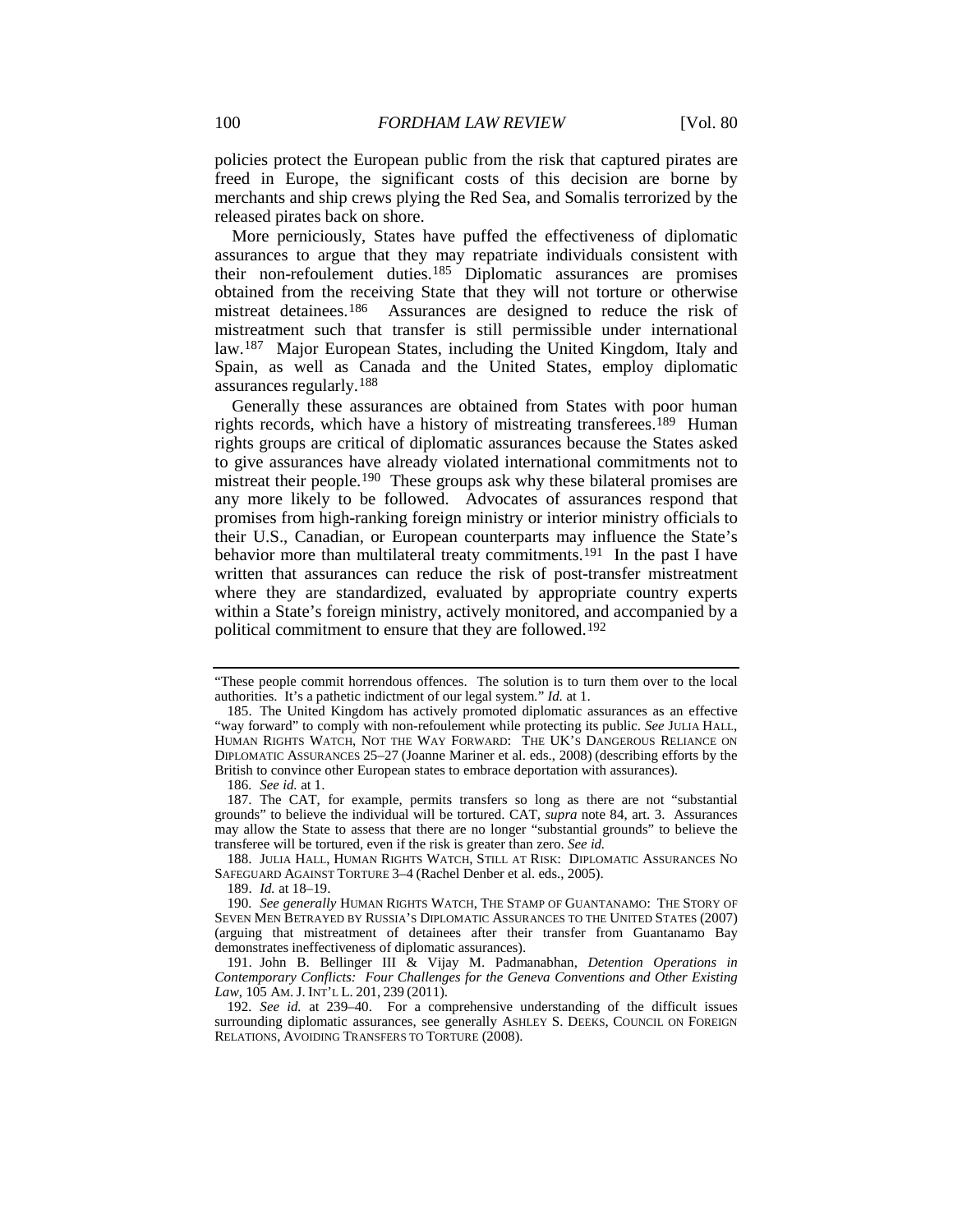<span id="page-29-1"></span>But the risks associated with providing non-refoulement protection motivate States to rely upon assurances they know are faulty. A Columbia Law School Human Rights Institute report concluded that the United States is more likely to use assurances where it has no tenable alternatives to mitigate the threat posed by dangerous aliens.[193](#page-29-2) Take the case of Maher Arar, a Canadian-Syrian dual national, whom the United States suspected of involvement with al Qaida when it detained him at Kennedy Airport in 2002.[194](#page-29-3) U.S. officials were reluctant to release Arar to Canada, his country of residence, because Canadian officials indicated they had no legal authority to detain him if he returned. U.S. officials feared Arar would use the porous U.S.-Canadian border to re-enter the country to commit terrorist attacks.[195](#page-29-4) Rather than bear this risk, the United States decided to remove Arar to Syria, pursuant to an immigration law permitting fast-track removal of dangerous aliens.[196](#page-29-5) While that law prohibited transfer where it violated U.S. non-refoulement duties under the CAT, the United States claimed the transfer to Syria complied with this requirement, citing assurances received from the Syrian government.<sup>[197](#page-29-6)</sup> The United States credited these assurances despite Syria's notorious history of torturing suspected Islamic radicals, and the poor state of U.S.-Syrian relations that made enforcing assurances difficult.[198](#page-29-7) Tragically, Arar was tortured by Syrian officials, and Canada subsequently cleared him of any involvement with radical Islamic groups.[199](#page-29-8)

The Arar case is not unique. In 2002, the United States deported suspected Islamic radical Nabil Soliman to Egypt.<sup>200</sup> His removal had been deferred for many years due to fears of post-transfer mistreatment, but in the aftermath of the 9/11 attacks that deferral was lifted on the basis of assurances from Egypt.[201](#page-29-10) Soliman was held incommunicado in Egypt for seven weeks after his return, and the U.S. Embassy in Cairo could not confirm that he had not been tortured.[202](#page-29-11) Similarly, the United Kingdom persisted with deporting terrorist suspects to Algeria pursuant to diplomatic assurances despite reports from detainees who had been repatriated previously that they had been tortured, dismissing those complaints as less reliable than promises from the Algerian government.<sup>[203](#page-29-12)</sup>

<span id="page-29-0"></span><sup>193.</sup> COLUMBIA LAW SCH. HUMAN RIGHTS INST., *supra* note [141,](#page-22-9) at 31.

<span id="page-29-3"></span><span id="page-29-2"></span><sup>194.</sup> OFFICE OF INSPECTOR GEN., U.S. DEP'T OF HOMELAND SEC., OIG-08-18, THE REMOVAL OF A CANADIAN CITIZEN TO SYRIA 6 (2008).

<span id="page-29-4"></span><sup>195</sup>*. See id.* at 12, 21; *see also* Scott Shane, *The Costs of Outsourcing Interrogation: A Canadian Muslim's Long Ordeal in Syria*, N.Y. TIMES, May 29, 2005, at 10 (quoting U.S. officials explaining they could not risk Arar's release in Canada after the 9/11 attacks).

<span id="page-29-5"></span><sup>196</sup>*. See* Immigration and Naturalization Act, 8 U.S.C. § 1225(c)(2) (2006) (permitting Attorney General to designate aliens for removal without proceedings in front of an immigration judge).

<span id="page-29-9"></span><span id="page-29-8"></span><span id="page-29-7"></span><span id="page-29-6"></span><sup>197</sup>*. See* Shane, *supra* note [195,](#page-29-1) at 10 (quoting testimony by former Attorney General John Ashcroft).

<sup>198</sup>*. See id.*

<sup>199</sup>*. See id.*

<span id="page-29-10"></span><sup>200</sup>*. See* Soliman v. United States, 296 F.3d 1237, 1239–40 (11th Cir. 2002).

<sup>201</sup>*. See id.* at 1241–42 (summarizing facts in case).

<sup>202.</sup> COLUMBIA LAW SCH. HUMAN RIGHTS INST., *supra* note [141,](#page-22-9) at 49.

<span id="page-29-12"></span><span id="page-29-11"></span><sup>203</sup>*. See id.* at 82–83 (detailing actions by HMG and SIAC in the case).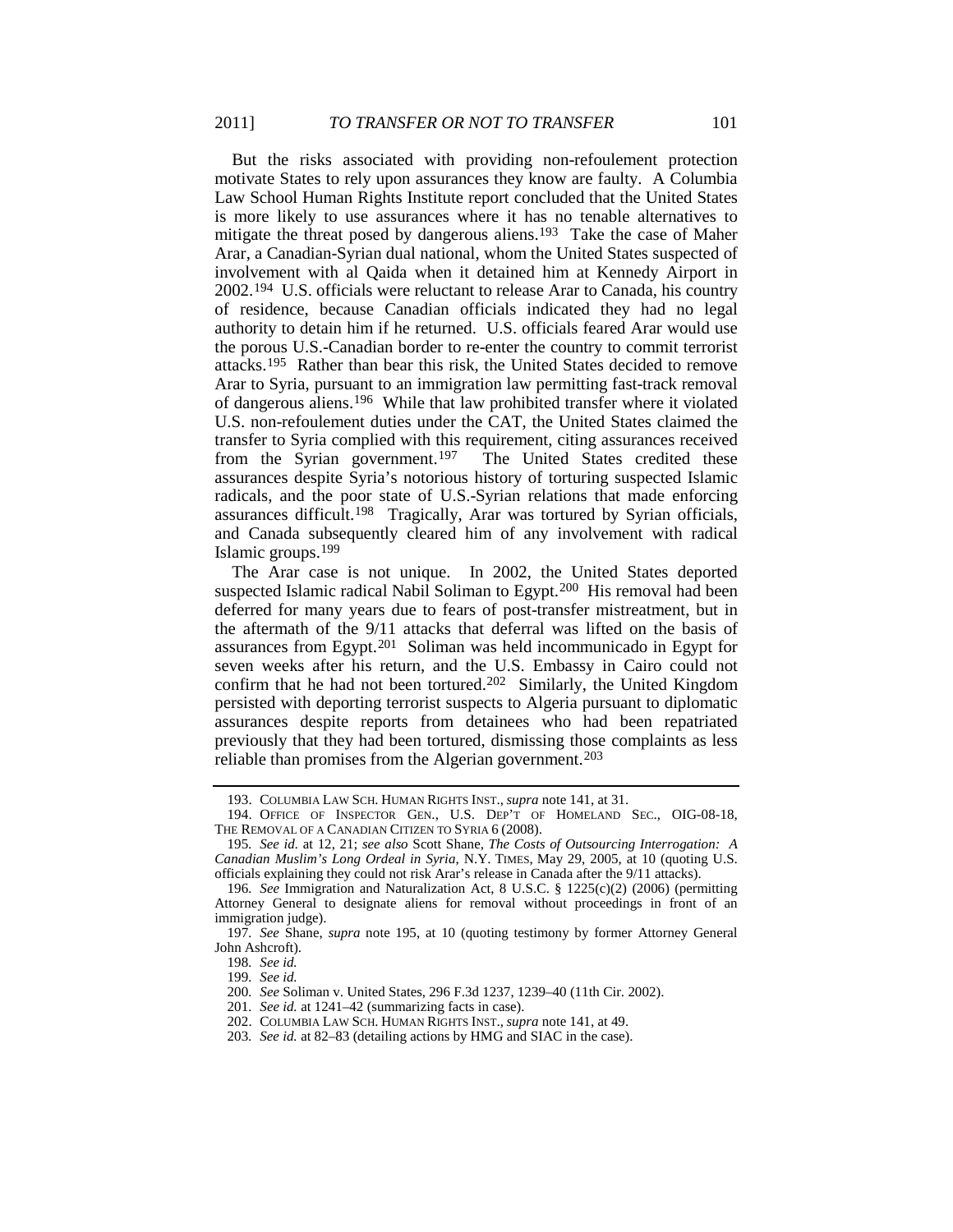These cases reveal an important reality regarding non-refoulement protection. Even as human rights bodies have held the line against any exceptions to the non-refoulement duty, States concerned about the security consequences of the rule found alternative methods to protect their population. This result is not surprising; as Thomas Franck has explained, rules that produce outcomes at the margins that are viewed as unjust lose some of the legitimacy required to entice voluntary compliance.<sup>204</sup> But these State workarounds have important second-order negative repercussions for human rights, which raises questions about the desirability and viability of the current rule.

#### II. DUTY TO PROTECT: REFRAMING THE NON-REFOULEMENT DEBATE

## *A. Understanding the Protection Competition*

The non-refoulement debate has reached an impasse. From the perspective of human rights bodies, like the ECtHR in *Saadi*, nonrefoulement is inseparable from the right to be free from torture or cruel, inhuman, and degrading treatment, which is absolute.<sup>205</sup> Even if human rights law wanted to account for security interests, these are viewed as outside the ambit of human rights law.[206](#page-30-3) This leads to the accusation that seeking to balance individual rights with security interests in transfer assessments compares apples to oranges.<sup>[207](#page-30-4)</sup> From the perspective of States, a human rights framework that fails to account for the fundamental obligation of States to secure the safety of their people is untenable, not the least because of political pressures to do so. Because international law for the most part depends upon voluntary state enforcement, an untenable rule results in State evasion.

This Article contends that this stand-off is due in significant part to a failure to appreciate the human rights competition at issue in transfer determinations regarding dangerous aliens. The traditional conception of human rights is that they entail negative duties: the State shall avoid actions that constitute a deprivation of the right. [208](#page-30-5) U.S. domestic and international legal interpretation has generally viewed human rights in this way.<sup>209</sup> In *DeShaney v. Winnebago County Department of Social* In *DeShaney v. Winnebago County Department of Social* Services,<sup>[210](#page-30-7)</sup> the U.S. Supreme Court rejected a claim that the State had a constitutional duty to protect a boy from abuse by his father when it knew

<span id="page-30-0"></span><sup>204</sup>*. See* FRANCK, *supra* note [41,](#page-9-6) at 84 (discussing compliance problems for "idiot rules").

<sup>205</sup>*. See supra* note[s 161–](#page-25-8)62 and accompanying text.

<sup>206</sup>*. See supra* ntoe[s 176–](#page-26-9)78 and accompanying text.

<sup>207</sup>*. See infra* not[e 267](#page-40-0) and accompanying text.

<sup>208</sup>*. See* SHUE, *supra* not[e 33,](#page-6-7) at 35–36, 52–53.

<span id="page-30-7"></span><span id="page-30-6"></span><span id="page-30-5"></span><span id="page-30-4"></span><span id="page-30-3"></span><span id="page-30-2"></span><span id="page-30-1"></span><sup>209.</sup> Criminal law is a major exception, as U.S. law recognizes affirmative governmental duties to effectuate the right to a fair trial, such as government provision of counsel to the indigent. *See* Johnson v. Zerbst, 304 U.S. 458, 462–63 (1938) (holding that the Sixth Amendment includes a government duty to provide counsel to the indigent for criminal trial).

<sup>210.</sup> 489 U.S. 189 (1989).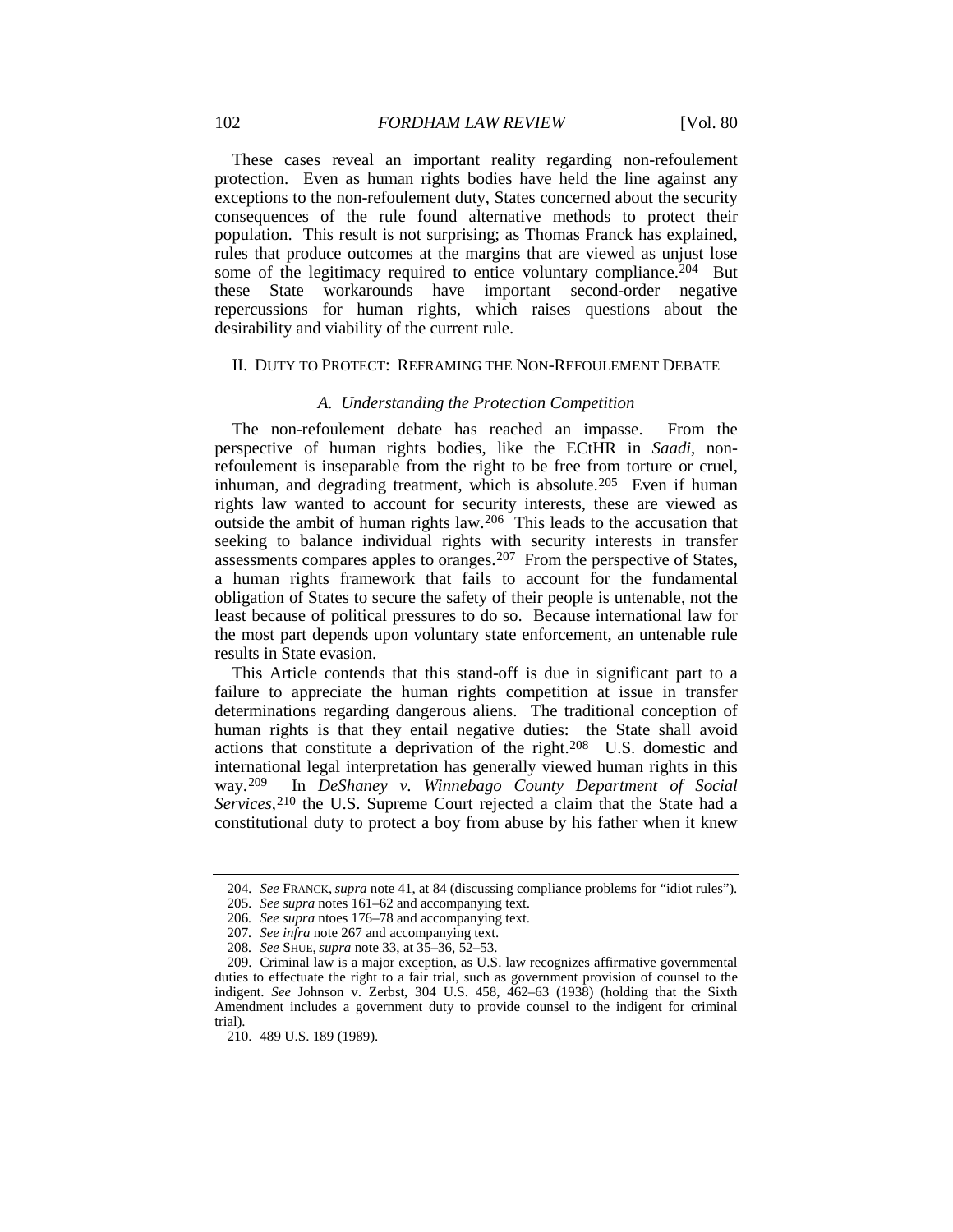or should have known of the danger.[211](#page-31-1) The Court held that all due process requires is that the State not deprive an individual of a protected interest, not that it take any affirmative steps to prevent private deprivations of rights.[212](#page-31-2) This limited conception of rights is reflected in U.S. tort law by the public duty doctrine, which limits government liability for failure to protect to situations where the State itself created the danger at issue.[213](#page-31-3) And it is espoused regularly by the United States in rejecting human rights that require the State to take positive fulfillment measures, such as most economic, social and cultural rights.[214](#page-31-4)

Henry Shue's important book *Basic Rights,*[215](#page-31-5) however, rejects this limited American conception of rights. He instead argues that fulfillment of basic rights requires positive action from States, including the duty to protect those within their jurisdictions from violations committed by others.[216](#page-31-6) Shue explains that it would make little sense to speak of a right to physical security, for example, if the State allowed others free reign to violate that security.[217](#page-31-7) Such a duty is in accordance with the understanding that a primary purpose of the State is to create the structures required to prevent one member of society or institution from harming another.<sup>[218](#page-31-8)</sup> Human rights bodies,<sup>[219](#page-31-9)</sup> treaties,<sup>[220](#page-31-10)</sup> and most human rights

215*. See* SHUE, *supra* note [33,](#page-6-7) at 52.

217*. See id.*

<span id="page-31-0"></span><sup>211</sup>*. See id.* at 191.

<sup>212</sup>*. Id.* at 195–96.

<span id="page-31-3"></span><span id="page-31-2"></span><span id="page-31-1"></span><sup>213</sup>*. See* Helen Gugel, *Remaking the Mold: Pursuing Failure to Protect Claims Under State Constitutions via Analogous* Bivens *Actions*, 110 COLUM. L. REV. 1294, 1312–13 (2010) (describing impediment to right to protect claims under U.S. state tort law).

<span id="page-31-4"></span><sup>214</sup>*. See, e.g.*, Tony P. Hall, U.S. Ambassador to the U.N. Agencies for Food and Agriculture, U.S. Opening Statement at the Food and Agriculture Organization Right to Food Forum (Oct. 1–3, 2008), http://www.fao.org/righttofood/rtf\_forum/files/Right% 20to%20food%20statement.pdf (describing right to food as a "goal or aspiration" not giving rise to "any international obligation or domestic legal entitlement").

<sup>216</sup>*. See id.* at 37–40.

<span id="page-31-8"></span><span id="page-31-7"></span><span id="page-31-6"></span><span id="page-31-5"></span><sup>218</sup>*. Id.* at 56. For a good primer on political theory supporting the view that protection of citizens is a primary purpose of the State, see generally Steven J. Heyman, *The First Duty of Government: Protection, Liberty and the Fourteenth Amendment*, 41 DUKE L.J. 507 (1991).

<span id="page-31-9"></span><sup>219</sup>*. See* Velásquez-Rodríguez v. Honduras, Merits, Judgment, Inter-Am. Ct. H.R. (ser. C) No. 4,  $\P$  172 (July 29, 1988) (holding that Article 1(1) of the American Convention includes a positive obligation "to prevent, investigate and punish" human rights violations committed by private actors); General Comment No. 31, *supra* not[e 83,](#page-14-1) ¶ 8 (expressing view that Article 2(1) of the ICCPR includes obligation "to take appropriate measures or to exercise due diligence to prevent, punish, investigate or redress" violations of the Covenant); A.R. MOWBRAY, THE DEVELOPMENT OF POSITIVE OBLIGATIONS UNDER THE EUROPEAN CONVENTION ON HUMAN RIGHTS BY THE EUROPEAN COURT OF HUMAN RIGHTS 6 (2004) (explaining that ECtHR has recognized State "duties to protect persons from the violation of their Convention rights from both other private individuals and public officials").

<span id="page-31-10"></span><sup>220</sup>*. See, e.g.*, International Convention on the Elimination of All Forms of Racial Discrimination, art. 2(d), Dec. 21, 1965, 660 U.N.T.S. 195 ("Each State Party shall prohibit and bring to an end, by all appropriate means, including legislation as required by circumstances, racial discrimination by any persons, group or organization.").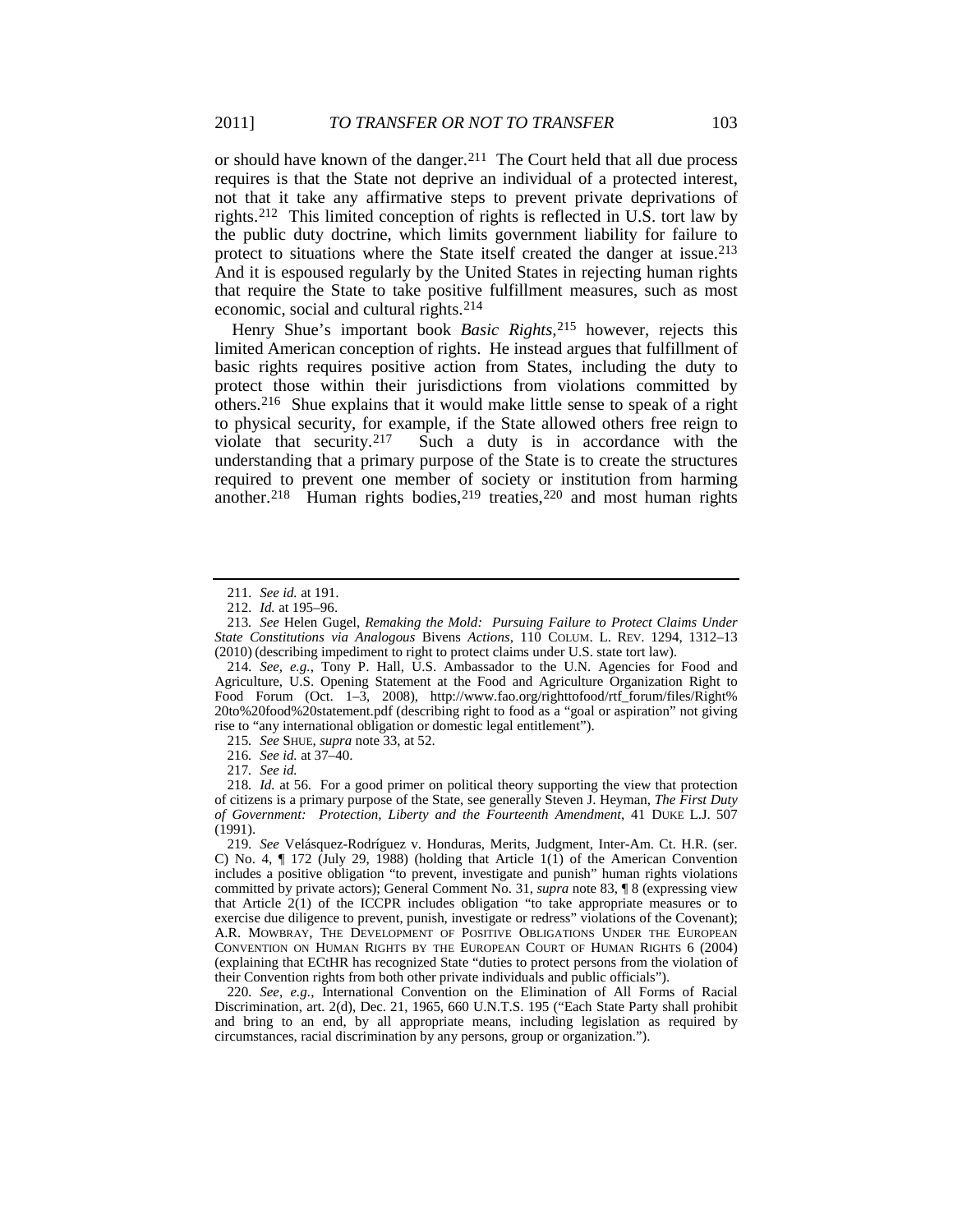scholars<sup>[221](#page-32-0)</sup> accept that satisfying human rights obligations mandates protection against violations committed by actors other than the State.

<span id="page-32-5"></span>The duty to protect provides the intellectual architecture for nonrefoulement protection. [222](#page-32-1) As discussed in the previous part, a major development in human rights law of the last thirty years has been recognition of an obligation not to transfer someone where there is a substantial risk of being subjected to torture or cruel, inhuman, or degrading treatment.[223](#page-32-2) While human rights bodies such as ECtHR and the HRC have failed to provide much in the way of meaningful analysis to justify implication of such a duty, especially in the face of evidence such protection was not contemplated during drafting, understanding nonrefoulement as a duty to protect provides the normative foundation for their interpretation. The obligation not to torture or seriously mistreat imposes upon States a negative duty to avoid torturing or mistreating anyone. But fully effectuating the right also requires protecting the individual from the torture or mistreatment by others. Non-refoulement is State protection from torture or mistreatment perpetrated by the receiving State.<sup>[224](#page-32-3)</sup>

<span id="page-32-4"></span>Shue's analysis of duties also explains the pressure to expand the categories of post-transfer mistreatment that merit non-refoulement protection. Because fulfilling human rights mandates State protection against the violation of those rights by others, expansion of nonrefoulement duties is inevitable as the law seeks to deepen rights fulfillment. This development is already occurring. As noted above, the Enforced Disappearances Convention includes a non-refoulement

223*. See supra* note[s 70](#page-13-1)[–97](#page-16-1) and accompanying text.

<span id="page-32-0"></span><sup>221</sup>*. See* Thomas Buergenthal, *To Respect and to Ensure: State Obligations and Permissible Derogations*, *in* THE INTERNATIONAL BILL OF RIGHTS: THE COVENANT ON CIVIL AND POLITICAL RIGHTS 72, 77–78 (Louis Henkin ed., 1981) (arguing that Article 2(1) of the ICCPR requires States to protect against rights violations committed by non-State actors); SARAH JOSEPH ET AL., THE INTERNATIONAL COVENANT ON CIVIL AND POLITICAL RIGHTS: CASES, MATERIALS, AND COMMENTARY 24 (2000) (same).

<span id="page-32-1"></span><sup>222</sup>*. See* Monica Hakimi, *State Bystander Responsibility*, 21 EUR. J. INT'L L. 341, 366 (2010) (discussing the characteristics of non-refoulement as a manifestation of the duty to protect).

<span id="page-32-3"></span><span id="page-32-2"></span><sup>224.</sup> Not all instances where non-refoulement protection is implicated fall within the duty to protect. During the Bush Administration, the United States engaged in a practice of extraordinary rendition, in which aliens were transferred from one State to another for the purpose of interrogation using torture. *See* Charlie Savage, *Obama's War on Terror May Resemble Bush's in Some Areas*, N.Y. TIMES, Feb. 18, 2009, at A20. Rendition involves intent on the part of the transferring State that the receiving State mistreats the individual, usually to obtain information. Such intent means the transferring State incurs responsibility under international law for its complicity in the wrongful act of the receiving State under the principle that a State may not do through another that which it could not do itself. *See* Draft Articles on Responsibility of States for Internationally Wrongful Acts, art. 16 *in* Rep. of the Int'l Law Comm'n, 53d Sess., Apr. 23–June 1, July 2–Aug. 10, 2001, at 43, 47, U.N. Doc. A/56/10; GAOR, 56th Sess., Supp. No. 10 (2001) (placing responsibility on State for assistance with the wrongful acts of another State where that assistance is provided with "a view to facilitating the commission of [the] act"); *id.* art. 17 (imposing State responsibility for wrongful acts of other States where State directed and controlled wrongful act). In those instances, the transferring State is implicated in the commission of torture or other serious forms of mistreatment, thereby violating its absolute duty to avoid committing such acts, as opposed to its duty to protect from those acts committed by others. *See id.* art 16.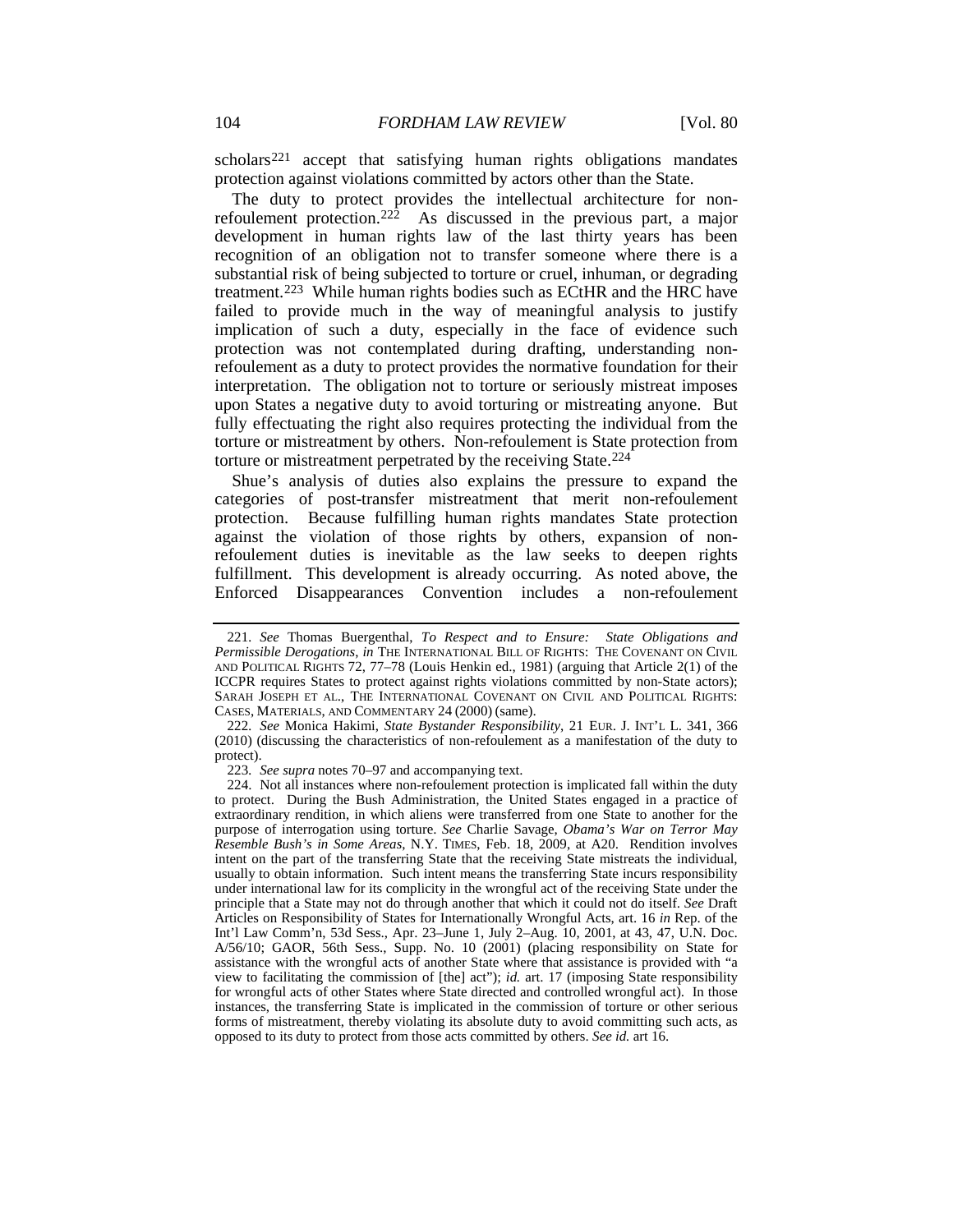obligation,[225](#page-33-1) and other human rights bodies are locating non-refoulement duties in ostensibly negative treatment prohibitions.<sup>226</sup>

<span id="page-33-0"></span>While this protection duty is well-established in the law, less acknowledged is the competing protection duty at issue in transfer of dangerous aliens. Human rights law has in recent years recognized that the State has a duty to protect the public not only from rights violations committed by other States, but also from rights violations committed by private persons within society which it knows or should know are likely to occur. The ECtHR first recognized this duty in its landmark decision in *Osman v. United Kingdom*.[227](#page-33-3) In that case plaintiffs argued that the British police violated the right to life of a family member when it failed to take adequate preventive measures to stop a deranged man from killing the family member despite clear warnings regarding the threat.<sup>228</sup> The United Kingdom denied it owed such a broad duty to protect against actions committed by members of society, arguing instead it could only be held liable where the police "assumed responsibility" for the safety of the individual.[229](#page-33-5) The Court rejected the British position, holding the right to life includes positive State duties to safeguard the lives of those within its jurisdiction. The Court explained that the State has a duty to take "preventive operational measures" to combat threats where "the authorities knew or ought to have known at the time of the existence of a real and immediate risk to the life of an identified individual or individuals from the criminal acts of a third party."[230](#page-33-6) The Court remarked that the operational measures required went beyond merely creating a criminal justice apparatus to deal with threats, instead sometimes requiring action to mitigate the threat.[231](#page-33-7)

While *Osman* involved a threat to an identified individual, the ECtHR has held this duty extends to society at large. In *Mastromatteo v. Italy*,<sup>[232](#page-33-8)</sup> the petitioner claimed that Italy violated his son's right to life when it released habitual offenders from prison before the termination of their sentence, and they in turn killed his son.<sup>233</sup> The Court noted that this claim was different from *Osman* in that the police were not alleged to know that Mastromatteo himself was in danger, but rather should have known the released prisoners posed a danger to society in general.<sup>[234](#page-33-10)</sup> The Court extended *Osman* and held that the State has a duty to do "all that could be

<sup>225</sup>*. See supra* note [94](#page-16-0) and accompanying text.

<sup>226</sup>*. See supra* note[s 95](#page-16-7)[–100](#page-17-12) and accompanying text.

<sup>227.</sup> 1998-VIII Eur. Ct. H.R. 3124.

<sup>228</sup>*. See id.* at 3155–56.

<span id="page-33-5"></span><span id="page-33-4"></span><span id="page-33-3"></span><span id="page-33-2"></span><span id="page-33-1"></span><sup>229</sup>*. Id.* at 3156–57. This is the rule adopted by the U.S. Supreme Court in *DeShaney*. *See* DeShaney v. Winnebago Cnty. Dep't of Soc. Servs., 489 U.S. 189, 195 (1989).

<span id="page-33-8"></span><span id="page-33-7"></span><span id="page-33-6"></span><sup>230</sup>*. Osman*, 1998-VIII Eur. Ct. H.R. at 3159–60. The Court found that the right had not been violated because the petitioners failed to demonstrate that the police knew or should have known of the threat the killer posed to the family. *Id.* at 3162.

<sup>231</sup>*. See id.* at 3159–60.

<sup>232.</sup> 2002-VIII Eur. Ct. H.R. 151.

<sup>233</sup>*. See id.* at 163.

<span id="page-33-10"></span><span id="page-33-9"></span><sup>234</sup>*. See id.* at 166.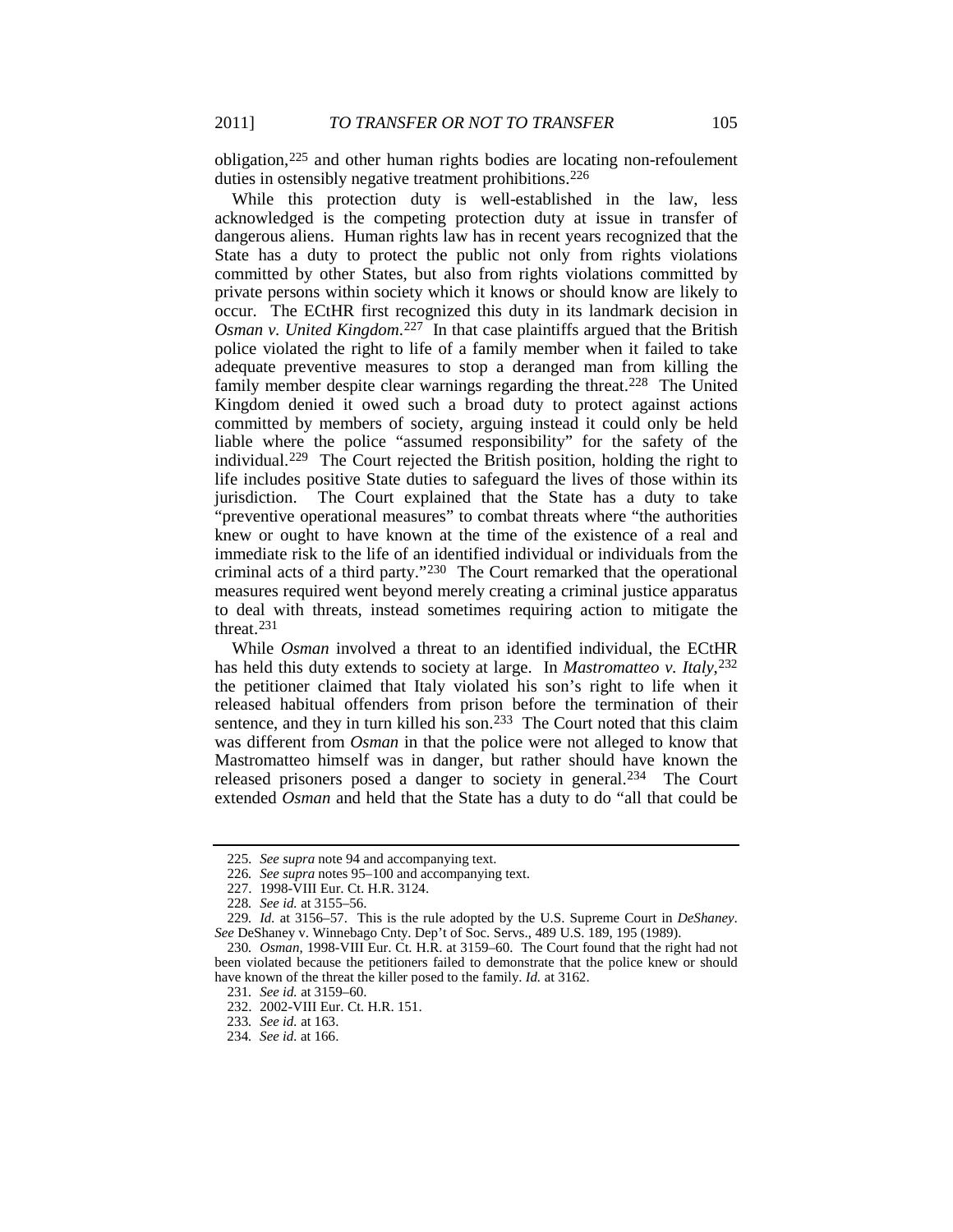reasonably expected of them to avoid a real and immediate risk to life" of the "public at large," where they know or should know of the threat[.235](#page-34-0)

The ECtHR is not alone in construing the right to life as including a duty to protect the public from the threat posed by non-State actors. While Article 6 of the ICCPR appears on its face to protect only against government interference with the right to life,[236](#page-34-1) scholars evaluating the treaty's negotiating history argue the drafters intended to include a duty to protect against violations committed by non-State actors.[237](#page-34-2) The HRC has accepted this duty in its evaluation of State practice under the treaty, as it refers to State efforts to protect against the threats posed by non-State actors.[238](#page-34-3) The HRC has also recognized a similar duty to protect against torture and cruel, inhuman, and degrading treatment committed "by people acting . . . outside their official capacity or in a private capacity.["239](#page-34-4)

Given that the law is still developing in this area, human rights bodies have yet to define precisely which operational acts the public may reasonably expect the State to undertake to protect public rights. In neither *Osman* nor *Mastromatteo* was the Court called upon to determine which operational actions were required because in neither did the Court find that the State knew or should have known of the risk in question. In three cases where the Court did find that the State did not take adequate operational measures to protect life, the burden of reasonable action for the State was heightened by its relationship with the killers.<sup>[240](#page-34-5)</sup> Thus, what is "reasonable" in terms of operational measures where the States have no special relationship with the offenders remains undefined.

Nevertheless, it is fair to assume that expulsion would be a reasonable operational measure with respect to dangerous aliens, at least in the ordinary course of events. Expulsion is the traditional tool used by States to mitigate threats posed by aliens. And its importance is heightened where there is an absence of alternative tools to protect the public, which as explained in the previous part often occurs in terrorism cases.<sup>[241](#page-34-6)</sup> But

<span id="page-34-3"></span>238*. See* NICOLA JÄGERS, CORPORATE HUMAN RIGHTS OBLIGATIONS: IN SEARCH OF ACCOUNTABILITY 53 (2002) (citing to Human Rights Committee materials).

239. General Comment No. 20, *supra* note [82,](#page-14-11) para. 2.

<span id="page-34-0"></span><sup>235</sup>*. Id.* at 167 (citing *Osman*, 1998-VIII Eur. Ct. H.R. at 3159–60). The Court held that Italy did not violate the ECHR because petitioner failed to demonstrate that Italy's prisoner release scheme systematically failed to protect the public right to life, nor that it knew or should have known of the threat posed by these prisoners prior to release. *See id.* at 166–67.

<span id="page-34-1"></span><sup>236.</sup> ICCPR, *supra* note [83,](#page-14-1) art. 6 ("Every human being has the inherent right to life. This right shall be protected by law. No one shall be arbitrarily deprived of his life.").

<span id="page-34-2"></span><sup>237</sup>*. See* MARC J. BOSSUYT, GUIDE TO THE "TRAVEAUX PRÉPARATOIRES" OF THE INTERNATIONAL COVENANT ON CIVIL & POLITICAL RIGHTS 120 (1987) (explaining that the majority of delegates spoke in favor of the right to life including a duty to protect against violations by non-State actors); NOWAK, *supra* note [99,](#page-17-0) at 123 n.12 (asserting that the right protects against violations committed by non-State actors).

<span id="page-34-6"></span><span id="page-34-5"></span><span id="page-34-4"></span><sup>240</sup>*. See* Edwards v. United Kingdom, 2002-II Eur. Ct. H.R. 137 (holding U.K. failed to take adequate measures to protect the life of a prisoner within its custody from threat posed by another prisoner); MOWBRAY, *supra* note [219,](#page-31-0) at 17–19 (describing two cases in which Turkey failed to take operational measures to protect life where the rights violator colluded in some way with the State).

<sup>241</sup>*. See supra* Part II.B.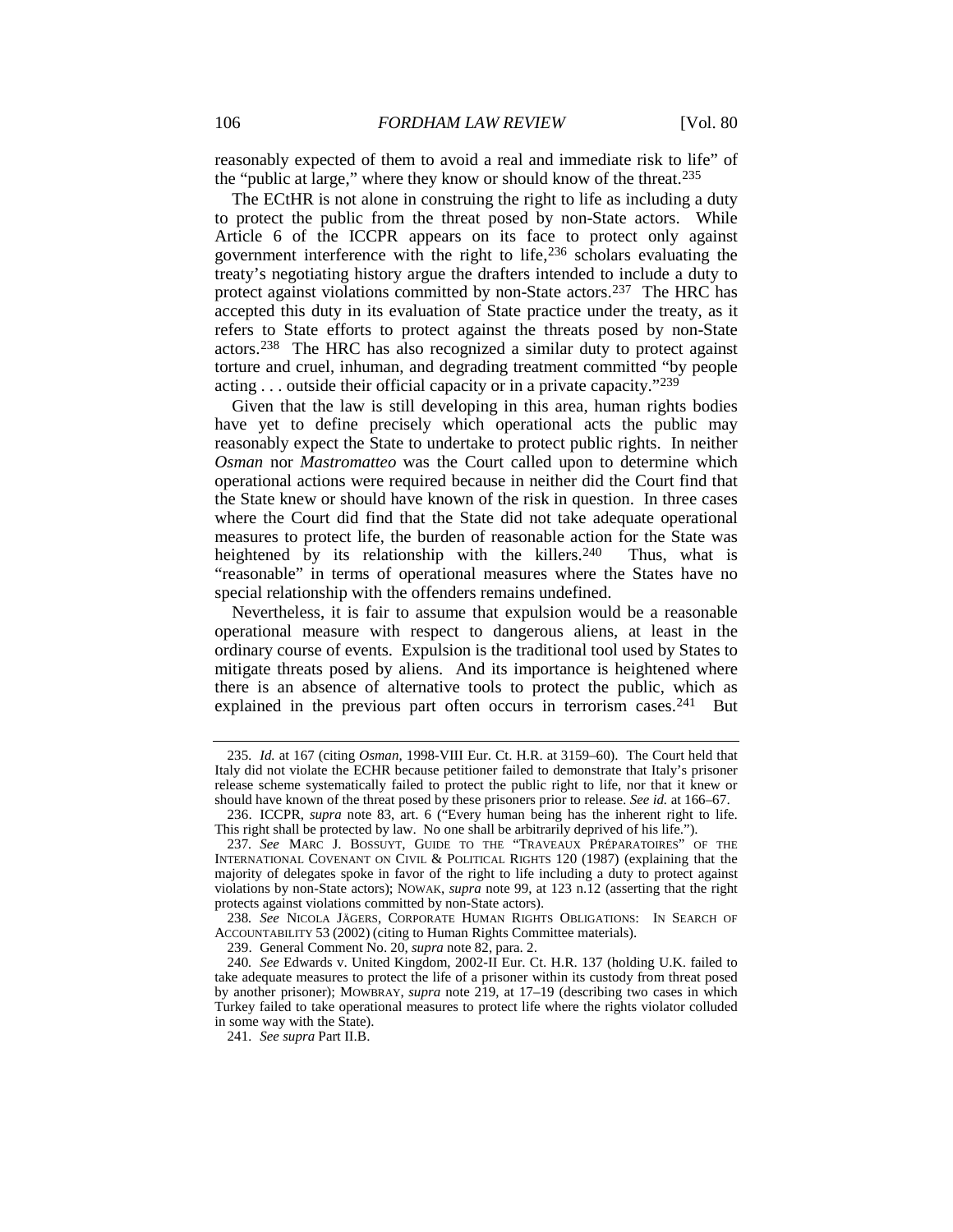human rights bodies have recognized that the duty to protect from private actor harm is constrained by two considerations. First, any operational burden is limited by resources, as any burden must not be "disproportionate" to the risk.<sup>[242](#page-35-1)</sup> Second and more important here, the operational burden is limited by conflicting rights.<sup>[243](#page-35-2)</sup> Thus, the rights of the alien are a relevant limitation on any "duty to expel."

This analysis recasts the issue facing States in transfer determinations involving dangerous aliens as a competition between conflicting State duties. The State's duty to protect its public from threats to life, torture, and cruel, inhuman, and degrading treatment conflicts with the duty to protect the alien from substantial risk of death, torture, or cruel, inhuman, or degrading treatment after transfer. This clash of duties is also a clash of rights between the right of the public to be protected from known threats to their life and the right of the alien to be protected from the risk of posttransfer mistreatment by another State.

Recasting non-refoulement in this manner is rhetorically important. Human rights bodies, advocates, and scholars have been sanguine about the risk dangerous aliens may pose to society in significant part because they have failed to identify the human rights costs that result. Recognizing the security consequences of non-refoulement as a competition between human rights, as opposed to a policy problem for States, will encourage human rights actors to wrestle with the difficult problems created when dangerous aliens cannot be expelled. From the perspective of States, frustration with the current rule stems from its failure to acknowledge the importance of the State's duty to protect the public.<sup>[244](#page-35-3)</sup> By recognizing this duty as a human rights imperative, human rights law better embodies the rights trade-off actually confronted by States.

Beyond rhetoric, recognizing competing human rights in transfer determinations identifies an important shortcoming in existing law: the failure to afford any weight to the rights of the public in the nonrefoulement test. Put another way, human rights law has categorically preferred the rights of the alien to the rights of the public without any explanation. To the extent thought has been given to this issue, it is the power of the torture norm that is invoked. The next section will discuss why such an explanation is unavailing.

# *B. Is Torture Different?*

The limited justification given for categorically preferring the rights of aliens begins and ends with the *jus cogens* torture norm. The ECtHR in *Saadi* explains that if the right not to be tortured or subjected to cruel and inhuman degrading treatment is absolute, and non-refoulement is a duty

<span id="page-35-0"></span>

<span id="page-35-1"></span><sup>242.</sup> Osman v. United Kingdom, 1998-VIII Eur. Ct. H.R. 3124, 3159–60.

<span id="page-35-2"></span><sup>243</sup>*. Id.*

<span id="page-35-3"></span><sup>244</sup>*. See supra* note[s 154–](#page-23-0)60 and accompanying text.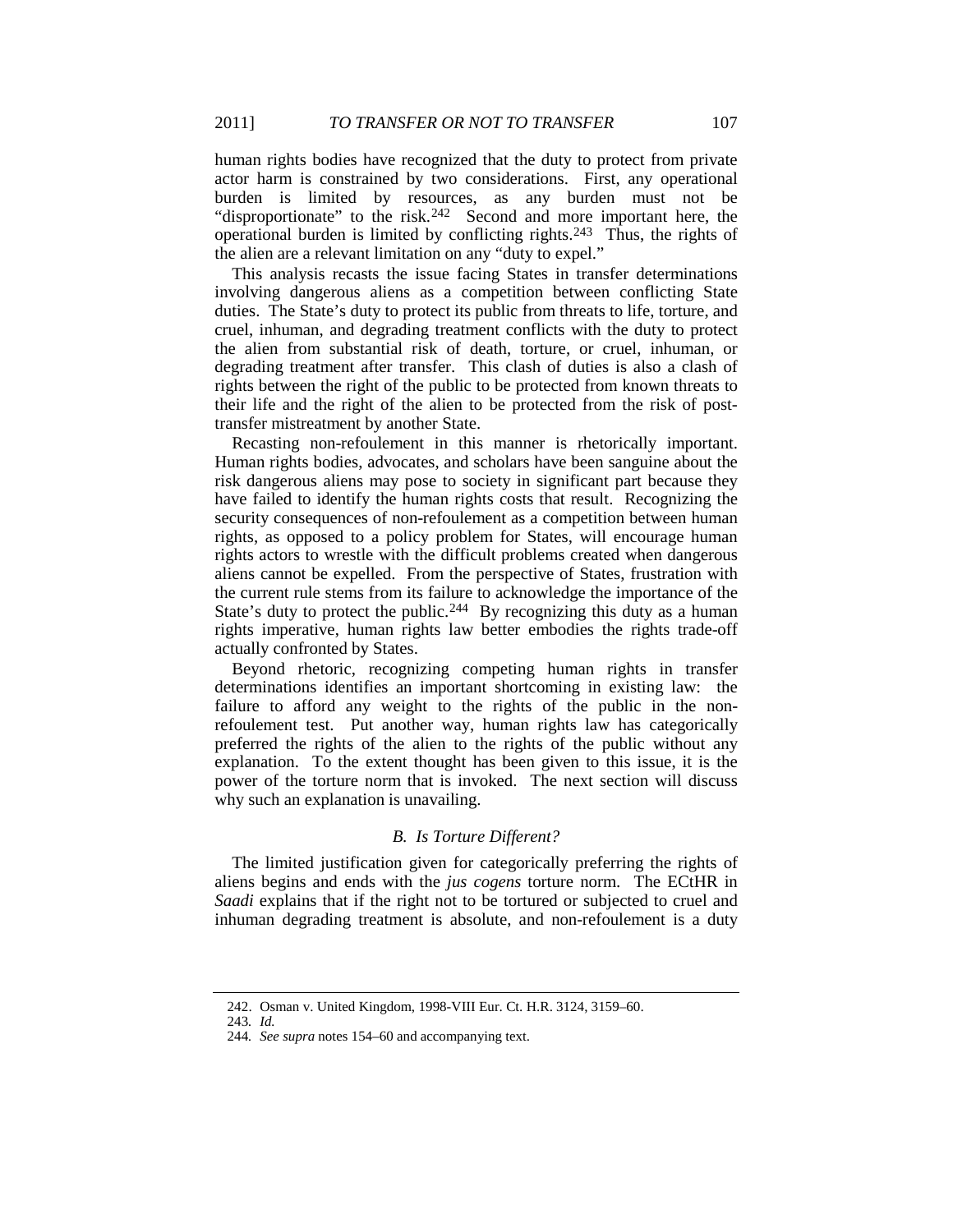emanating from that right, then this duty must also be absolute.<sup>[245](#page-36-1)</sup> But the Court's simple analysis elides over an important reality: not all duties emanating from these norms are absolute under existing law.

The three relevant State duties at issue here are the duty to avoid committing torture or cruel, inhuman, or degrading treatment; the duty to protect from such acts committed by other States; and the duty to protect from such acts committed by non-State actors. Human rights law currently treats the first two of these duties as absolute, while accepting the third is subject to limitation. As discussed above, human rights law does not impose an absolute duty on States to protect against torture or cruel, inhuman, or degrading treatment committed by non-State actors within the State's territory, requiring only that they take "reasonable" measures in that situation.<sup>[246](#page-36-2)</sup> Thus, the question here is whether the law has properly grouped the duty not to commit torture and non-refoulement together as absolute duties, or whether non-refoulement is more akin to the duty to protect from similar mistreatment committed by private parties, where the law recognizes limitations on the duty.

<span id="page-36-0"></span>The different pedigree of the duty to avoid torture and cruel, inhuman, and degrading treatment compared to non-refoulement draws into question the current legal scheme. The duty to avoid committing torture or cruel, inhuman, or degrading treatment is *jus cogens*, meaning there is near universal acceptance within the international community that it is not subject to exception or limitation.<sup>[247](#page-36-3)</sup> While there is a vast literature on the difficulty in developing criteria for *jus cogens* norms, a central feature of such duties is a general recognition that the norm protects against conduct "so morally deplorable as to be considered absolutely unacceptable by the

<span id="page-36-1"></span><sup>245.</sup> Saadi v. Italy, App. No. 37201/06, 49 Eur. H.R. Rep. 730, 761 (2008). Note that human rights bodies have not drawn a distinction between torture and cruel, inhuman, and degrading treatment in their non-refoulement analysis, despite the disagreement of at least some scholars that the latter norm constitutes *jus cogens*. *See supra* note [17.](#page-4-9) If the prohibition on cruel, inhuman, or degrading treatment were not *jus cogens*, then the ECtHR's already weak argument against considering the conduct of the alien in granting nonrefoulement protection would be inapplicable to forms of mistreatment that do not rise to the level of torture.

<span id="page-36-2"></span><sup>246</sup>*. See* General Comment No. 31, *supra* note [83,](#page-14-1) ¶ 8 (concluding that the ICCPR requires States take "due diligence to prevent . . . the harm caused by such acts by private persons or entities"); *Osman*, 1998-VIII Eur. Ct. H.R. at 3159–60 (explaining that ECHR limits protection obligations to what is "reasonable" because of resource constraints and conflicting rights); Velásquez-Rodríguez v. Honduras, Merits, Judgment, Inter-Am. Ct. H.R. (ser. C) No. 4, ¶ 174 (July 29, 1988) (interpreting the American Convention as requiring States take "reasonable steps to prevent human rights violations"); *see also* John H. Knox, *Horizontal Human Rights Law*, 102 AM. J. INT'L L. 1, 23–24 (2008) (arguing that international law acts purposefully in granting States discretion to determine what protective actions are reasonably consistent with national laws and priorities).

<span id="page-36-3"></span><sup>247.</sup> Modern human rights scholars often label as custom norms that do not reflect uniform or extensive state practice, but which are widely acclaimed as legally obligatory. *See* John O. McGinnis & Ilya Somin, *Should International Law Be Part of Our Law?*, 59 STAN. L. REV. 1175, 1200–01 (2007) (describing move to describe norms as custom based on *opinio juris* alone). Given the widespread prevalence of torture worldwide, this is one example of that practice.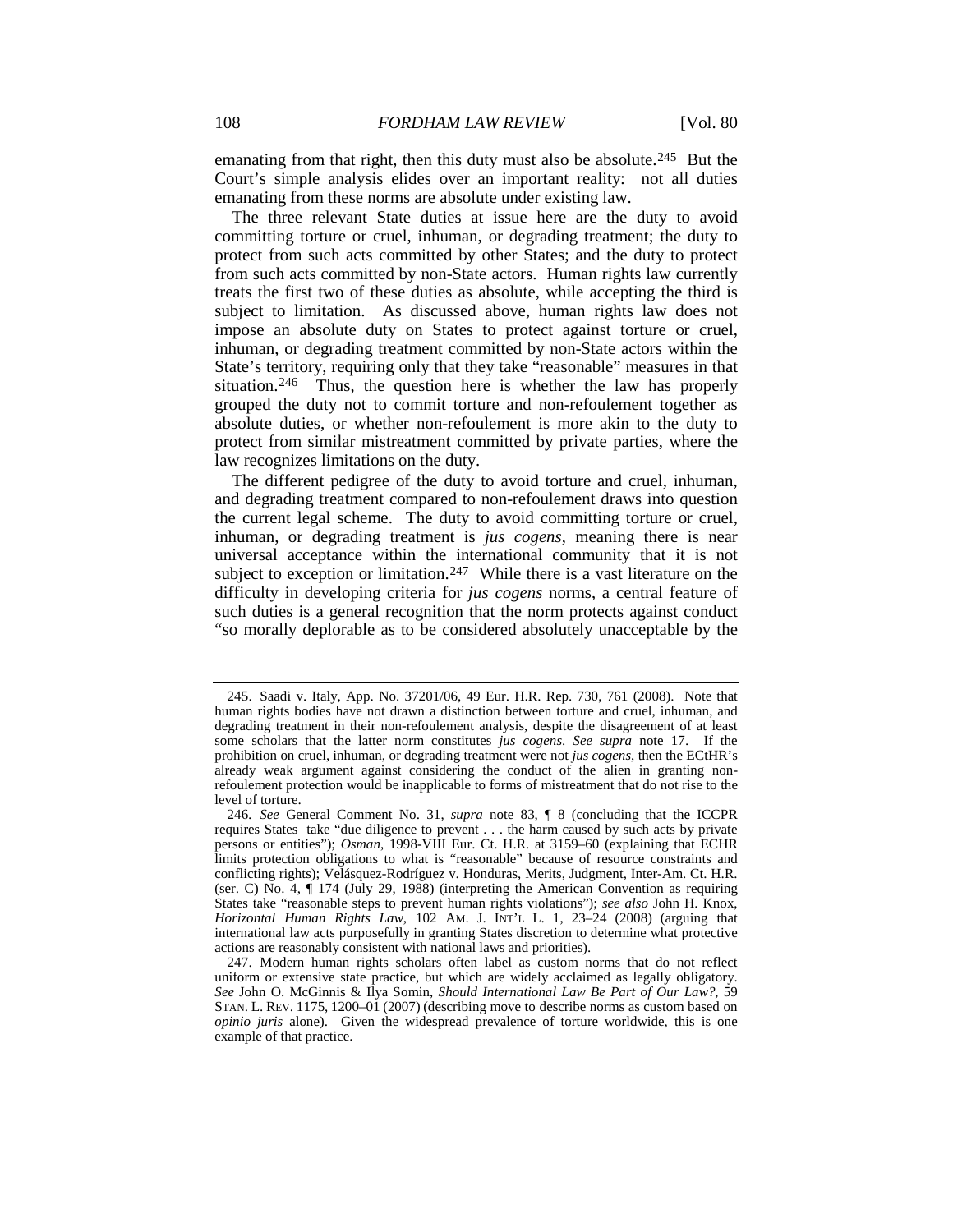international community as a whole."[248](#page-37-0) To that end, it is striking that even notorious torturers condemn the practice and deny engaging in the misconduct.<sup>[249](#page-37-1)</sup>

The Bush Administration's comments on torture in the conflict with al Qaida provide powerful evidence for this point. Even as the Administration subjected detainees to waterboarding, long-recognized as an act of torture, President Bush repeatedly denied that the United States tortured[.250](#page-37-2) Memos by the Department of Justice Office of Legal Counsel curiously refused to characterize waterboarding as torture,[251](#page-37-3) despite taking the position that the President had legal authority to torture in certain circumstances.<sup>252</sup> The twisted and faulty logic used to define torture narrowly reflects the sacrosanct nature of the duty to avoid committing acts of torture. A duty of such a rich pedigree has a strong claim to subordinate all competing duties.

There is far less acceptance among States of the duty to protect against torture committed by other States. This Article has already discussed several instances where States have claimed the right to transfer individuals to another State despite the risk they will be subjected to torture or cruel, inhuman, or degrading treatment.<sup>[253](#page-37-5)</sup> The United States denies that it has any international legal obligation restricting transfer of detainees originating outside the United States to other States, even where there is a substantial risk of torture.[254](#page-37-6) The Canadian Supreme Court has expressly recognized that the Canadian Charter permits the State to repatriate an alien despite the risk of post-transfer torture in exceptional circumstances.[255](#page-37-7) The United Kingdom led several European States in challenging the interpretation of the EctHR that found an absolute non-refoulement duty within the ECHR.[256](#page-37-8)

The willingness of important States like the United States, Canada, and the United Kingdom to challenge the legal basis for non-refoulement duties is evidence that States see the duty to protect against torture committed by

<span id="page-37-0"></span><sup>248.</sup> ALEXANDER ORAKHELASHVILI, PEREMPTORY NORMS IN INTERNATIONAL LAW 50 (2006).

<span id="page-37-1"></span><sup>249</sup>*. See, e.g.*, U.N. Comm. Against Torture, *Syrian Arab Republic*, U.N. Doc. CAT/C/SYR/1 (July 20, 2009) (noting condemnation by government of Syria of torture and denial of using the practice).

<span id="page-37-2"></span><sup>250</sup>*. See* Press Release, White House Office of the Press Sec'y, President's Statement on the U.N. International Day in Support of Victims of Torture (June 26, 2004), http://georgewbush-whitehouse.archives.gov/news/releases/2004/06/20040626-19.html ("America stands against and will not tolerate torture.").

<span id="page-37-3"></span><sup>251</sup>*. See* Memorandum from Jay S. Bybee, Assistant Attorney Gen., to John Rizzo, Acting Gen. Counsel of the CIA 16 (Aug. 1, 2002), *available at* http://www.fas.org/irp/agency/doj/olc/zubaydah.pdf (arguing that waterboarding does not constitute torture because the suffering induced is insufficiently prolonged).

<span id="page-37-6"></span><span id="page-37-5"></span><span id="page-37-4"></span><sup>252</sup>*. See* Memorandum from Jay S. Bybee, Assistant Attorney Gen., to Alberto R. President http://www.npr.org/documents/2005/nov/torture/torturebybee.pdf (concluding that the President was not bound by congressional legislation banning the use of torture).

<sup>253</sup>*. See supra* note[s 77](#page-14-12)[–81,](#page-14-10) [156–](#page-24-6)60[, 164–](#page-25-9)71 and accompanying text.

<sup>254</sup>*. See supra* not[e 155](#page-24-7) and accompanying text.

<span id="page-37-7"></span><sup>255</sup>*. See supra* note[s 168–](#page-25-10)71 and accompanying text.

<span id="page-37-8"></span><sup>256</sup>*. See supra* not[e 156](#page-24-6) and accompanying text.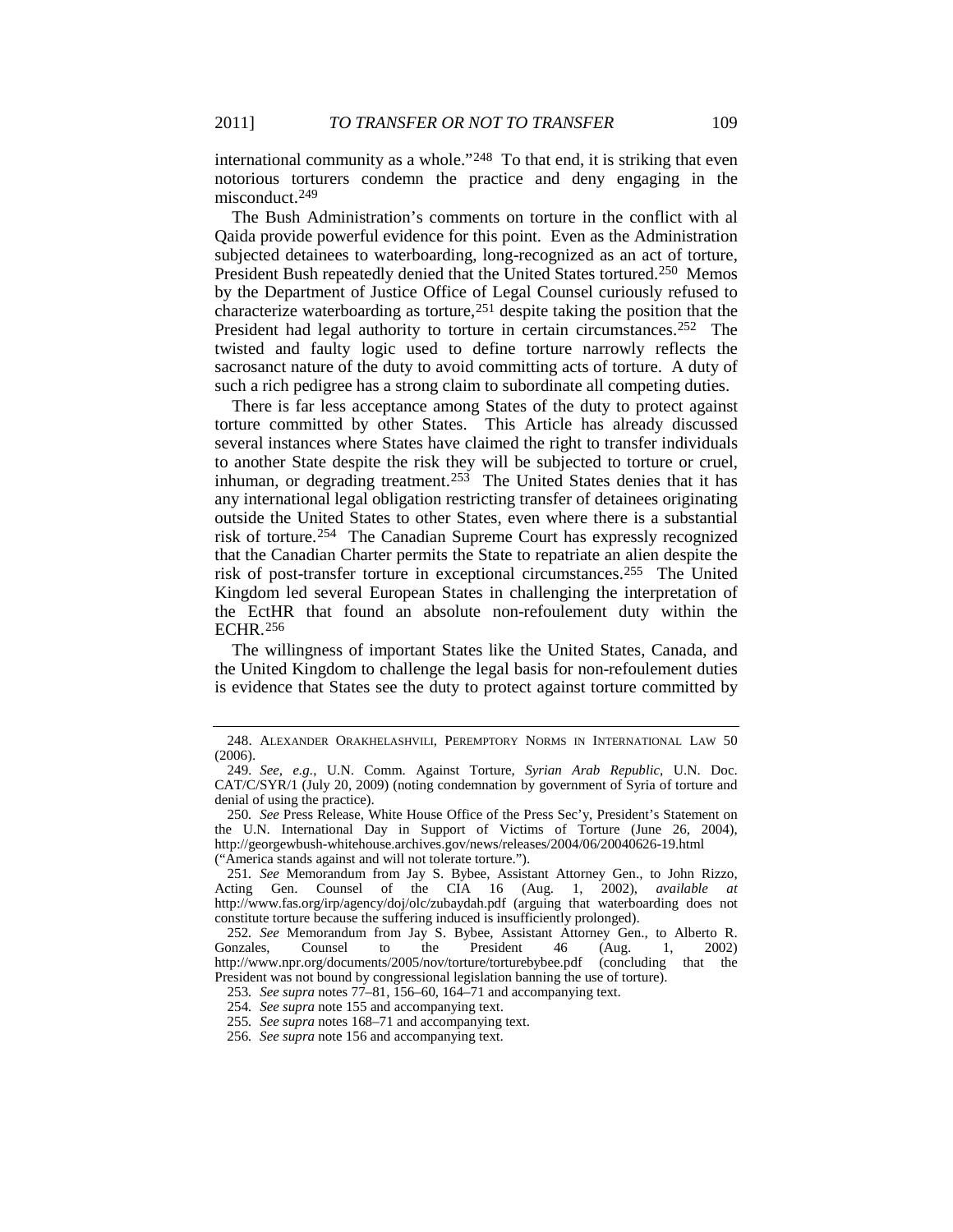other States as less important than the duty to avoid committing torture. In this way non-refoulement is closer to the duty to protect against the same misconduct committed by private persons, which is recognized as a limited duty. And given the less impressive pedigree of this norm, it is certainly more perilous to claim it trumps all conflicting obligations.

This descriptive difference in the way States value these duties is normatively justified by the difference in culpability the law assigns to intentional versus unintentional acts. An intentional act occurs when the actor desires a wrongful consequence, or acts with substantial certainty of that consequence. All other acts are unintentional, even when the actor does not wish the harm in question, but acts despite great risk harm will occur as a consequence of his action. Many bodies of law recognize greater culpability for intentional acts compared to unintentional acts. Criminal law generally draws a distinction between crimes committed purposely (with a conscious desire to achieve the objective) or knowingly (with practical certainty of the consequences of the act), and acts committed with reckless disregard of wrongful consequences.[257](#page-38-1) Similarly, in tort law, intentional torts result in a higher level of culpability than acts undertaken with mere reckless intent.<sup>[258](#page-38-2)</sup>

<span id="page-38-0"></span>When a State commits an act of torture, or contracts with another State to torture on its behalf, it acts intentionally and therefore with the highest level of culpability. It therefore makes sense for the law to impose the most onerous duties on a State to not engage in this conduct because it is the most wrongful. By contrast, in both non-refoulement and protection from private person torture or cruel, inhuman, or degrading treatment, the State does not intend the harm in question, and in fact may take active steps to prevent the harm. This identical intent suggests that the duty on States should be the same with respect to protection from any unintentional third party serious mistreatment.[259](#page-38-3) And because the culpability for unintentional acts is less than for intentional acts, this duty should be less onerous than the duty to avoid committing these acts.

Still there are some relevant differences between non-refoulement and protection from private person harms. One important difference is control: States have greater control over the actions of private persons within their territory than over the actions of other States. Ironically, control may be a good reason to conclude that States have a less onerous duty to prevent

<span id="page-38-1"></span><sup>257</sup>*. See, e.g.*, MODEL PENAL CODE § 2.02 cmt. 3 (Official Draft and Revised Comments 1985) (describing the reduced culpability for crimes which are committed recklessly, as opposed to those committed purposely or knowingly). In some instances, such as treason, criminal law requires a specific intent for liability, meaning that actual purpose is required before criminal liability is incurred. *Id.* at cmt. 2.

<span id="page-38-2"></span><sup>258</sup>*. See* RESTATEMENT (SECOND) OF TORTS § 500 cmt. f (1965) (distinguishing between intentional acts and reckless acts).

<span id="page-38-3"></span><sup>259.</sup> States transferring an individual to another State despite the risk of post-transfer mistreatment will be committing a reckless rather than knowing act because a State is unlikely to have certainty about post-transfer treatment by another sovereign, except where the State solicits such misconduct, as in rendition. *See supra* note [224](#page-32-4) (distinguishing rendition from most transfers where non-refoulement protection is incurred).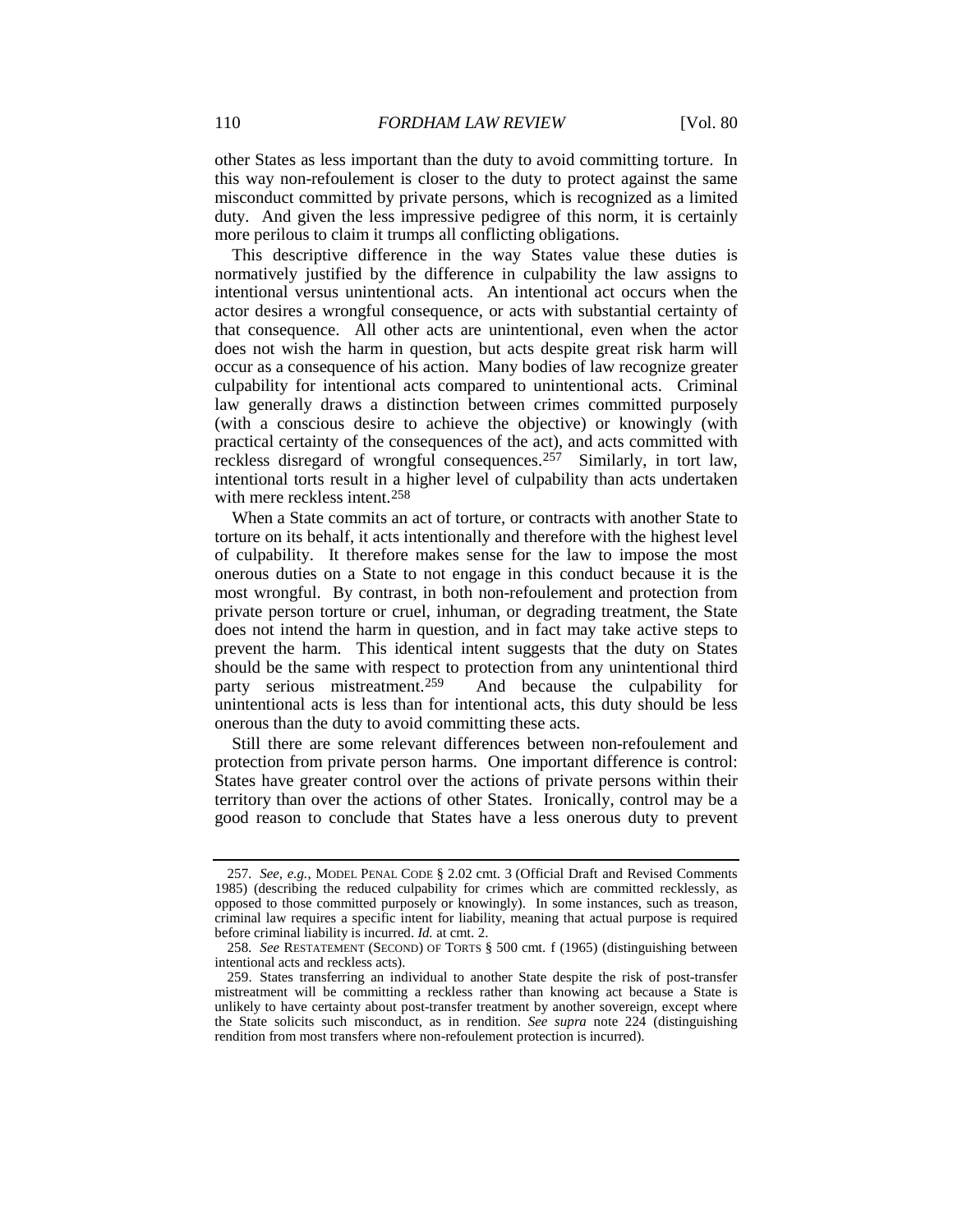mistreatment by other States than mistreatment by private persons within their own State. Monica Hakimi posits that a State's duty to protect is directly correlated to the degree of control it exercises over the rights violator[.260](#page-39-0) Thus, she explains, protection duties are at their zenith with agents or delegates of the State, over whom it exercises plenary control. They are somewhat reduced with respect to territorial subjects over whom the State has control, but whose rights restrict protection obligations. Such duties are at their lowest point with respect to external actors, over whom the State has the least control.<sup>261</sup> Application of this "control" test argues that States should actually incur fewer protection duties with respect to nonrefoulement than with other third party actors. $262$ 

Another difference may be the length of the chain of causation from State action to harm. In the non-refoulement context the chain is short: one State transfers to another State, which then inflicts the relevant harm. By contrast, the State's role in failing to protect the public from a dangerous alien may be more attenuated. But this does not always hold true. In the *Naseer* case, for example, the chain appears equally short: State action, whether it be Naseer's transfer to Pakistan or release into the United Kingdom, leads to the feared harm, with just one proximate intervening actor (either Pakistan or Naseer).

<span id="page-39-6"></span>Moreover, there is good reason to believe chain of causation should not be determinative of State legal obligations. Cass Sunstein and Adrian Vermeule challenge the idea that the length of the causal chain in government action, or whether the relevant State action is an action or inaction, has any moral significance.<sup>263</sup> They explain that governments are confronted with policy options, and are responsible for the consequences of those options regardless of the length of the chain of causation.<sup>[264](#page-39-4)</sup> Consider the facts of the *Naseer* case.[265](#page-39-5) There HMG had the choice to either release Naseer within the United Kingdom or transfer him to Pakistan. To the extent HMG is culpable for subsequent rights violations, it is based on the

<span id="page-39-0"></span><sup>260</sup>*. See* Hakimi, *supra* note [222,](#page-32-5) at 355–56 (arguing that State relationship with the abuser, rather than with the victim, is the touchstone for the scope of protection duties).

<sup>261</sup>*. See id.* at 357–67.

<span id="page-39-2"></span><span id="page-39-1"></span><sup>262.</sup> Professor Hakimi suggests in passing that the "sui generis" duties imposed by nonrefoulement are due to a unique relationship with the victim, perhaps created by the custodial relationship. *See id.* at 366 & n.158 (arguing that the relationship with victim may explain *sui generis* scope of non-refoulement duty). But absolute non-refoulement protection is not tethered to all custodial situations. Consider the situation where Mexico is holding a Pakistani national suspected of involvement in a drug gang, whom it wishes to release from prison. Under current law, if the alien provides evidence that he is at substantial risk of torture by Pakistan after repatriation, Mexico has an absolute obligation to protect him from that mistreatment. If, by contrast, the alien has the same evidence that he will be tortured by a Mexican drug gang after release within Mexico, Mexico's obligation is limited to taking reasonable steps to prevent that mistreatment. The duties are different despite the custodial relationship being the same.

<span id="page-39-5"></span><span id="page-39-4"></span><span id="page-39-3"></span><sup>263</sup>*. See* Cass R. Sunstein & Adrian Vermeule, *Is Capital Punishment Morally Required? Acts, Omissions, and Life-Life Tradeoffs*, 58 STAN. L. REV. 703, 721 (2005) (dismissing significance of omission/commission distinction with respect to government action).

<sup>264</sup>*. See id.* at 720–24.

<sup>265</sup>*. See supra* note[s 1](#page-3-0)[–16](#page-4-8) and accompanying text.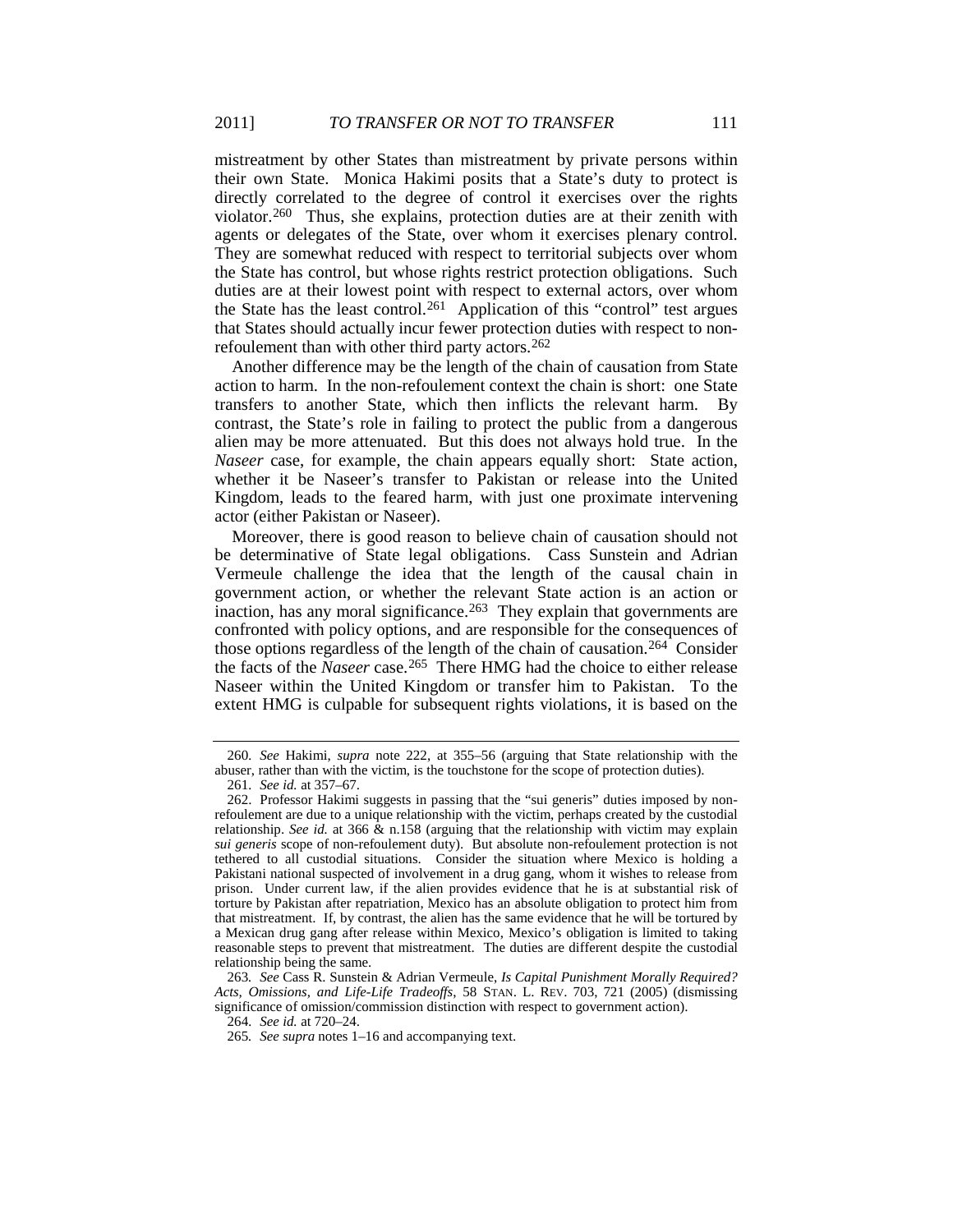consequences of its policy decision. Why those consequences should be evaluated differently based on the length of the chain of causation is unclear.

Instead, this article posits there is no normative justification for imposing upon States an absolute non-refoulement obligation. Non-refoulement has a significantly less impressive pedigree than the duty to avoid committing torture and cruel, inhuman, or degrading treatment. And transfers to mistreatment incur the reduced culpability associated with unintentional acts. Without the high level of culpability created by intentional wrongdoing, the argument to subordinate all conflicting duties is weakened. Instead, non-refoulement is similar to protection from serious mistreatment perpetrated by other third parties, where international law recognizes that other considerations, such as resources and conflicting rights and duties, may limit the protection provided.

Existing law perhaps is explained by the greater salience of one set of rights at issue in transfer determinations. In the *Naseer* case, his right not to be mistreated by Pakistan was salient in a transfer determination because he was the subject of the transfer inquiry. By contrast, the rights of the public are more obscure: it is harder to identify whose rights are violated when Naseer is released into the United Kingdom, especially where his exact victims cannot be identified in advance.<sup>[266](#page-40-2)</sup> Nevertheless, as has been demonstrated, this conflict is real, suggesting non-refoulement, like other duties to protect, should recognize limitations imposed by conflicting rights.

#### III. MEDIATING BETWEEN COMPETING RIGHTS: BALANCING

# <span id="page-40-0"></span>*A. Features of Human Rights Law Balancing Tests*

If there is no a priori reason to prioritize the rights of the alien, the question becomes how human rights should accommodate the conflicting rights at issue in non-refoulement. Human rights actors and scholars regularly oppose any change to the absolute non-refoulement rule because of concerns that accounting for the threat posed by the transferee will result in comparing apples to oranges.[267](#page-40-3)

As a general matter, human rights law prescribes balancing to mediate between competing rights claims. Provisions mandating balancing between competing interests are expressly included in multilateral human rights instruments, such as the ECHR,  $268$  the ICCPR,  $269$  and the International

<span id="page-40-2"></span><span id="page-40-1"></span><sup>266</sup>*. See* Sunstein & Vermeule, *supra* note [263,](#page-39-6) at 741 (applying these heuristics to explain the failure to support capital punishment if it results in reduced homicides).

<span id="page-40-3"></span><sup>267</sup>*. See* Saadi v. Italy, App. No. 37201/06, 49 Eur. H.R. Rep. 730, 761 (2008) ("The concepts of 'risk' and 'dangerousness' in this context do not lend themselves to a balancing test because they are notions that can only be assessed independently of each other.").

<span id="page-40-4"></span><sup>268</sup>*. See, e.g.*, ECHR, *supra* note [7,](#page-3-11) art. 9 (balancing freedom of thought, conscience and religion against the needs of a democratic society to protect "public safety," "public order, health or morals," and "the rights and freedoms of others").

<span id="page-40-5"></span><sup>269</sup>*. See, e.g.*, ICCPR, *supra* note [83,](#page-14-1) art. 18 (allowing State restriction of freedom of thought, conscience and religion where prescribed by law and "necessary to protect public safety, order, health, or morals or the fundamental rights and freedoms of others").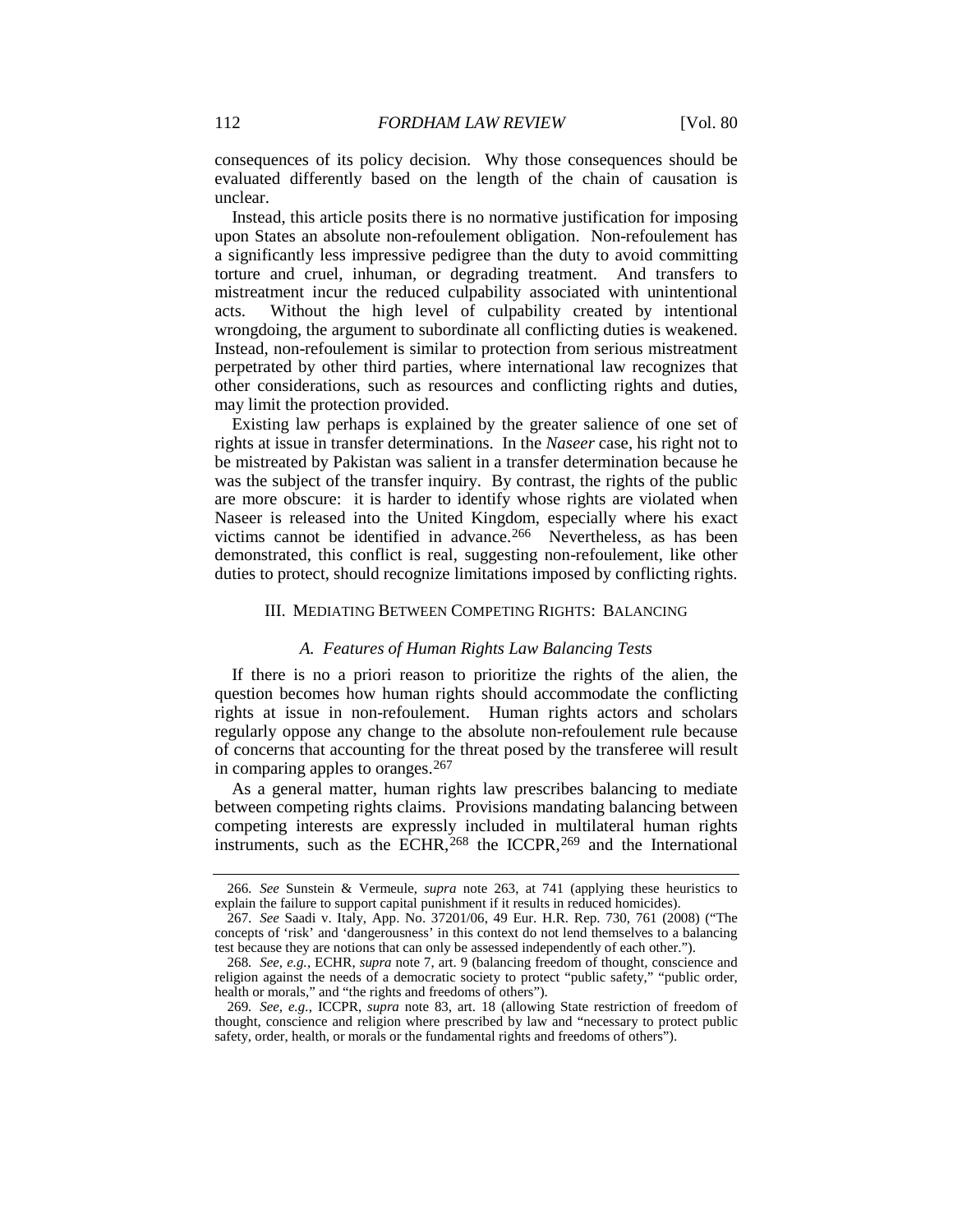Covenant on Economic, Social and Cultural Rights (ICESCR), <sup>[270](#page-41-0)</sup> as well as newer rights provisions in national constitutions, such as in South Africa<sup>[271](#page-41-1)</sup> and India.[272](#page-41-2) Even in the United States, where rights provisions do not include any express balancing requirements, balancing tests have been employed in Fourth Amendment<sup>[273](#page-41-3)</sup> and Due Process analysis,<sup>[274](#page-41-4)</sup> and balancing considerations enter other parts of constitutional law.[275](#page-41-5)

These balancing tests regularly require comparison of unlike interests. For example, in assessing whether a State law prohibiting Holocaust denial violates the right to free speech, human rights law balances individual freedom of expression with the State's need to protect its population from harmful speech. Balancing is also needed to mediate between conflicting individual rights. Should the State recognize a practicing Muslim woman's religious right to wear the burqa or niqab, if doing so threatens the equally protected right to be free of gender-based discrimination? Thus, contrary to the assertions of supporters of the current non-refoulement rule, human rights law is very familiar with using balancing tests to weigh seemingly incommensurate interests.

An important feature of human rights balancing tests is that they provide States a margin of appreciation to determine in the first instance how to choose between conflicting rights. This margin recognizes that cultural differences may play an appropriate role in balancing. But this discretion is not unbridled. Instead, the human rights apparatus, meaning courts, international bodies, and non-governmental organizations (NGOs), monitor State action and use the tools available to each respective actor to push States where it believes the State has under-protected a relevant right.

The ECHR is instructive in this regard.<sup>[276](#page-41-6)</sup> Article 8 guarantees the right to respect for one's private life.[277](#page-41-2) But that article also allows States to

<span id="page-41-0"></span><sup>270</sup>*. See* International Covenant on Economic, Social and Cultural Rights art. 2(1), Dec. 16, 1966, 993 U.N.T.S. 3 ("Each State Party to the present Covenant undertakes to take steps, individually and through international assistance and co-operation, especially economic and technical, to the maximum of its available resources, with a view to achieving progressively the full realization of the rights recognized in the present Covenant by all appropriate means, including particularly the adoption of legislative measures.").

<span id="page-41-1"></span><sup>271</sup>*. See* S. AFR. CONST., 1996 § 27 (requiring a State to take measures to provide health care services, food, water and social security "within its available resources").

<span id="page-41-2"></span><sup>272</sup>*. See* INDIA CONST. art. 41 (limiting right to work, education and public assistance to India's "economic capacity and development").

<span id="page-41-3"></span><sup>273</sup>*. See* Stone v. Powell, 428 U.S. 465, 490–91 (1976) (limiting application of the Exclusionary Rule to Fourth Amendment violations where the costs of application were disproportionate to the benefit).

<span id="page-41-4"></span><sup>274</sup>*. See* Mathews v. Eldridge, 424 U.S. 319, 334–35 (1976) (holding that determining what procedural due process requires in a particular situation involves balancing competing considerations).

<span id="page-41-5"></span><sup>275.</sup> For example, the levels of scrutiny employed to determine whether government legislation restricting fundamental rights meets constitutional muster has an implicit proportionality component.

<span id="page-41-6"></span><sup>276.</sup> The Human Rights Committee has adopted a very similar approach to analyzing whether State restrictions on rights, such as freedom of expression, were in fact proportionate to the rights protected. *See* Rep. of Human Rights Comm., 60th sess., July 14– Aug. 1, 1997, ¶ 514, U.N. Doc. A/52/40; GAOR, 52nd Sess., Supp. No. 40 (Vol I), Annex VI (1997) (concluding that in the case of *Faurisson v. France*, France acted proportionately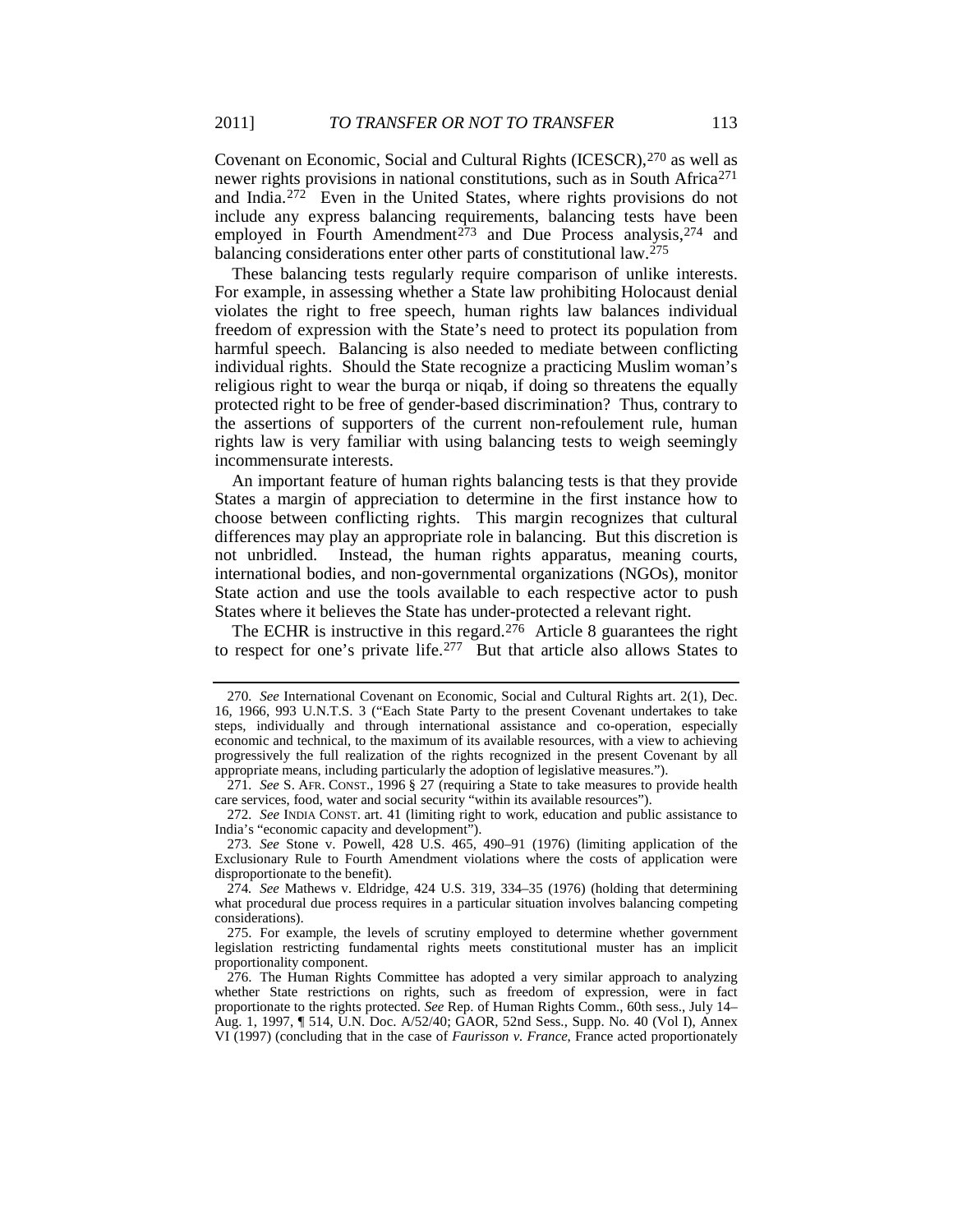restrict privacy rights where prescribed by law and "necessary in a democratic society" for one of a list of permissible reasons for restricting rights.[278](#page-42-0) States are granted a margin of appreciation to decide whether a particular restriction on privacy is necessary for society, provided that restriction is prescribed by law and designed to advance a permissible purpose under Article 8.[279](#page-42-1) For example, this margin has allowed Poland and Ireland to maintain more restrictive abortion laws, while other parties like the United Kingdom provide women much freer access to terminate unwanted pregnancies.<sup>[280](#page-42-2)</sup> Thus, States can strike the balance between the rights and restrictions differently, and still act in accordance with the ECHR.

Nevertheless, the margin of appreciation is not limitless. The ECtHR will set aside restrictions where they are not proportionate to the aim proffered. For example, in *Lustig-Prean v. United Kingdom*, [281](#page-42-3) the United Kingdom defended its practice of excluding gays from the military under ECHR Article 8 on grounds that the policy was necessary to ensure the operational effectiveness of the armed forces, and therefore was in the interests of national security, a permissible ground for infringing privacy rights.[282](#page-42-4) While the Court recognized the United Kingdom's margin of appreciation to determine which restrictions were necessary to maintain an effective military, it emphasized the need for those restrictions must be proportionate to the aim served.[283](#page-42-5) The Court then evaluated for itself the evidence regarding the impact on military effectiveness of allowing gays to serve openly, concluding that these concerns were insufficient to support a ban on gays in the military.[284](#page-42-6)

National court balancing tests have proceeded in a similar manner. The South African Constitution includes numerous economic and social rights modeled on the ICESCR that include balancing components. For example, section 27 guarantees everyone the right to health care services, but limits the government's duty to "reasonable legislative and other measures, within its available resources, to achieve the progressive realization of each of

in criminalizing Holocaust denial). While laws banning Holocaust denial have been deemed consistent with the ICCPR, they are not mandated by the treaty, and fall within the margin of appreciation afforded States.

<sup>277</sup>*. See* ECHR, *supra* not[e 7,](#page-3-12) art. 8(1).

<span id="page-42-0"></span><sup>278</sup>*. See id.* art. 8(2) ("There shall be no interference by a public authority with the exercise of this right except such as is in accordance with the law and is necessary in a democratic society in the interests of national security, public safety or the economic wellbeing of the country, for the prevention of disorder or crime, for the protection of health or morals, or for the protection of the rights and freedoms of others.").

<sup>279</sup>*. See id.*

<span id="page-42-3"></span><span id="page-42-2"></span><span id="page-42-1"></span><sup>280.</sup> *See* CTR. FOR REPROD. RIGHTS, THE WORLD'S ABORTION LAWS 2 (2008), http://reproductiverights.org/sites/crr.civicactions.net/files/pub\_fac\_abortionlaws2008.pdf.

<sup>281.</sup> App. Nos. 31417/96 & 32377/96, 29 Eur. H.R. Rep. 548 (1999).

<sup>282</sup>*. See id.* at 574–77.

<sup>283</sup>*. See id.* at 580–81.

<span id="page-42-6"></span><span id="page-42-5"></span><span id="page-42-4"></span><sup>284</sup>*. See id.* at 581–86. The ECtHR, like some national courts, is empowered to set aside State action where it conflicts with the ECHR. Other parts of the human rights apparatus, such as the HRC or NGOs, rely on moral persuasion to push States to alter decisions that under-protect a relevant right.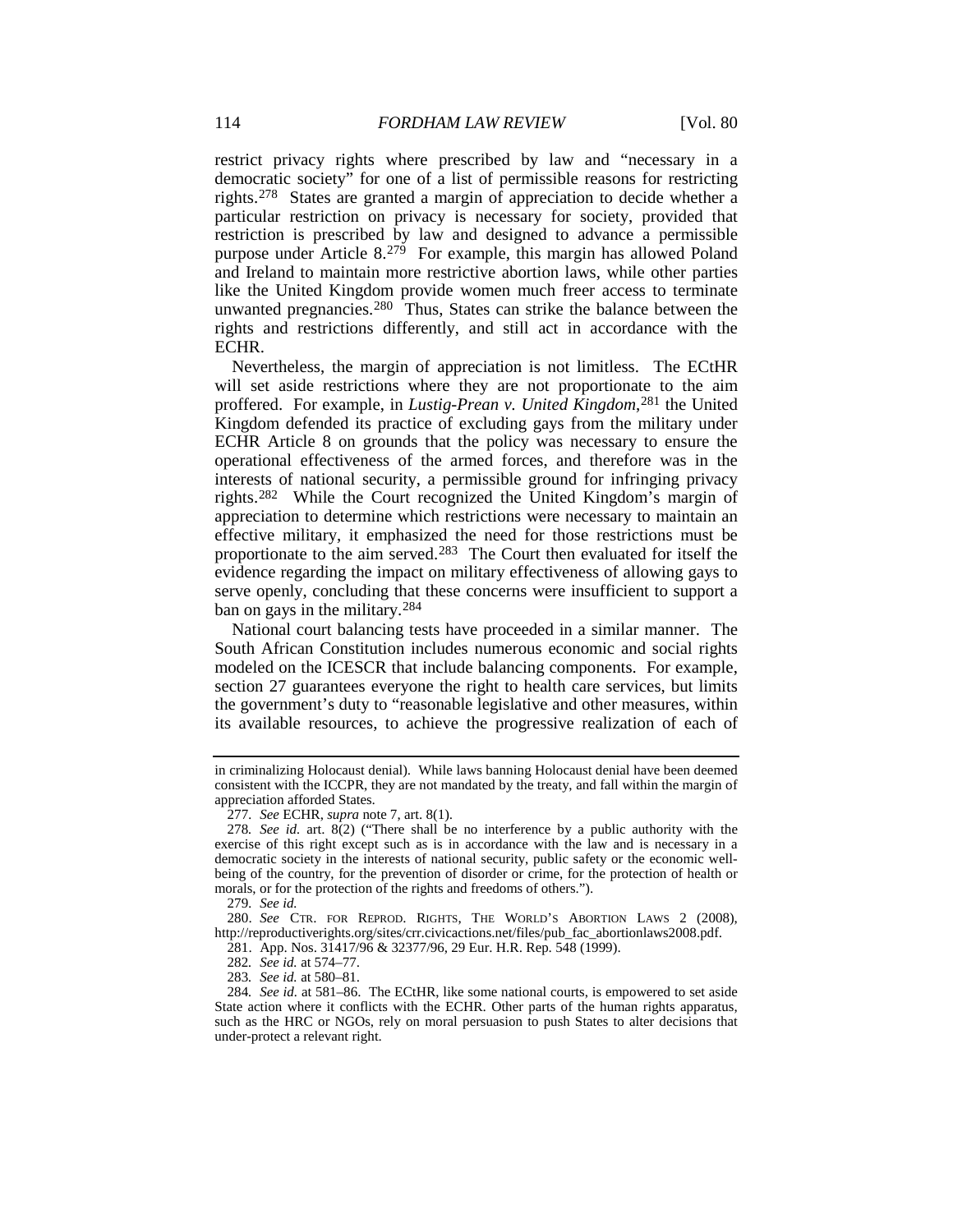these rights."[285](#page-43-0) The South African Constitutional Court has explained that it will defer to "rational decisions taken in good faith by the political organs and medical authorities" regarding what level of services may be provided given available resources.<sup>286</sup> Thus, the Court upheld a policy providing kidney dialysis only to patients who may be cured, and not to those in need of repeat dialysis, as a rational allocation of resources within the government's discretion.[287](#page-43-2) But it rejected as outside permissible bounds a government policy denying nevirapine to pregnant mothers to prevent transmission to children of HIV to a child, concluding such a decision was irrational given the benefits of the drug, and its availability at zero cost.[288](#page-43-3)

These examples indicate that adopting a balancing approach in the nonrefoulement context would be less difficult than suggested by human rights critics. It would allow States discretion in the first instance to determine how to trade off the duty to protect the public from dangerous aliens, with the duty to protect the alien from post-transfer mistreatment. And these decisions are subject to comment or even legal review by human rights bodies, which then push States to make decisions that fall within bounds they believe are acceptable.

Several benefits from adopting a balancing approach emerge. First, a balancing approach allows the law to account for all relevant rights at issue in transfer determinations. Absent a reason for categorically preferring a set of rights, this approach best maximizes rights fulfillment. Here, it is important to remember that security concerns are already affecting State action. Competing rights claims do not disappear because human rights law believes they should. States have continued to address security concerns created by the current rule, just in a surreptitious manner.<sup>[289](#page-43-4)</sup> Enshrining within the law the very trade-off in which States engage encourages States to make openly the rights trade-off they now make surreptitiously, creating transparency within the strictures of the law.

Second, greater State transparency and a legal rule which reflects all relevant interests improves the ability of human rights institutions to monitor transfer decisions, to the benefit of human rights. Currently the human rights apparatus makes recommendations consistent with existing law that fails to engage with the rights competition actually facing States, reducing the value of these recommendations. For example, Human Rights Watch (HRW) has issued reports calling for the closure of the U.S. detention facility at Guantanamo Bay, while at the same time calling for an end to the use of diplomatic assurances.<sup>[290](#page-43-5)</sup> When faced with the reality that such a position would preclude repatriation of many prisoners, the group suggested resettlement in the United States or Europe without assessment of

<sup>285.</sup> S. AFR. CONST., 1996 § 27.

<span id="page-43-1"></span><span id="page-43-0"></span><sup>286</sup>*. Soobramoney v. Minister of Health, KwaZulu-Natal* 1998 (1) SA 765 (CC) at 776 para. 29 (S. Afr.).

<sup>287</sup>*. Id.* at 774–78 paras. 24–36.

<span id="page-43-5"></span><span id="page-43-4"></span><span id="page-43-3"></span><span id="page-43-2"></span><sup>288</sup>*. See Minister of Health v. Treatment Action Campaign (No. 2)* 2002 (5) SA 721 (CC) at 764–65 para. 135 (S. Afr.).

<sup>289</sup>*. See supra* Part I.C.

<sup>290</sup>*. See* HUMAN RIGHTS WATCH, *supra* note [137,](#page-21-7) at 2.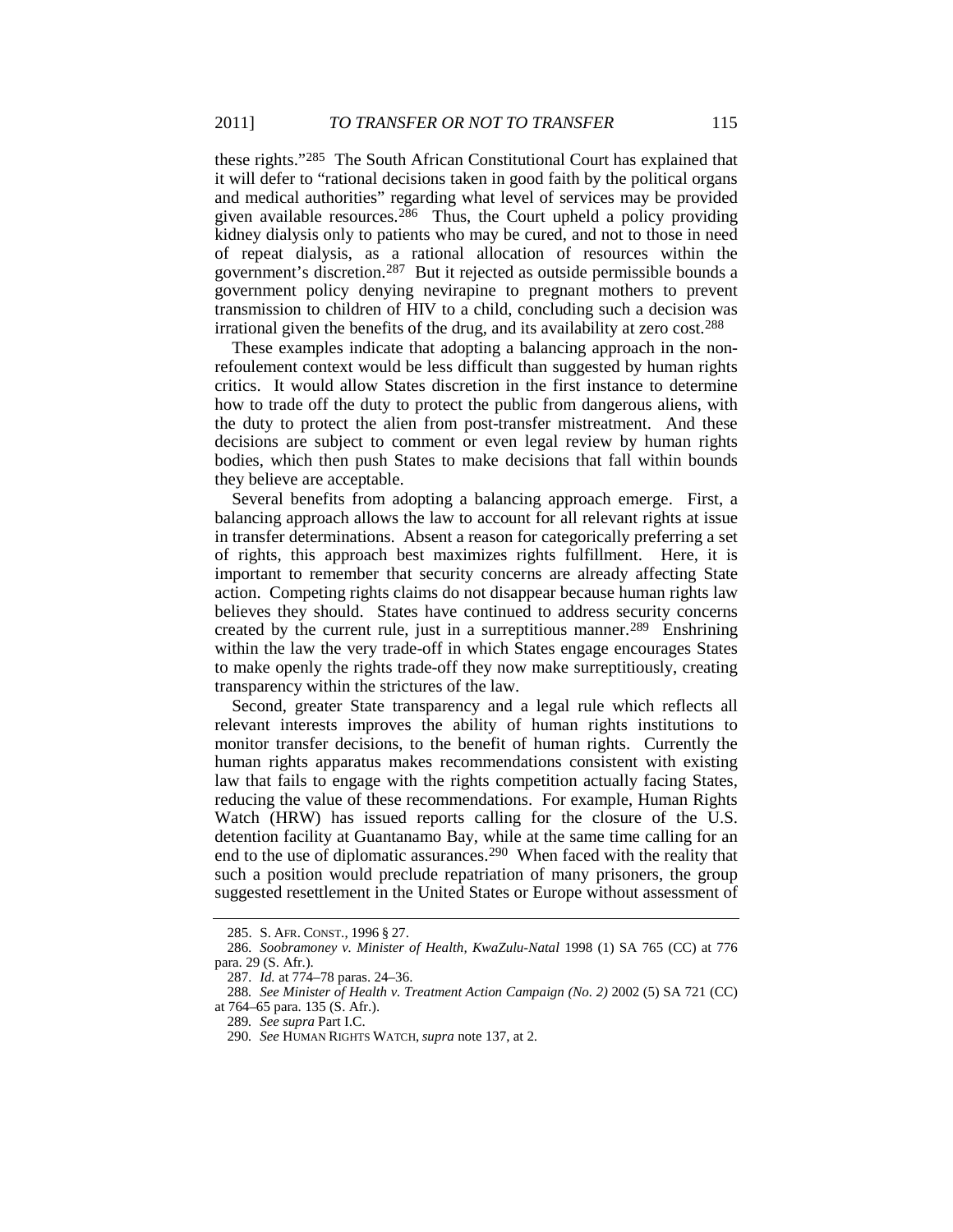the security risks in such a course of action.[291](#page-44-0) If by contrast the law recognized the obligation to protect the public as part of transfer determinations, the human rights apparatus would be forced to address the rights of the public in its recommendations. HRW's suggestions would have been more meaningful to U.S. policymakers if they addressed the human rights costs of releasing prisoners into the United States or Europe.

One consequence of a balancing approach may be an incentive for human rights institutions to improve monitoring of diplomatic assurances. Human rights bodies have felt comfortable in a purity of position against assurances because of the comfort that the legal consequence of not accepting assurances was withholding of expulsion. Under a balancing approach, where transfer may occur even where there is risk of post-transfer mistreatment, the benefits of an absolute position against assurances will be greatly reduced, and the human rights apparatus instead will have a powerful incentive to push both the sending and receiving State to follow their assurances.

Third, a balancing approach to non-refoulement protection will remove a powerful obstacle to State agreement to additional non-refoulement obligations. As discussed earlier, once non-refoulement protection is understood as a manifestation of the duty to protect, its expansion to other forms of post-transfer misconduct is inevitable. Full effectuation of human rights requires protection from rights violations committed by others, including other States. Such thinking is already occurring, with new human rights treaties including non-refoulement protection and human rights bodies interpreting older treaties to include such duties.[292](#page-44-1) But States like Canada, the United Kingdom, and the United States, for whom existing non-refoulement obligations have proven difficult to follow given security considerations, are rejecting additional obligations of this sort because the protection duty is viewed as too onerous.[293](#page-44-2)

A balancing approach provides an avenue to address these concerns. The scale of prohibited post-transfer mistreatment ranges from the most intense (extrajudicial killing, torture), to the somewhat less intense (cruel, inhuman, or degrading treatment), to the still less intense (denial of fair trial, forced conscription of children). Similarly, the risks an alien may pose to the State where he is located varies from very significant (mass casualty terror operation), to somewhat significant (kidnapping or hijacking) to still less significant (financial and other material support to terrorist organizations).

<span id="page-44-0"></span><sup>291</sup>*. See id.* at 27–28 (arguing resettlement conundrum is "an uphill struggle no doubt, but not an impossible one").

<sup>292</sup>*. See supra* note[s 94](#page-16-0)[–97](#page-16-1) and accompanying text.

<span id="page-44-2"></span><span id="page-44-1"></span><sup>293.</sup> None of these States signed the Enforced Disappearances Convention. The United States has been clear that concern about the non-refoulement provision is a major reason for its failure to sign the treaty. *See U.S. Statement Concerning Draft International Convention for the Protection of All Persons from Enforced Disappearances*, U.S. DEP'T OF STATE (2005), http://www.state.gov/s/l/2005/87209.htm ("We have clearly stated for the record our continuing reservation to the absence of language in Article 16 explicitly conforming this text to the principle of NON-REFOULEMENT articulated in the 1951 Refugee Convention.").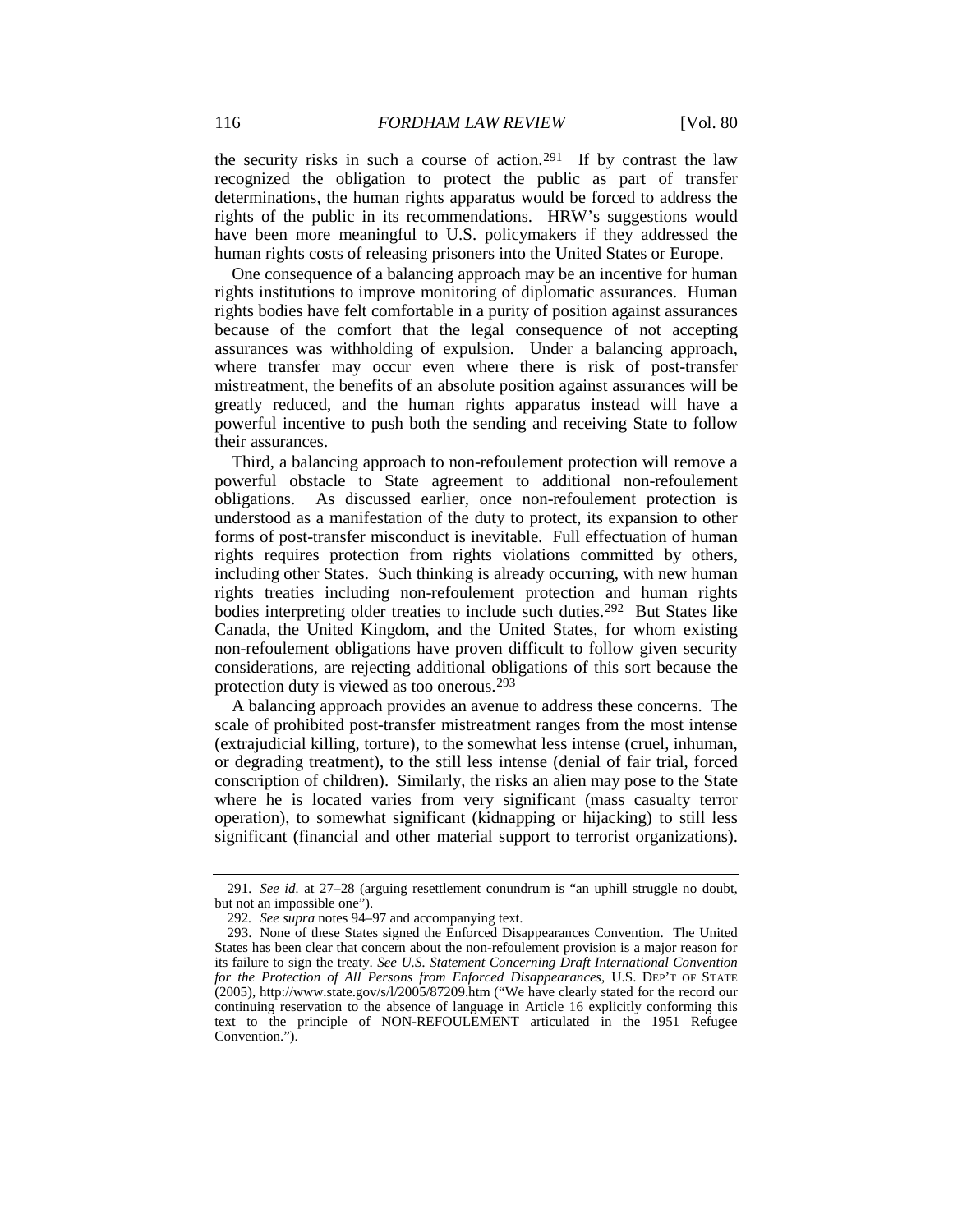By moving to a balancing approach to non-refoulement, States could modulate the protection provided based on consideration of both the kind of post-transfer mistreatment and kind of risk to society anticipated. Thus, while the risk an alien may commit financial crimes may not warrant transfer to torture, it may permit transfers where voting rights may be deprived. Such an approach would encourage States to accept new nonrefoulement duties, with reduced concerns regarding the security consequences of such a move.

# *B. Concerns About Balancing: Bias and Uncertainty*

Despite the status of balancing as the traditional method for mediating between competing rights claims, and the benefits suggested in the previous section, the problems of bias and uncertainty may cause critics to nevertheless argue that balancing is unlikely to produce a rights-optimal outcome in transfer decisions. States are notoriously biased against the interests of aliens, especially those perceived as dangerous.[294](#page-45-0) This bias is enhanced by real political pressures States may face to favor the rights of its public over those of aliens present within the society.<sup>[295](#page-45-1)</sup> A legitimate fear is that bias may lead to overvaluing the rights of the public and undervaluing the rights of the transferee. This bias may be given easy effect in non-refoulement because of the difficulty in assessing factors relevant to a balancing determination. Under a balancing approach States should consider factors such as: the risk the alien will be mistreated after transfer; the intensity of mistreatment; the risk the alien poses to the State where he is located; the nature of that risk; and the likelihood that risk will be averted through refoulement or its alternatives. Given epistemic uncertainty regarding these factors, there is an opening for bias to color State assessment.

It is worth noting at the outset that bias and uncertainty concerns are not unique to a balancing approach. Under the current rule there is epistemic bias with respect to assessment of the risk of post-transfer mistreatment. [296](#page-45-2) While States will possess human rights reporting regarding the general conditions in a receiving State, often that reporting will reveal little about whether a particular alien is in danger of mistreatment. Diplomatic assurances are designed to reduce the risk of mistreatment, but evaluating the sufficiency of assurances may be more art than science. Does a

<span id="page-45-0"></span><sup>294</sup>*. See* Christiane Wilke & Paula Willis, *The Exploitation of Vulnerability: Dimensions of Citizenship and Rightlessness in Canada's Security Certificate Legislation*, 26 WINDSOR Y.B. ACCESS JUST. 25, 37 (2008) (discussing phenomenon of "rightlessness" among non-Canadian citizens present in Canada).

<span id="page-45-1"></span><sup>295</sup>*. See supra* note [181](#page-27-0) (noting criticism of *Suresh* on grounds that it would open the door to bias against aliens).

<span id="page-45-2"></span><sup>296.</sup> The risk of post-transfer mistreatment of the transferee includes two components: the intensity of mistreatment anticipated and the likelihood of its occurrence. In general terms, these two elements reflect the importance that human rights law places on the deprivation in question, and the probability that deprivation will occur. *See* Aharon Barak, *Proportionality and Principled Balancing*, 4 LAW & ETHICS HUM. RTS. 1, 11 (2010) (providing elements of balancing test).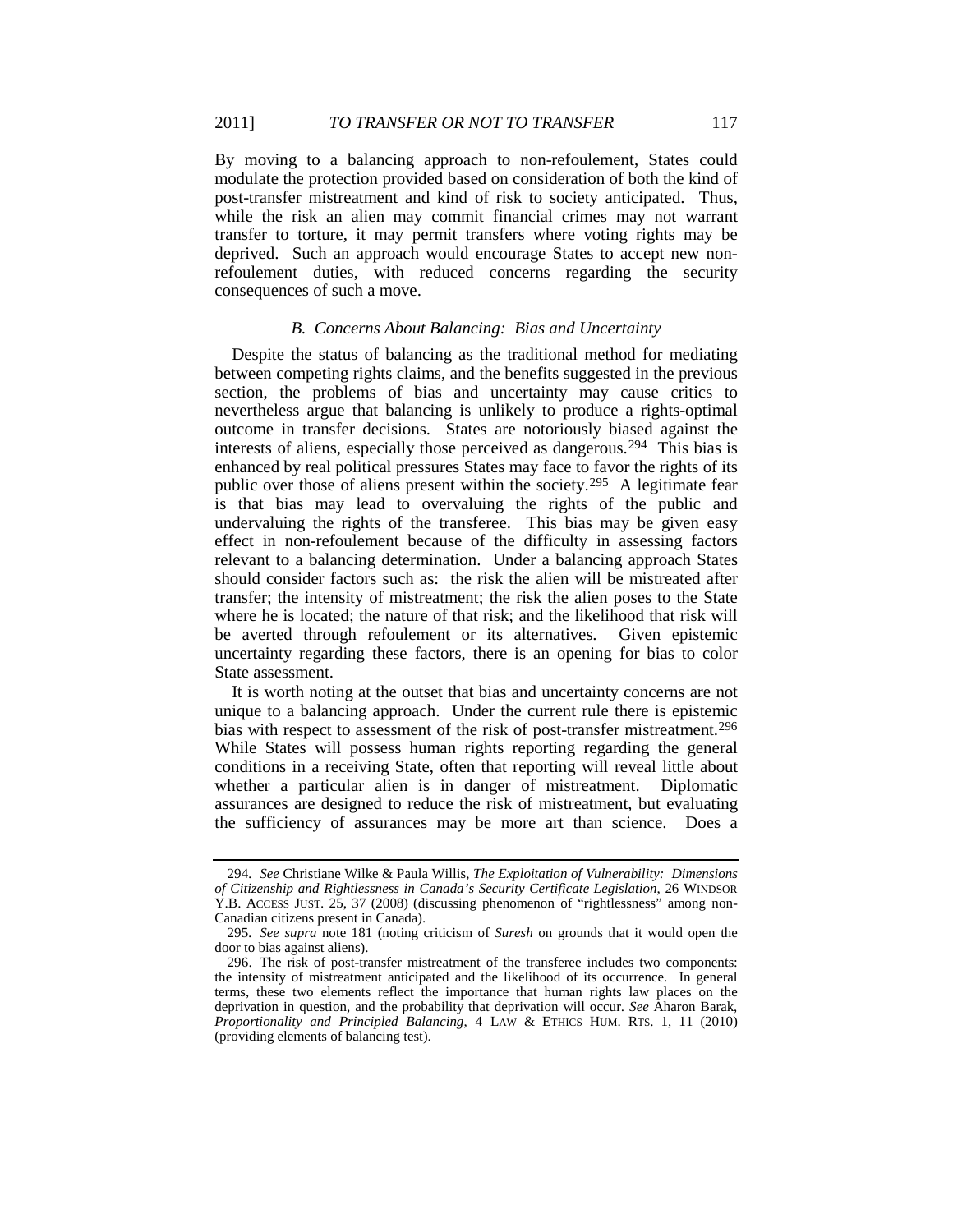particular official have the credibility to make assurances? Is the relationship between States of sufficient importance that following through on bilateral promises is important? Uncertainty allows State bias to color evaluation of the sufficiency of the threat of mistreatment and the sufficiency of assurances.

A balancing model would create additional opportunities for bias to infect evaluation of uncertain factors. Determining whether an alien poses a risk to the State where he is located will often require assessment of intelligence information[.297](#page-46-0) Even the best intelligence information cannot predict with certainty what an individual plans to do. The United States and numerous European States have hyped arrests of terrorism suspects as important captures, only to later discover the individual had minimal connection to terrorist activity[.298](#page-46-1) There is also uncertainty about the extent to which the receiving State actually will take steps to mitigate the threat posed after transfer. For example, the United States credited assurances from Kuwait that two Guantanamo detainees would be monitored and prevented from returning to terrorist activity after repatriation. The detainees evaded Kuwaiti security after transfer, and ended up as suicide bombers in Iraq.[299](#page-46-2)

Thus, the risk of bias coloring assessments of factors relevant to balancing is real. Given these concerns, a rule utilitarian may argue that the law must as a prophylactic measure prioritize the rights of the alien. While it may be that in individual situations the result is a sub-optimal maximization of rights, such an outcome may be justified because of the inability of the State to be trusted to make a rights maximizing determination.<sup>[300](#page-46-3)</sup>

<span id="page-46-4"></span>As has already been discussed, lax enforcement in international law weakens this argument. If the law ignores State interests in protecting its population as a prophylactic measure, States will then act outside the law to protect their interests. Moreover, there are tools available to human rights law to minimize the impact of anti-alien bias in transfer determinations, as

<span id="page-46-0"></span><sup>297.</sup> The risk averted through refoulement should consider at least three factors: the intensity of the threat anticipated, its likelihood of occurrence, and the likelihood the threat will be averted through transfer.

<span id="page-46-1"></span><sup>298.</sup> The case of the Liberty City Seven is instructive in this regard. Upon arrest of seven suspects in Miami, the Bush Administration announced it had thwarted a plot to destroy the Sears Tower. *See* Damien Cave & Carmen Gentile, *Five Convicted in Plot to Blow Up Sears Tower as Part of Islamic Jihad*, N.Y. TIMES, May 13, 2009, at A19. But evidence at trial did not match this grandiose pronouncement, resulting in two mistrials. *See id.* Ultimately, a jury did convict many of the defendants of at least some counts. *See id.*

<span id="page-46-2"></span><sup>299.</sup> Alissa J. Rubin, *Former Guantánamo Detainee Tied to Mosul Suicide Attack*, N.Y. TIMES, May 8, 2008, at A8.

<span id="page-46-3"></span><sup>300</sup>*. See* Mattias Kumm, *Political Liberalism and the Structure of Rights: On the Place and Limits of the Proportionality Requirement*, *in* LAW, RIGHTS AND DISCOURSE: THE LEGAL PHILOSOPHY OF ROBERT ALEXY 131, 151–52 (George Pavlakos ed., 2007) (explaining that institutional biases may require designing rights in a manner that over and under enforce rights).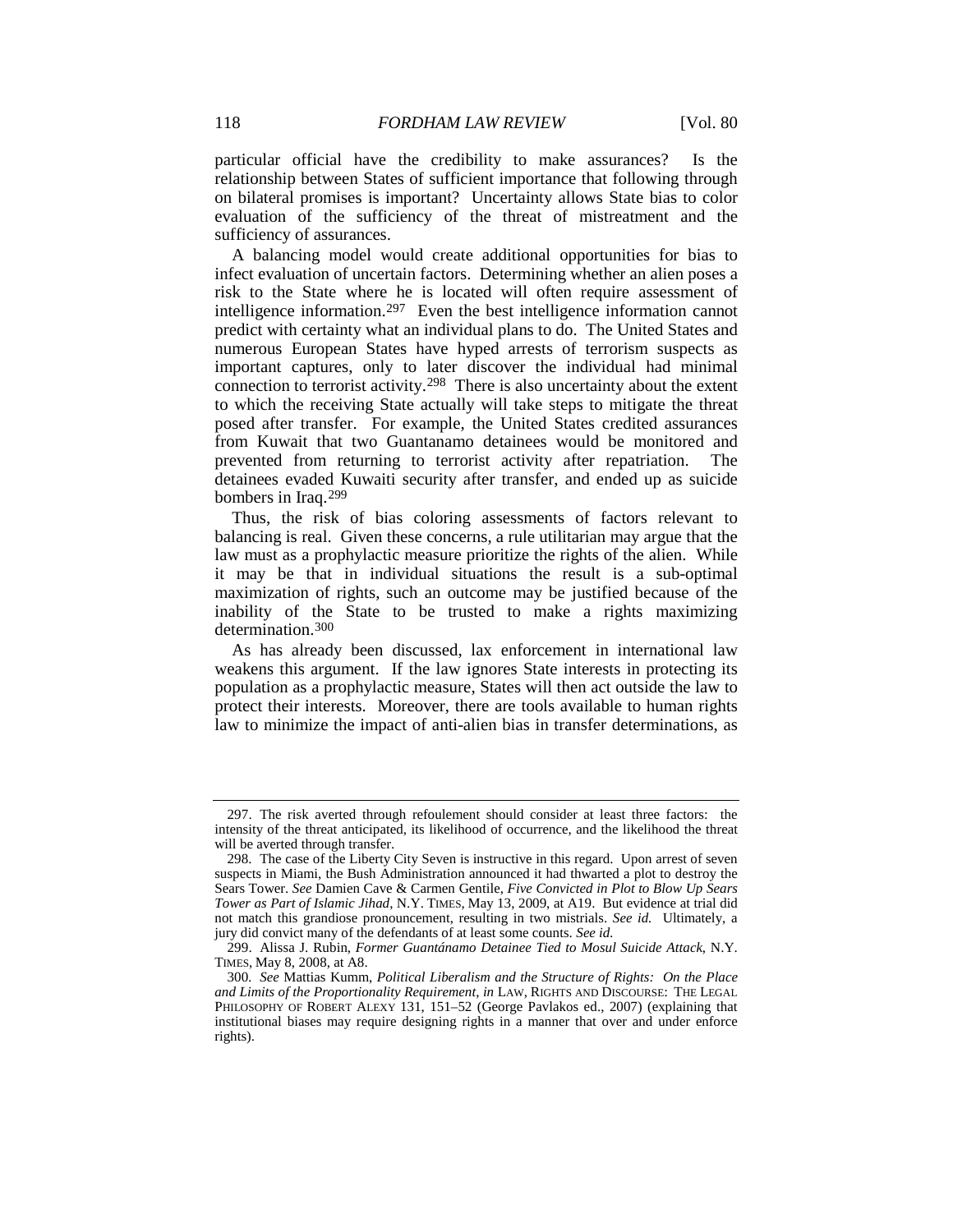has been seen in Canada, the only State to date to have adopted a balancing approach to non-refoulement decisions.[301](#page-47-0)

The non-refoulement balancing test itself may be modified to mitigate bias concerns by placing a proverbial thumb on the scale in favor of the rights of the alien. For example, a State's authority to transfer may be limited to situations where the risk averted through refoulement "clearly exceeds" or is of "significantly greater importance" than the risk of mistreatment.[302](#page-47-1) The Canadian Supreme Court in *Suresh* may have intended exactly this result when it wrote that transfers to torture would be permissible only in "exceptional" circumstances.[303](#page-47-2) This approach has led the Canadian courts to reject several attempts by the government to repatriate aliens in spite of the risk of serious mistreatment or torture[.304](#page-47-3)

Placing a thumb on the scale in favor of the rights of aliens is a compromise between the current rule and a pure proportionality test: limited over-enforcement of the rights of the alien is permissible to address the risk of bias, without completely crowding out consideration of the rights of the public. The degree of over-enforcement could be increased or decreased depending upon the level of concern about bias.

The more attention the balancing test pays to bias, however, the closer it moves toward the current rule and the fewer the benefits of a balancing approach. As under-enforcement of the obligation to protect the public increases, States will have ever greater incentive to return to self-help options to avoid the security consequences of the rule. This outcome is not surprising; the tighter the law seeks to cabin State discretion, the greater the incentive for States to resort to mechanisms outside the non-refoulement rule to address the need to protect the public. Thus, altering the proportionality rule alleviates bias concerns at the expense of the benefits of balancing described earlier.

Human rights law may also mandate a more robust process attendant to transfer determinations. As discussed in Part II, human rights law currently requires only that the alien be allowed to submit the reasons against expulsion to a competent authority that need not be a court; to appeal to a higher authority that need not be a court; and to be represented during expulsion proceedings, with all requirements subject to waiver in compelling cases of national security.<sup>[305](#page-47-4)</sup> Greater process associated with expulsions could address the bias and uncertainty concerns in two ways. First, greater process increases the chances that incorrect government assessments of risk may be caught and remedied. Second, a neutral (or more neutral) arbiter may be less likely to allow bias to color assessment of

<sup>301.</sup> *See supra* notes [164–](#page-25-9)75 and accompanying text.

<span id="page-47-1"></span><span id="page-47-0"></span><sup>302</sup>*. See* Kumm, *supra* note [300,](#page-46-4) at 151 (explaining proportionality inquiries can bear the weight of institutional biases through altering the formulation of the test).

<span id="page-47-2"></span><sup>303</sup>*. See* Suresh v. Canada (Minister of Citizenship & Immigration), [2002] 1 S.C.R. 3 para. 78 (Can.) (describing discretion to deport to face torture as "exceptional").

<span id="page-47-4"></span><span id="page-47-3"></span><sup>304</sup>*. See supra* notes [172–](#page-26-10)75 and accompanying text (describing post-*Suresh* jurisprudence).

<sup>305</sup>*. See supra* note[s 103,](#page-17-1) [105–](#page-17-13)09 and accompanying text.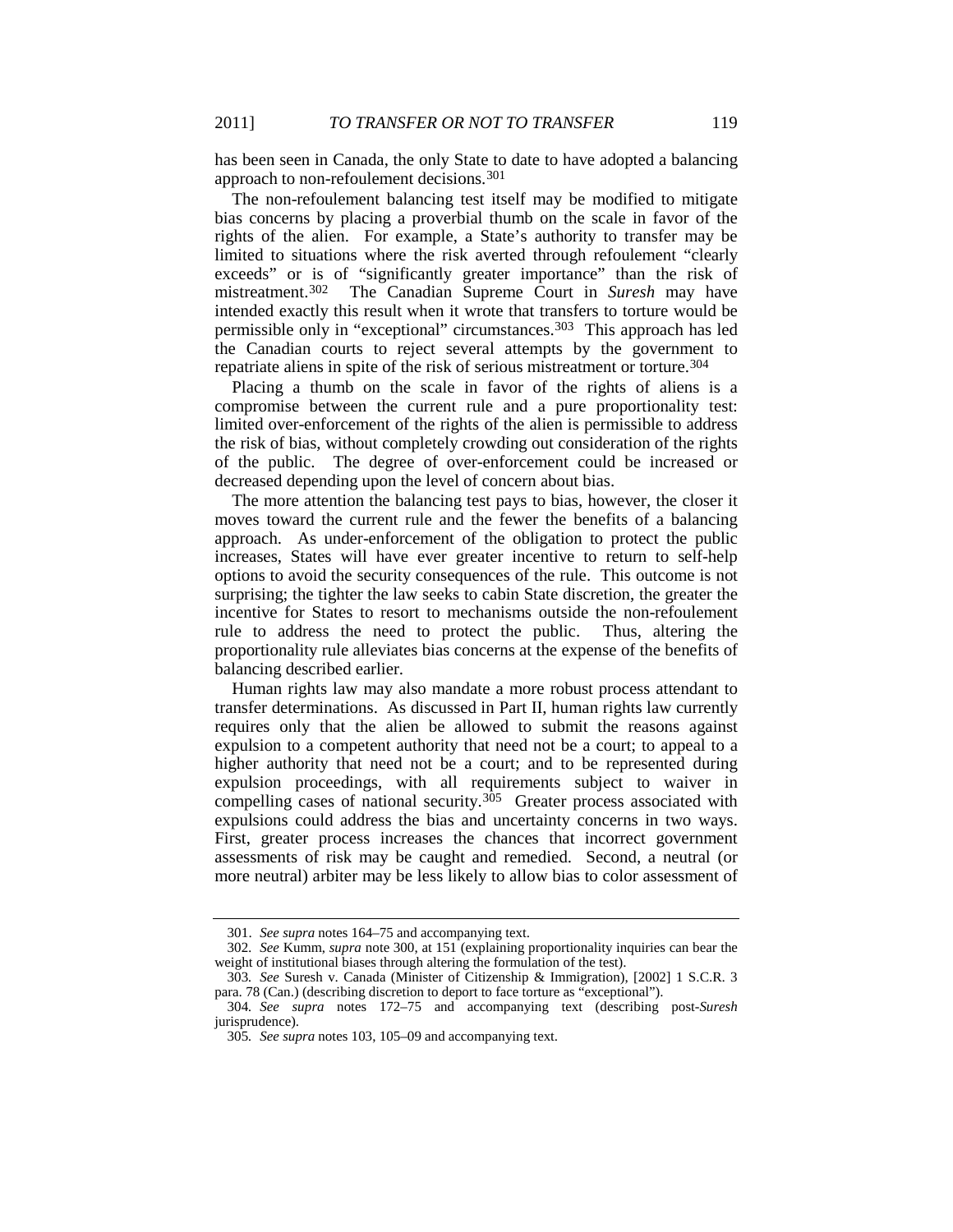factors determining whether non-refoulement protection must be granted. The extensive procedures provided aliens prior to expulsion in Canada appear to have achieved these aims. The Canadian courts have regularly rejected the factual predicates offered by the government to support expulsion despite the risk of post-transfer mistreatment.<sup>306</sup> Even where the courts have upheld the government's fact finding, they have refused to allow transfer on the grounds that the case was not "exceptional."[307](#page-48-1)

Nevertheless, there are difficult questions that human rights law would need to answer before prescribing additional process in expulsion hearings. First, are courts well suited to address the factual predicates underlying the balancing determination? Non-refoulement determinations often will involve assessment of intelligence information and foreign government communications. The United States has aggressively pursued the position that only the Executive has the capacity to make these sorts of determinations, and it is inappropriate for courts to interfere.<sup>308</sup> The experience of other States, however, suggests this concern is overstated. Judges in Canada and in Europe have reviewed intelligence information to ascertain threat levels and risk of post-transfer mistreatment, including review of assurances to determine whether those assurances are sufficient to support transfer.<sup>[309](#page-48-3)</sup>

Still, to be meaningful, court reviews would need to look behind the intelligence information proffered by the government. U.S. and Canadian courts have questioned procedures in which the court is asked to evaluate claims based on intelligence reports without being able to assess the reliability of the sources that are the basis of the reports.[310](#page-48-4) States may be unable or unwilling to subject intelligence sources to even ex parte, in camera examination by the courts given the risk of compromising those sources. They may be more willing to allow access to intelligence sources in an administrative hearing within the Executive Branch. But questions would exist as to whether an Executive Branch official would qualify as a neutral decision maker, capable of setting aside bias.<sup>311</sup>

<sup>306</sup>*. See supra* not[e 172.](#page-26-10)

<sup>307</sup>*. In re* Jaballah, [2006] F.C. 1230, paras. 81–82 (Can.).

<span id="page-48-2"></span><span id="page-48-1"></span><span id="page-48-0"></span><sup>308</sup>*. See* Declaration of Clint Williamson, U.S. Ambassador at Large for War Crimes Issues, para. 10 (June 8, 2007), *available at* http://www.state.gov/documents/ organization/116359.pdf (arguing that sharing with the court materials used to make assessments about risk of post-transfer mistreatment would compromise U.S. foreign policy).

<sup>309</sup>*. See* DEEKS*, supra* not[e 192,](#page-28-9) at 18–19.

<span id="page-48-4"></span><span id="page-48-3"></span><sup>310</sup>*. See* Parhat v. Gates, 532 F.3d 834, 846–47 (D.C. Cir. 2008) (holding that government evidence could not be assessed without consideration of the reliability of the sources that are the basis for that evidence); Mahjoub v. Canada, [2005] 3 F.C.R. 334, para. 54 (Can.) (refusing to accept the Immigration Ministry's finding that Mahjoub posed a threat to Canada without evidence that the Minister had independently reviewed intelligence information, including source material).

<span id="page-48-5"></span><sup>311</sup>*. See* Declaration of Stephen Abraham, Lieutenant Colonel, U.S. Army Reserve, Reply to Opposition to Petition for Rehearing, at app. i–v, Al Odah v. United States, 551 U.S. 1161 (2007) (mem.) (No. 06-1196) (describing bias in favor of decisions to detain in U.S. military Combatant Status Review Tribunals), *available at* www.scotusblog.com/ archives/Al%20Odah%20reply%206-22-07.pdf.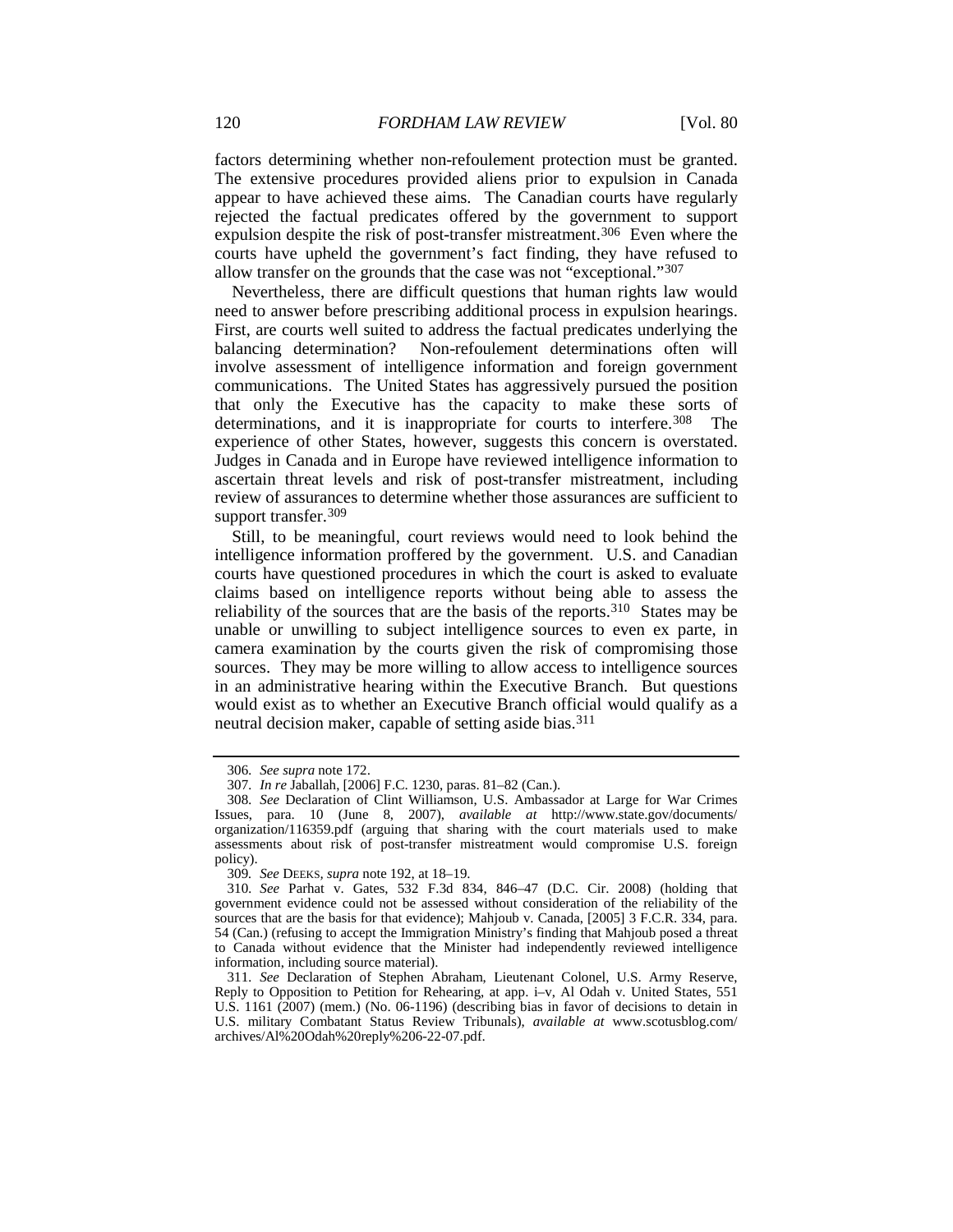Second, should the transferee play a substantial role in the review process? The Committee Against Torture has been critical of the United States for not allowing alien terrorism suspects to play a greater role in the determination of whether or not there is a substantial risk of mistreatment after transfer.[312](#page-49-0) It may be still more difficult to assess threat information without giving an alien the opportunity to respond to that information. But how robust should such procedures be? The closer the procedures required in the expulsion process approximate criminal procedural rights, the less useful expulsion will be as a tool to protect the public. Ex parte, in camera hearings, or allowing cleared counsel for the alien to review classified information, may be a useful middle ground approach to reduce uncertainty and bias in transfer determinations, while preserving secrecy of classified information.

Third, if courts are to be involved in reviewing the factual predicates for balancing, should they be involved in reviewing the balancing determination itself? Uncertainty regarding the factors the State needs to consider in conducting the proportionality review strongly suggests the need for external review procedures. But the actual balance (i.e., whether a particular level of risk averted through refoulement justifies transfer at a given level of risk of mistreatment) might be viewed as a discretionary decision best left in the hands of the executive once the factual predicates for balancing have been verified.

The experience of the Canadian courts after *Suresh* suggests that courts may struggle in making what is essentially a policy determination about how to weigh competing rights without guidance from the political branches. In *Jaballah* the lower court held that an individual who had not committed actual violence could not be deported to face mistreatment.<sup>[313](#page-49-1)</sup> But the court created this standard itself, in the absence of guidance from the elected branches, or the Canadian Supreme Court, on which exceptional circumstances would justify such transfers. If courts are expected to review balancing determinations, they will need better guidance from State political branches and/or international human rights law on the bounds within which discretion is cabined.

Ultimately, bias and uncertainty, while subject to mitigation, are a reality in any system that grants a State discretion to use expulsion to protect its public, including the balancing approach suggested here. Given that reality, as well as the unwillingness of States to comply fully with a rule that does not protect State security interests, managing bias and uncertainty may be the best the law can do.

<span id="page-49-1"></span><span id="page-49-0"></span><sup>312</sup>*. See* U.N. Comm. Against Torture, *Conclusions and Recommendations of the Committee Against Torture*, ¶ 20, U.N. Doc. CAT/C/USA/CO/2 (July 25, 2006) (criticizing lack of involvement of those rendered in determination of whether they were at a substantial risk of being mistreated).

<sup>313</sup>*. In re* Jaballah, [2006] F.C. 1230, paras. 81–82 (Can.).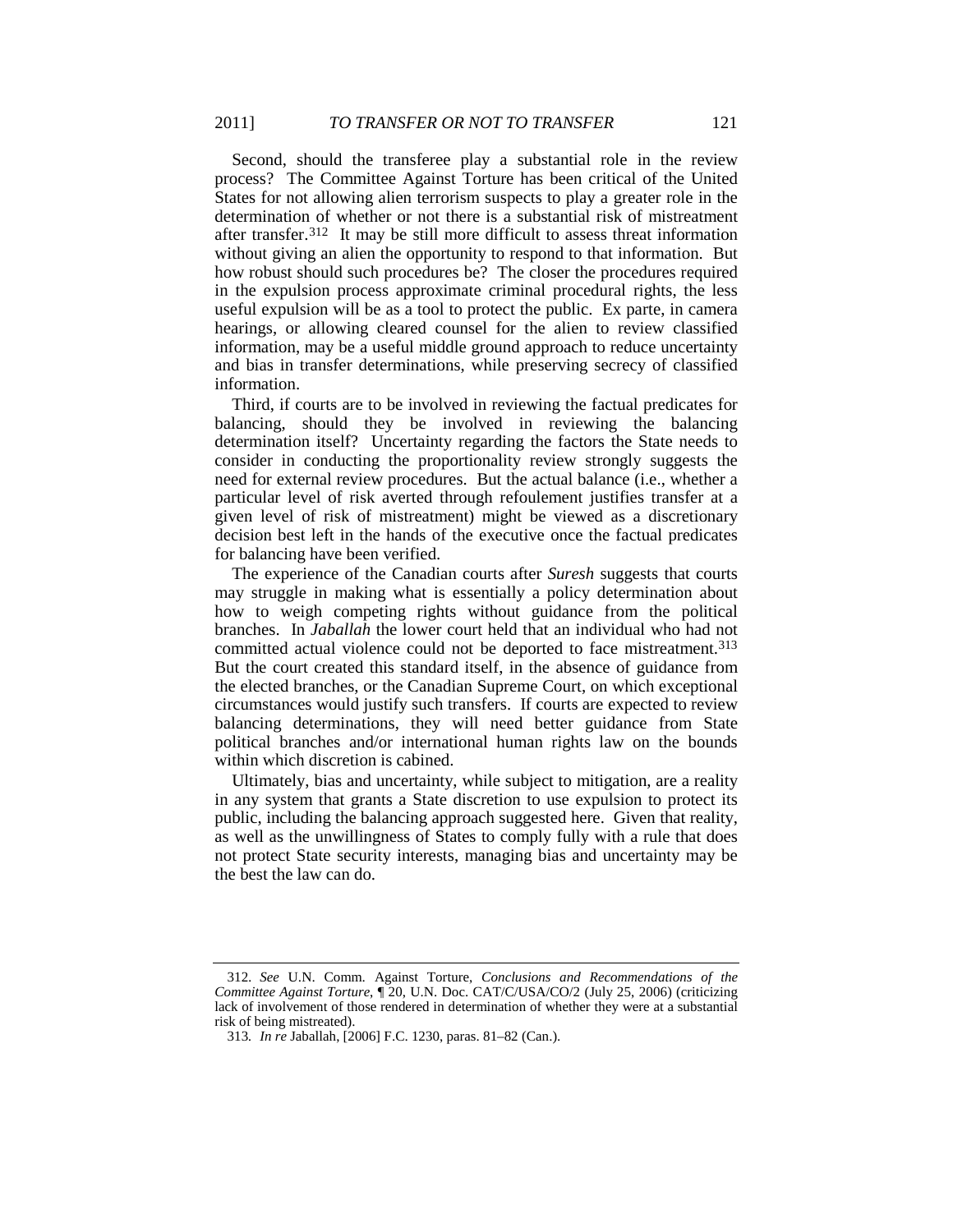#### **CONCLUSION**

Identifying the human rights competition at issue in non-refoulement is important for at least three reasons. First, too much of the post 9/11 dialogue among human rights bodies, States, and scholars has lingered in the void of security-rights debates. These debates are ultimately unfulfilling because neither side has anything of value to offer the other. Human rights actors dismiss State security concerns as an impediment to the important task of protecting rights. States view human rights advocates and bodies as naïve, unable to appreciate the imperative of protecting the population. The developing concept of duty to protect recognizes that protecting the public is not only an important security imperative for States, but also a human rights obligation. This fact has yet to fully permeate the thinking of human rights actors. Once it does so, these institutions may alter their calculus on important security-rights debates, including the debate over preventive detention. At minimum, it will allow human rights bodies and groups to speak to States by addressing the actual rights competition driving State action, thereby increasing the impact of monitoring activities.

Second, the act of identifying the separate State duties necessary for fulfillment of a human right can lead to better enforcement of that right. One of the most important insights of Shue's duty typology is that it is almost never preferable to have protection duties do all the work because doing so almost certainly results in rights violations.[314](#page-50-0) But this is exactly what is happening with the torture norm, as the onus for torture prevention is placed on the sending State as opposed to the receiving State. It is telling that the largest number of communications heard by the Committee Against Torture are against Sweden, a State with no history of torture, alleging violations of non-refoulement obligations.[315](#page-50-1)

While non-refoulement should play an important role in advancing the prohibition on torture, it should not play the only role. Human rights bodies and groups need to increase efforts to combat torture in States where the practice actually occurs if the right to be free of torture is to be fully effectuated. For example, human rights groups would be well served to work on improving diplomatic assurances practice in order to place an appropriate burden on the receiving State, which as the actual torturer bears the greatest culpability for the wrongdoing.

Third, human rights law works best when the law recognizes State interests and then seeks to cabin those interests within reasonable bounds. Human rights law is filled with balancing tests precisely for this reason. The concept of margin of appreciation allows States to decide how to trade off rights in the first instance. Human rights bodies and groups play a valuable role in pressuring States to keep their balance within reasonable bounds. Applying this model to non-refoulement increases the likelihood

<span id="page-50-1"></span><span id="page-50-0"></span><sup>314</sup>*. See* SHUE, *supra* note [33,](#page-6-7) at 61 (explaining that complete reliance on either avoidance or protection duties is unrealistic, and "almost certainly not desirable").

<sup>315.</sup> NOWAK, *supra* note [85,](#page-15-5) at 160–61.